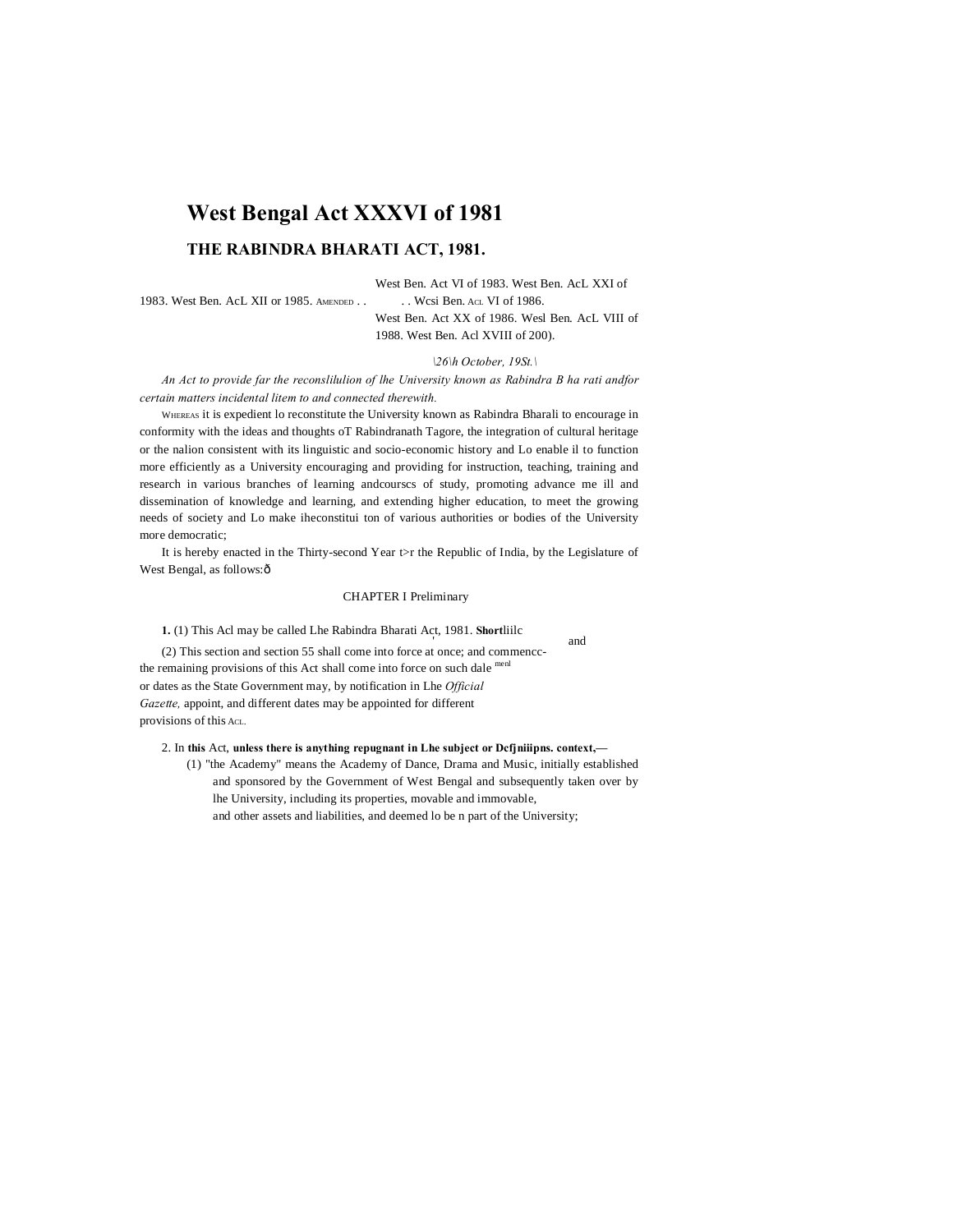# *The Rabindm Bhamti Act, 1981.*<br>The Rabindm Bhamti Act, 1981.

*(Chapter L—Preliminary.—Section 2.)*

- (2) "affiliated" in relation to a collegc or an institution or a centre means affiliated lo the University known as Rabindra Bharati as constituted prior to the appointed day and continuing as such immediately before such day nr affiliated to the University under this Act;
- (3) "appointed day" means the dale referred to in subsection (5) of section 55;
- (4) "college" means a collegc established or maintained by or affiliated to, Hie University;
- (5) "convocation" means a meeting of the Court for the purpose of conferring degrees, lilies, diplomas, certificates or other academic distinctions;
- (6) "employee" in relation lo ihe University mean\* any person employed by the University;
- (7) "financial year" means the year ending on the 31st day of March; .
- (8) "Government College" means a college maintained and managed by the State Government;
- (9) "Governor" means tlie Governor of the Slate of West Bengal;
- (10) **"hall" or "hostel" means a unit of residcncc for students,**

'

- teachers, officers or tion-teaching staff recognised by the University;
- (11) "institution" means a school, ccntre of culture, museum, library or any other organisation, by whatever name called, for training, instruction, research or study in all or any of the following subjects, namely, dance, drama, music and visual arts;
- (12) "Librarian" in relation lo the University or a college, institution or centre affiliated lo ihe University means a Librarian or u Deputy Librarian or an Assistant Librarian or any other person discharging the functions of a Librarian on whole-time basis, by whatever name callcd, appointed or recognised as such by the University;
- (13) "Minister" means (heMinister-in-chargc of Higher Education appointed as such by the Governor;
- (14) "non-teaching slafl" in relation lo the University or a college, institution or centre affiliated to the University means the non-teaching staff, not holding arty teaching post (including part-time [caching post), appointed or recognized as such by the University, and include.'; technical staff hm does not include a Librarian ar an officer.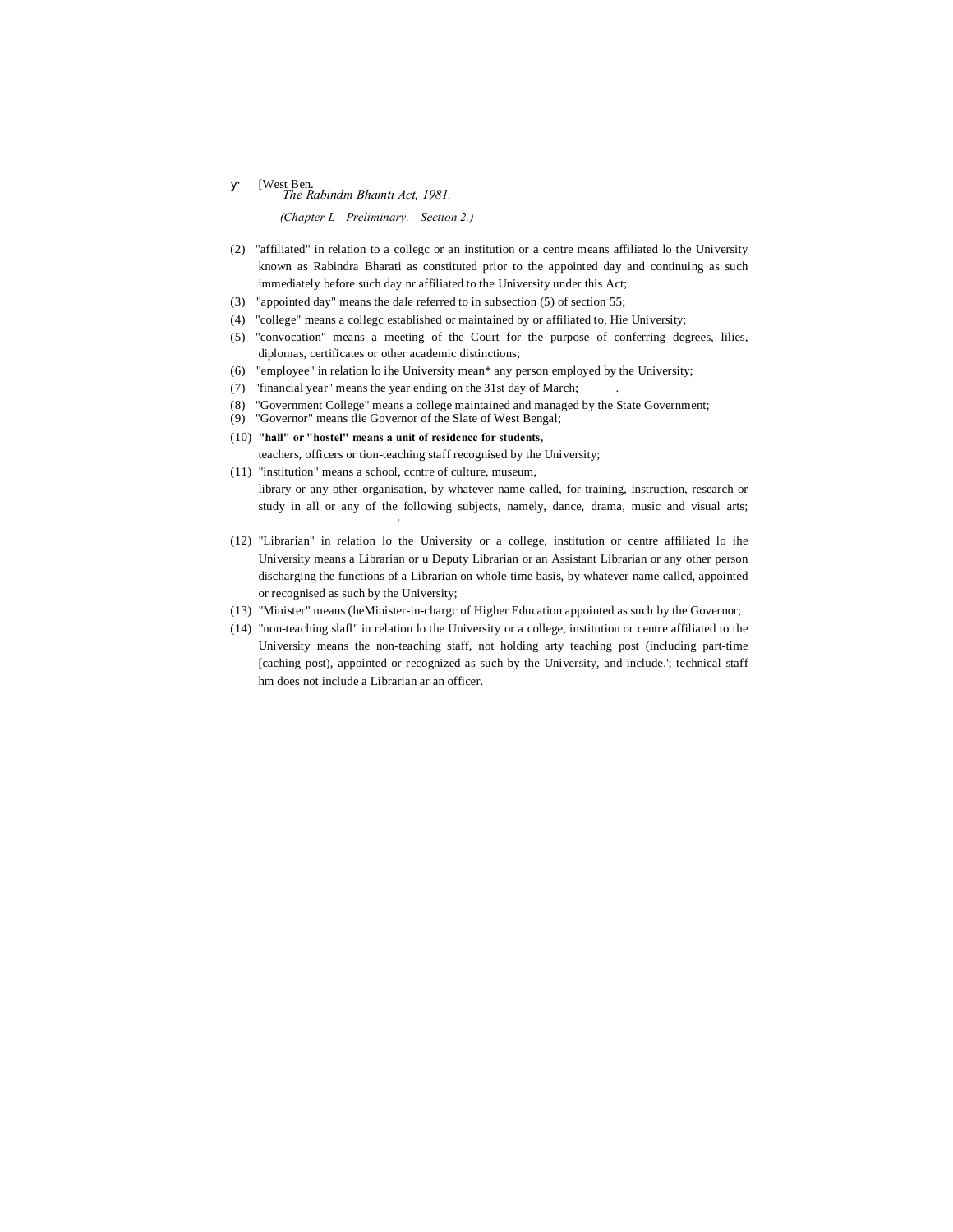*(Chapter /.—Preliminary.—Section 2.)*

*Explanation.*-ô "Technical staff shall mean the staff, holding any technical posi, by whatever name called, appoinied or rccogni7ed as such by lhe University;

- (15) "prescribed" means prescribed by Statutes, Ordinances, Regulalions or Rules made under this AcL;
- (16) "Principal" means the head of an institution, by whatever name called;
- (17) "Rabindra Bharaii Society" means the Society, by whatever name callcd, registered under the Societies Registration 21 of i860. AcL, 1860 under the name and style of Rabindra Bharati on lhe 15th January, 1947, and having its office in lhe campus of the University;
- (18) "registered graduate" means a graduaie registered under this Act, at least three months prior LO the date of election of members to lhe Court, on application in the prescribed form and on payment of a fee of one rupee:

Provided lhat no person shall be eligible Lo be registered under this AcL unless he has graduated himself from lhe University at least three years prior Lo lhe daLe or eleclion of members Lo Lhe Coun;

"

- (19) "Statutes", "Ordinances", "Regulations" and "Rules" mean, respectively, the Statutes, Ordinances, Regulations and Rules of lhe University made under ihis Act;
- (20) "Students' Union" in relation to the University or a college, institution or centre affiliated lo the University means a Students' Union constituted in the manner prescribed;
- '(21) "Teacher" means a Principal, Professor, Assislant Professor,
	- Reader, Lecturer, Demonstrator, Tutor, Inspector, Accompanist or any other person, either whole-time or part- time, imparling instruction or conducting research or assisting in lhe leaching or music or dance by providing instrumental or vocal accompaniment, in Lhe University or in any college,

institution or centre affiliated lo the University;

i(22) "Xcaeher of the University" means a Professor, Reader, Lecturer, Accompanist or any other person, appointed or recognised as such by Lhe University, either whole-lime or part-time, for thepurpose of imparling instruction or conducting research or assisting in the teaching of music or dance by providing inslrumental or vocal accompaniment,

in the University;

'Clause 21 was substituted Tor original clnusc by s. 2(a) nl" ihe Rabindm 13barati (Amendment) Acl, 1985 {West Ben, Acl XL1 of 1985). : Clausc 22 was sub5tinned for original clause by s, 2(b). *ibid.*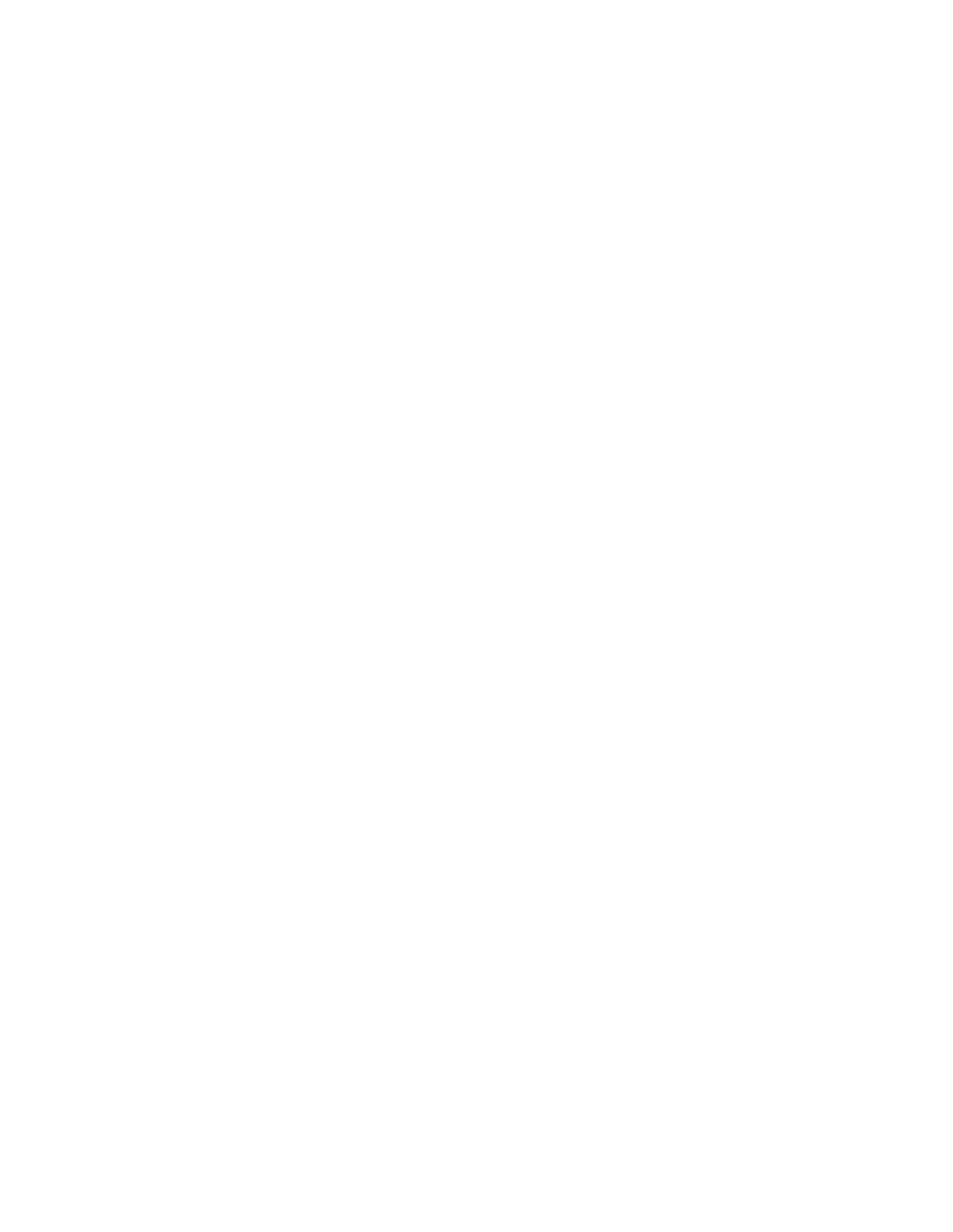### *(Chapter II.—The University and its officers.-—Sections 3, 4.)*

- (23) "University" means the University known as Rabindra Bharati, as constituted under this Act;
- (24) "University Library", "University Museum" or "University Institution" means a library, a museum or an institution, as the case may be, maintained and managed by the University, whether established by it or not.

CHAPTER II

# **The University and its officers**

?? . 3. (1) The Chancellor and the Viec-Chancellor of the University and the members of the Court and Ihe Executive Council, for the lime being, shall constitute a body corporate by the name of the Rabindra Bharati.

> (2) The University shall have perpetual succession and a common seal and shall sue and be sued by the name of Rabindra Bharati,

- Powers or 4. The University shall have the following powers, namely: $\delta$
- University. (1) to encourage, in conformi iy with the ideas and thoughts of
	- Rabindranath Tagore, integration of cultural heritage of the naiioti consistent with its linguistic and socio-economic history, to provide for instruction, leaching, training and research and lo promote Ihe advancement and dissemination of knowledge and learning, and the extension of higher education in all branches or humanities and, in particular, in dance, drama, music and visual arts;
	- (2) to establish, maintain or manage colleges, libraries, museums and such other institutions, institutes, or centres for study and research as it may deem neccssary;
	- **' (3) lo affiliate to itself or to recognize colleges, institutions, institutes or centres in respect of all or any of the following subjects, namely, dance, drama, music and visual arts, but not in respect of any other branch of humanities, or any branch of science, and to disaffiliate a college, institution, institute or centre in such subjccl or subjects or Lo withdraw such affiliation or recognition;**  $(4)$  to prescribe for colleges, other than Government Colleges, $\hat{\text{o}}$
	- (a) the constitution, powers and functions of iheir Governing Bodies, and
		- (b) with the approval or the State Government, $\hat{o}$
		- '(i) the terms and conditions of service of Teachers, Librarians and nontcaching staff, and

'llciti (i) lo clause (b) \vns subslilulctl for original ilem by s. 7(n) of [he Wc.ii Bungal Univureily Laws (Amendment) Acl, 1988 (West Ben. Acl Vtll of 19RS). w.e.f. 7.1.198G.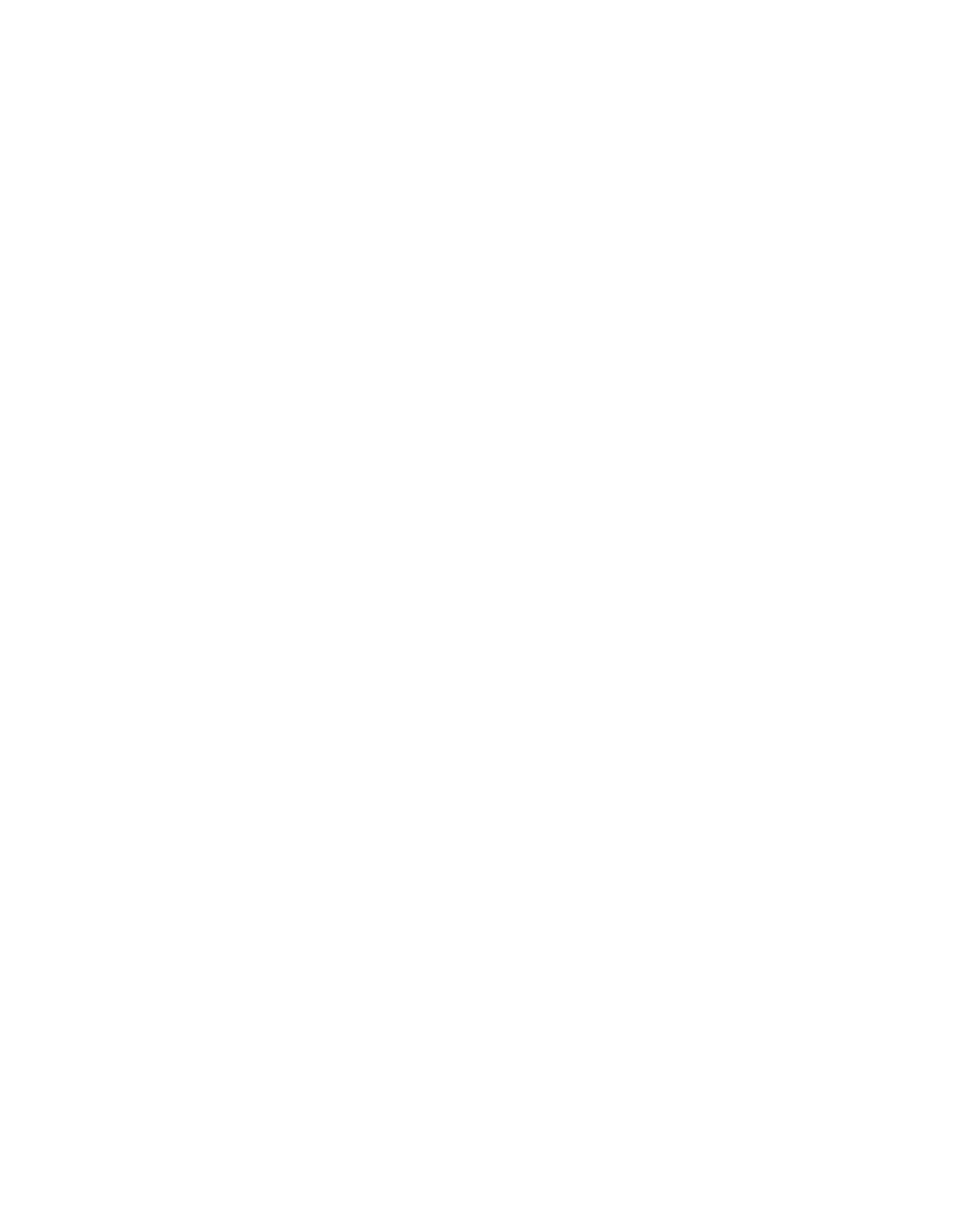*(Chapter II.—The University and its officers.—Section 4.)*

(ii) rules for Provident Funds;

- (5) to prescribe Tor colleges liie rules for Teachcrs' Councils;
- (6) lo provide for lhe inspection, or investigation into lhe affairs, of colleges, institutions, institutes or centrcs affiliated lo or recognised by it and lo exercise general supervision and control over ihem;
- (7) lo lake over for a period nol exceeding twelve months the management of any college, institution or institute affiliated to, or recognized by (he University, other than a Government College or institution, in order lo ensure thai proper standard of teaching, training or instruction is maintained therein;

Provided lhat the University may, if it considers necessary so lo do, extend such period so, however, thai lhe aggregate period shall not exceed eighteen months;

(8) lo dissolve lhe Governing Body of any affiliated college, institution or institute, other than a Government College, and pending reconsiilution of lhe Governing Body thereof in such manner as may be prescribed, lo appoint an Administrator or an ad hoc Governing-Body:

Provided that the reconsiilution of (he Governing Body shall be made wilhin a period of twelve months from the dale of its dissolution:

Provided further thai lhe University may, if it considers necessary so lo do, extend such period so, however, thai the aggregate period shall nol cxceed eithleen monlhs:

- (9) \*o inslilulc and make appointment, lo Professorship, Readership, Lectureship and other posls required by lhe University for the purpose of imparling instruction or conducting research in lhe University;
- (10) to create posls, as and when required, of officers and other employees of lhe University besides ihose provided for in this Act and lo appoint persons to such posls;
- (11) lo prescribe, subject lo the provisions of (his Acl, the constitution, powers and dulies of the Boards of Studies, the Finance Committee, and other bodies;
- (12) to prescribe the powers and dulies of officers of the University;
- (13) lo prescribe, subject to the provisions of ihis Act, lhe terms and conditions of service, including the rules of conduct and discipline, and lhe emoluments for all posls of Teachers officers and other employees of lhe University;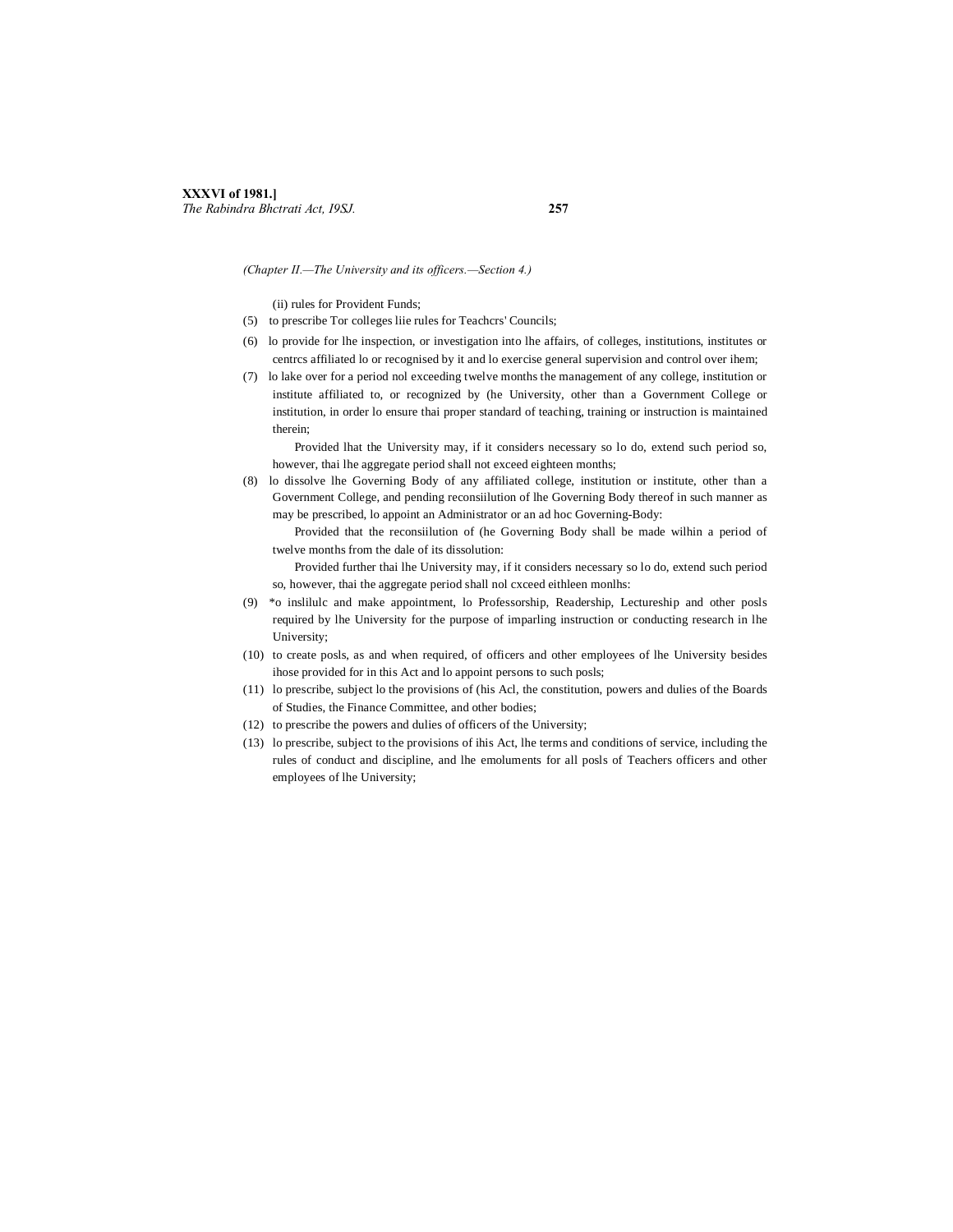### **■ [West Ben. Act**

*(Chapter 11.—The University and its officers.—Section A.)*

- (14) **lo make provisions for provident and oiher funds for [he employees of ihe** Uni**versiLy;**
- (15) lo institute degrees, lilies, diplomas, certificates and other academic distinctions:
- (16) to hold examinations and to confer degrees, titles, diplomas, certificates and other academic distinctions on persons whuô
	- (a) shall have pursued an approved course of study in the University or in an affiliated college, institution, insLiLute or centre unless exempted (herefrom in the manner prescribed, and shall have passed ihe prescribed examinations of the University, or
	- (b) shall have carried on research under conditions prescribed;
- (17) to withdraw or to cancel degrees, tides, diplomas, certificates or other academic distinctions under such conditions as may be prescribed by Statutes and after giving the person affected a reasonable opportunity Lo present his case;
- (IS) lo confer honorary degrees or other academic distinctions under conditions prescribed;
- (19) to prescribe, demand and receive fees, Fines and oiher charges for examinations and other purposes;
- (20) to establish, maintain, manage or recognize halls, hostels OTid other places of residence Tor the students, Teachers, officers or nan-leachin« staff of the University, to withdraw such recognition, and to take over the management and maintenance or the existing halls, hostels or places of residence, recognized by the University, with the consent of the authorities thereof;
- (21) to provide for tl\e promotion of health and welfare of students and of discipline among them;
- (22) to conduct, co-ordinate, regulate and control the post-graduate research work and teaching in the University, the affiliated college and the institutions and centres affiliated to, or recognized by, the University;
- (23) to make grants to the National Cadet Corps and the National Service Scheme from the University Fund;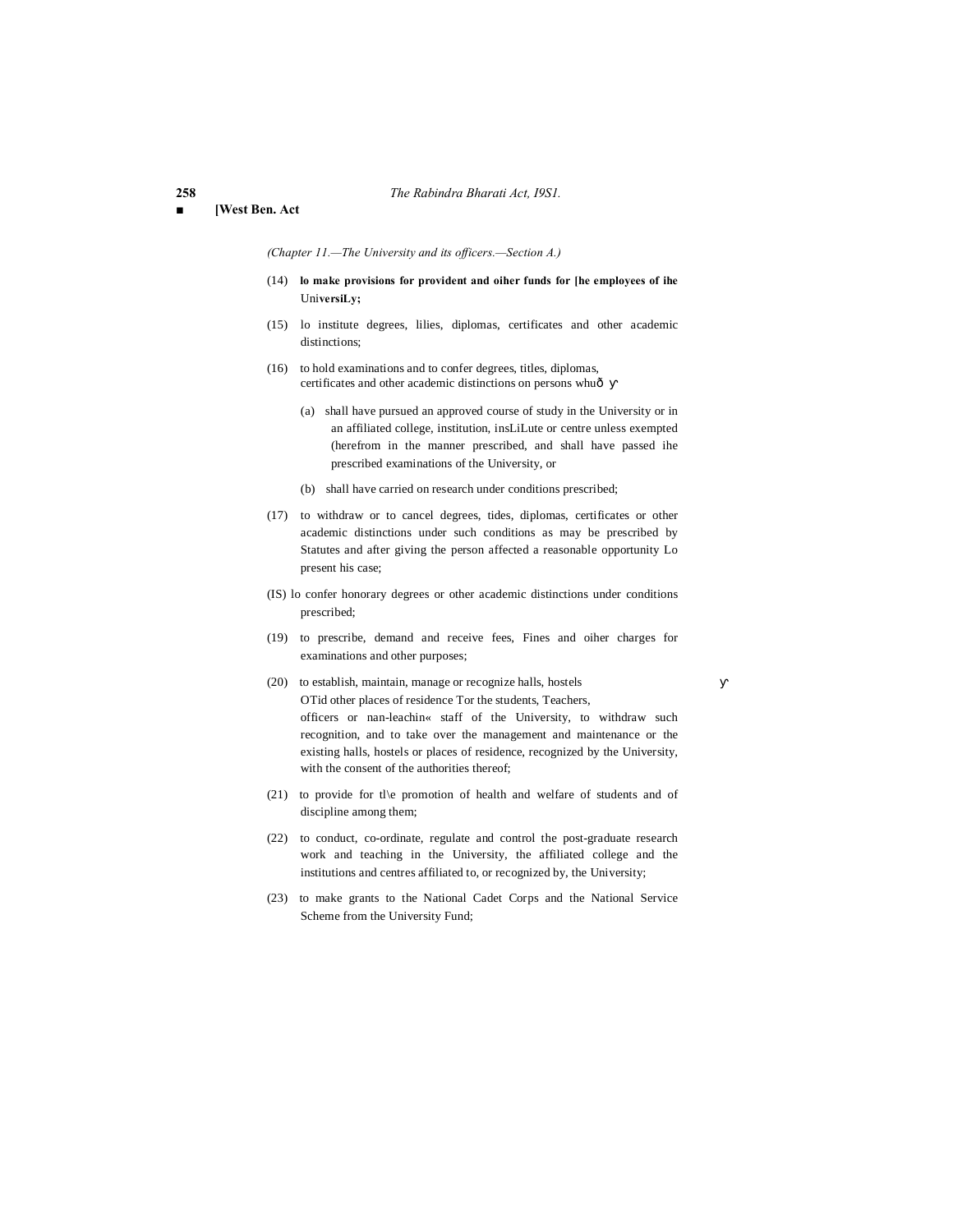# **XXXVI of 1981.]** *The Rabindra Bhctrati Act, I9SJ.* **259**

### *(Chapter II.—The University and its officers.—Section 5.)*

- (24) to enier imo ail agreement wilh the Stale Government or with the approval of the Slate Government wilh any oilier Government or with any person, body or authority Tor lhe taking over by the University or lhe management of any college, institution or cenlre, including its assets and liabilities, or for any oiher purpose not repugnant to the provisions of this Act;
- (25) to acquire, hold and dispose of property, movable and immovable, and to make grants and advances for furthering any of its objects; J
- (26) to accept and administer gifts, endowments'and benefactions, for lhe furtherance of any of its objects Tor the University or on behalf of any college or institution established by, affiliated to or recognized by, the University;
- (27) to institute awards, fellowships, travelling fellowships, scholarships, studentships, stipends, bursaries, exhibitions, medals and prises;
- (28) to accept grants from the Central or any State Government or the University Grani.s Commission and, with the approval of the State Government, also from olher sources, to raise Joans', or to acccpt Joans from lhe Central or the Slate Government or the Universiiy Grants Commission and from oiher sources:

Provided thai raising of loans and acceptance of loans from olher sources shall require the approval of lhe Slate Government;

- (29) to co-operate wilh other universities, institutions and educational authorities in matters thai relate lo and further educational objectives of the University;
- (30) generally to do all such acts and things as may be necessary or desirable for, or incidental lo, the advancement ,or lhe objects or purposes of the University.

5. (1) Save as otherwise provided in this Acl, lhe /ocal limiis of Jurisiiiciinn jurisdiction of the University (hereinafter referred to as the territorial unVvcrsiiy limits of the University) shall extend to the whole of West Bengal.

\_ (2) Notwithstanding anything in sub-section (I), the powers of the University conferred by or under [his Act shall not extend to any college,

institution or centre which, for lhe lime being, is included within lhe local limiis of jursidiciion of any other university established by law within Wesi Bengal and already affiliated to it.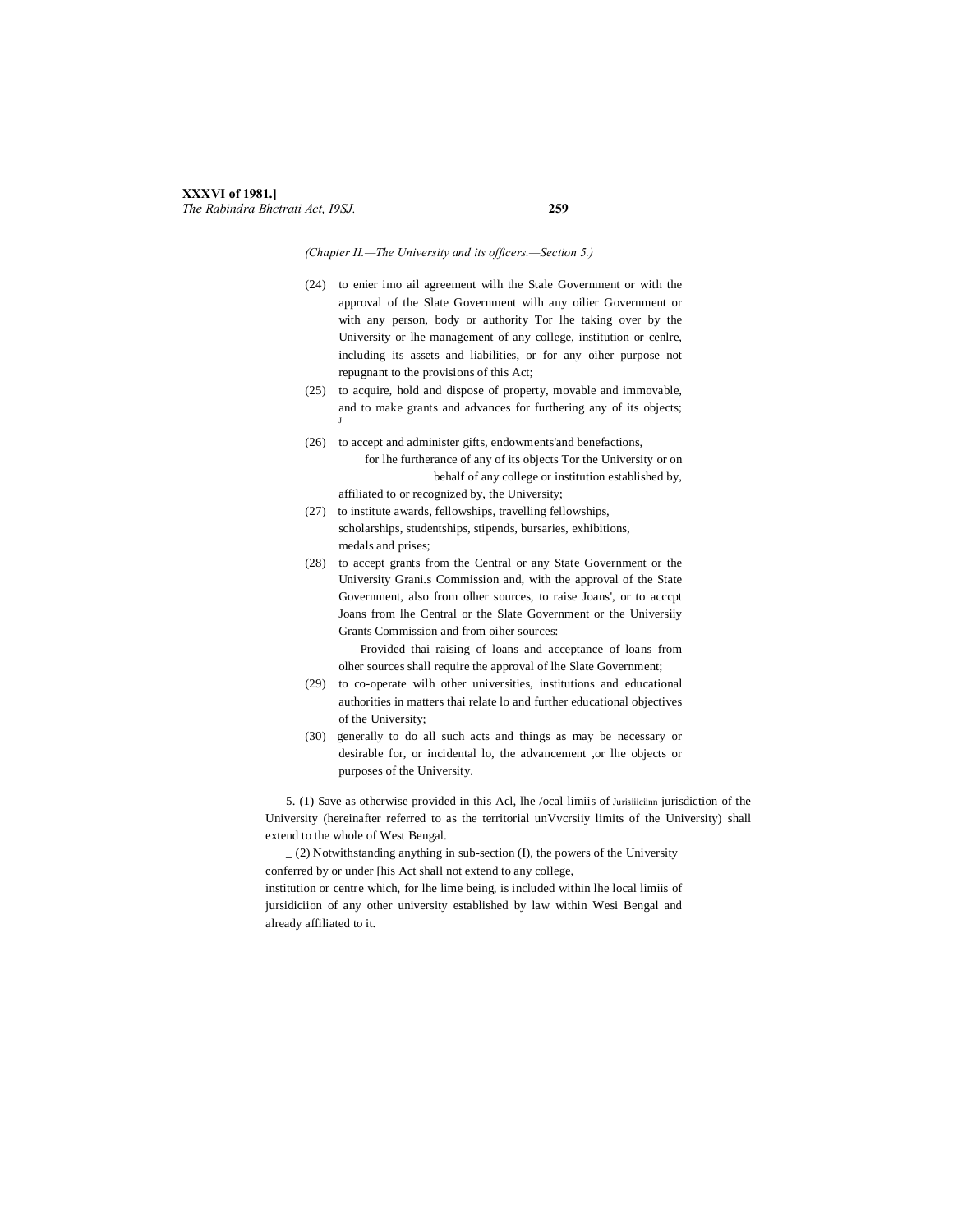# **[West Ben. Act 25G** *The Rabindra Bharati Act, 1981.*

# *(Chapter II.*—*The University and irs office* r,T.  $\delta$  *See lions 6-9.)*

(3) Notwithstanding anything contained in sub-scciion (1), any college, institution or centre situated outside the territorial limits of the University may, with the sanction oF the Stale Government, apply lo the University for affiliation in respect of all or any of the subjects referred to in clause (3) of section 4 and the University may, subject to such conditions and restrictions as it may with the approval of the Slate Government think fit to impose, affiliate to iiself such college, institution or centre and admit the same to all the privileges of ihe University.

6. The University may delegate such of its powers as it may deem expedient to any or its authorities constituted under section 16 or to any of its officers, and may, at any time, withdraw at its discretion any power so delegated.

Delegation of powers lo subordinat e authorities.

officer of ihe Univcisily.

- 7. The following shall be Ihe officers of the University: $\hat{o}$ 
	- (1) The Vice-Chancellor;
	- (2) The Registrar;
	- (3) The Finance Officer;
	- (4) persons holding such other posts as may be declared by Statutes to be posts of officers of ihe University.

8. (1) The Governor shall, by virtue of his office, be the Chancellor oflhe University. He shall be the head of the University and the President of ihe Court and shall, when present, preside at the meetings of Ihe Court.

(2) The Chancellor shall exercise such powers as may be conferred on him by or under the provisions of this Act.

(3) Where power is conferred upon the Chancellor to make nominations to any authority or body of the University, the Chancellor shall, lo the extent necessary, nominate persons to represent interests not otherwise adequately represented.

(4) Every proposal Lo confer any honorary degree shall be subject to confirmation by Lhe Chancellor,

TJic Vicc-Ch arte II or.

9. (1) The Vice-Chancellor shall be appointed by the Chancellor on the unanimous recommendation or Lhe Court. If ihe Court fails to make any such recommendation, lhe Vice-Chancellor shall be appointed by [he Chancellor in consultation with [he Minister from a panel of three persons to be elected by the Court in accordance with the system or proportional representation by means of the single transferable voLc.

(2) (a) The Vice-Chancellor shall hold office for a term of Tour years or till lie attains the age of 65 years, whichever is earlier, and shall be eligible for re-appointment for anolher term of four years or till he attains the age of 65 years, whichever is earlier.

'the Clinn seller,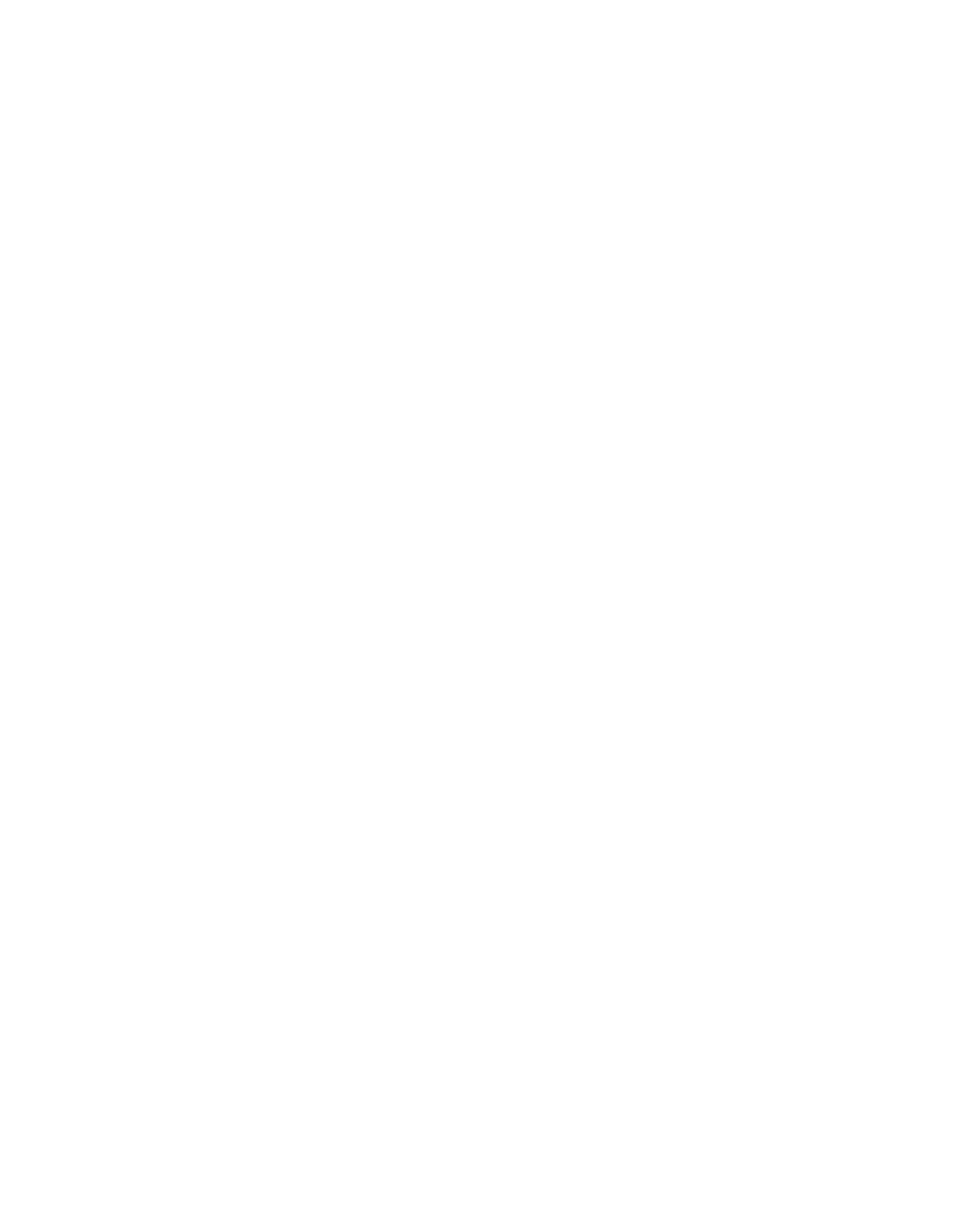*The Rabindra Bharati Ad, 1981.* 261

# **XXXVI of 1981.]**

### *(Chapter II.—The University and its officers.*—*Section 10.)*

(b) The Chancellor may, notwithstanding [he expiration of the term - of lhe office of the Vice-Chancellor or his auaining [he age of 65 years,

allow him to coiuinue in office [ill a successor assumes office, provided thai lie shall not continue as such for any period exceeding six monihs.

(3) The Vice-Chancellor shall be a whole-time officer of the University and shall be paid from the University Fund such salary and allowances as lhe Chancellor may decide in consultation with lhe Stale GovemmcnL,

(4) The Vice-Chancellor may resign his office by writing under his hand addressed lo [he Chancellor.

(5) (a) If the Vice-Chancellor is, by reason of leave, illness or other cause, temporarily unable to exercise the powers and perform [lie dulies of his office, [hen, during the period or such temporary inability the Chancellor in consuliation wilh lhe Minister may appoint any person to exercise lhe powers and perform the dulies of the Vice-Chaiicellor.

(b) When a vacancy occurs in lhe office of the Vice-Chancel lor by reason of death, resignation or expiry of the term of his office or otherwise,

then, pending the appointment of a Vicc-Chancellor, lhe Chancellor ill consuliation with lhe Minister may appoint any person lo exercise the powers and perform **Lhe** duties of the Vice-Chance **I** lor for any period nol exceeding six months.

(6) The vacancy in the office of the Vicc-Chancellor occurring by reason of death, resignation or expiry of lhe lerm **of** his office or otherwise shall be filled up by appointment of a Vice-Chancellor in accordance wilh lhe provisions of subsection (1) within a period of six months from the dale of occurrence of lhe vacancy and such period shall be held to include any period for which a Vice-Chancellor is allowed to continue in office under clause (b) of sub-section *(2)* or a person is appointed **Lo** exercise the powers and perform the duties of the Vice-Chancellor under clause (b) of sub-section (5).

10. (1) The Vicc-Chanccllor shall be the principal executive and Powers and academic officer of lhe Universiiy and shall, in the absence of the Vicc- Chancellor, preside over lhe meeting of lhe Court. He shall, by virtue Chancellor, of his office, be a member and lhe Chairman of lhe Executive Council and lhe Faculty Councils and also the Chairman of any other authority or body of the University of which he may be a member. He shall also be entitled lo be preseni al and to address any meeting or any olher authority or body of Lhe University of which he may not be a member,

bui shall nol be entitled lo vole thereat.

(2) The Vice-Chancellor shall have lhe power to convene meetings of lhe Couri, the Executive Council, Lhe Faculty Councils and of any other authority or body of Lhe University.

**CONSIGNATION CONTINUES INTO PROPER ASSESSMENT AND PARTIES.**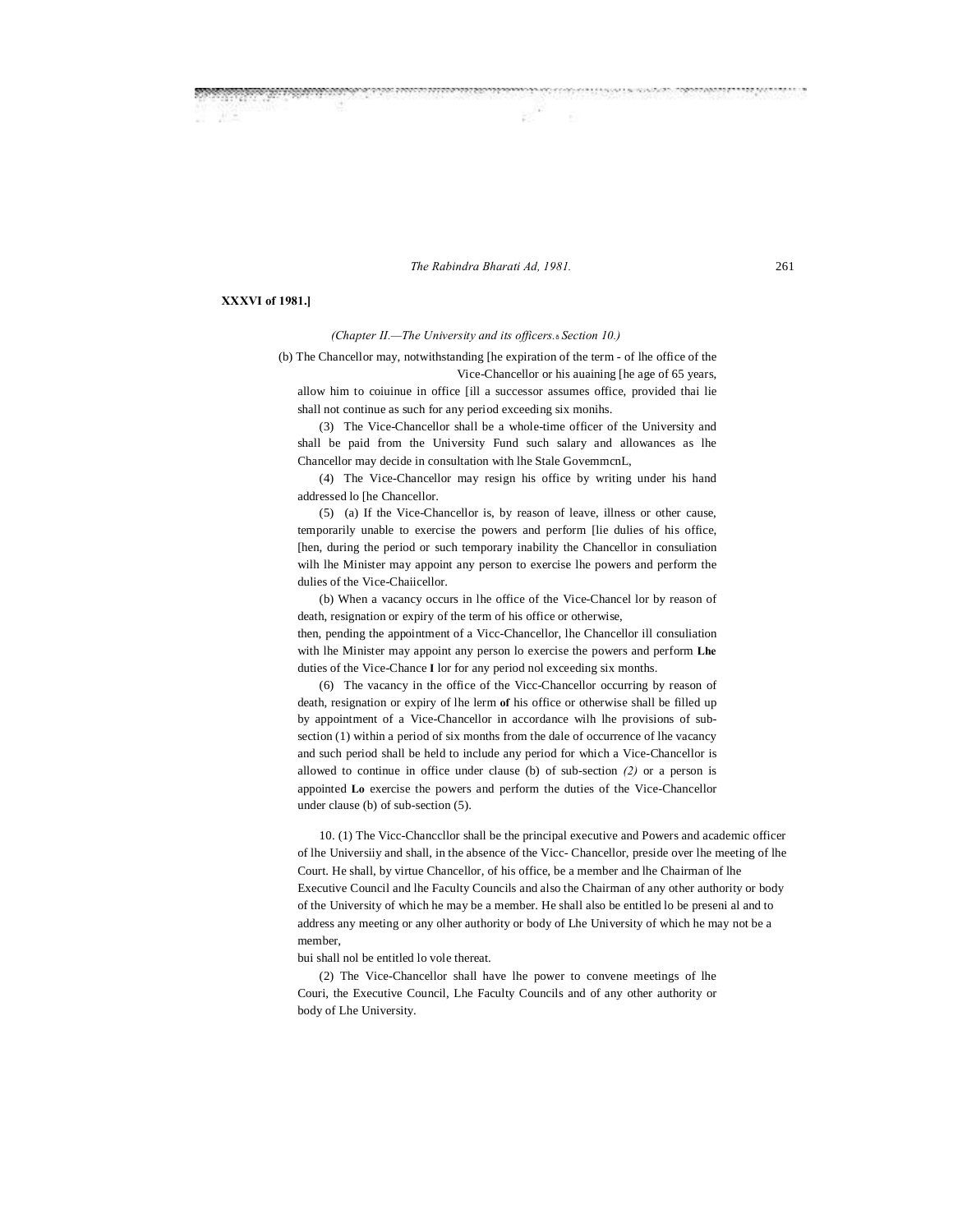[West Ben. Act

### *{Chapter II.—The University' and its officers.—Section II.)*

Statutes, the Ordinances, Hie Regulations and the Rules arc faithfully observed, and lo take such action us<br>may be necessary *The Rabindm Bhamti Act, 1981*. (3) II shall be the duty of lhe Vice-Chancel lor **Lo** ensnre lhal lhe provisions of lliis Acl, and the may be necessary for **Lhis** purpose.

(4) The Vicc-Chancellor shall have lhe power to exercise general control and supervision over all other officers of the University and over all Tcuchers and other employees of the University and generally over all the affairs of the Universiiy.

(5) The Vice-Chancellor shall exercise such other powers and discharge such olhcr duties as may be delegated lo him by any authority or body of the University or as may be prescribed by Statutes, Ordinances,

Regulations or Rules.

(6) The Vice-Chancellor may lake ou behalf of (he Universiiy such action as he may deem expedient in any matter which, in his opinion,

is either urgenl or of an cmcrgenl nature and shall report the same for confirmation at lhe ncxl meeting of the authority or hody which, in the ordinary course, whould have dealt with the matter:

Provided thai if lhe action taken by the Vice-Chancellor is not approved by ihe authority or body concerned, the mailer shall immediately be referred  $D$  the Chancellor whose decision thereon shall be final.

(7) The Vicc Chancellor may, with lhe approval of the Executive Council, at any time delegate any of his powers other than the powers referred Lo in sub-section (6) Lo any other officer subordinate to him.

It. (1) The Regislrar shall be a whole-time officer of (he University.

He shall be appointed by Lhe Executive Council on the recommendation of a Committee consisting of the Vice-Chancel lor as Chairman, two nominees of Lhe Executive Council, a nominee of lhe Chancellor and a nominee of Lhe Slate Government, for such period and on such terms and conditions as may be prescribed by Statutes.

(2) The Registrar may resign his office by writing under his hand addressed **Lo** the Vicc-Chancellor.

(3) If the Regislrar is for any reason temporarily unable lo exercise the powers or perform the duties or his office, the Vicc-Chancellor may,

subject to the approval of lhe Executive Council, appoint a Teacher of the University or an officer of the University, temporarily for a total period nol exceeding six months, lo exercise the powers and perform the duties of the Regislrar.

**This** Regislrar,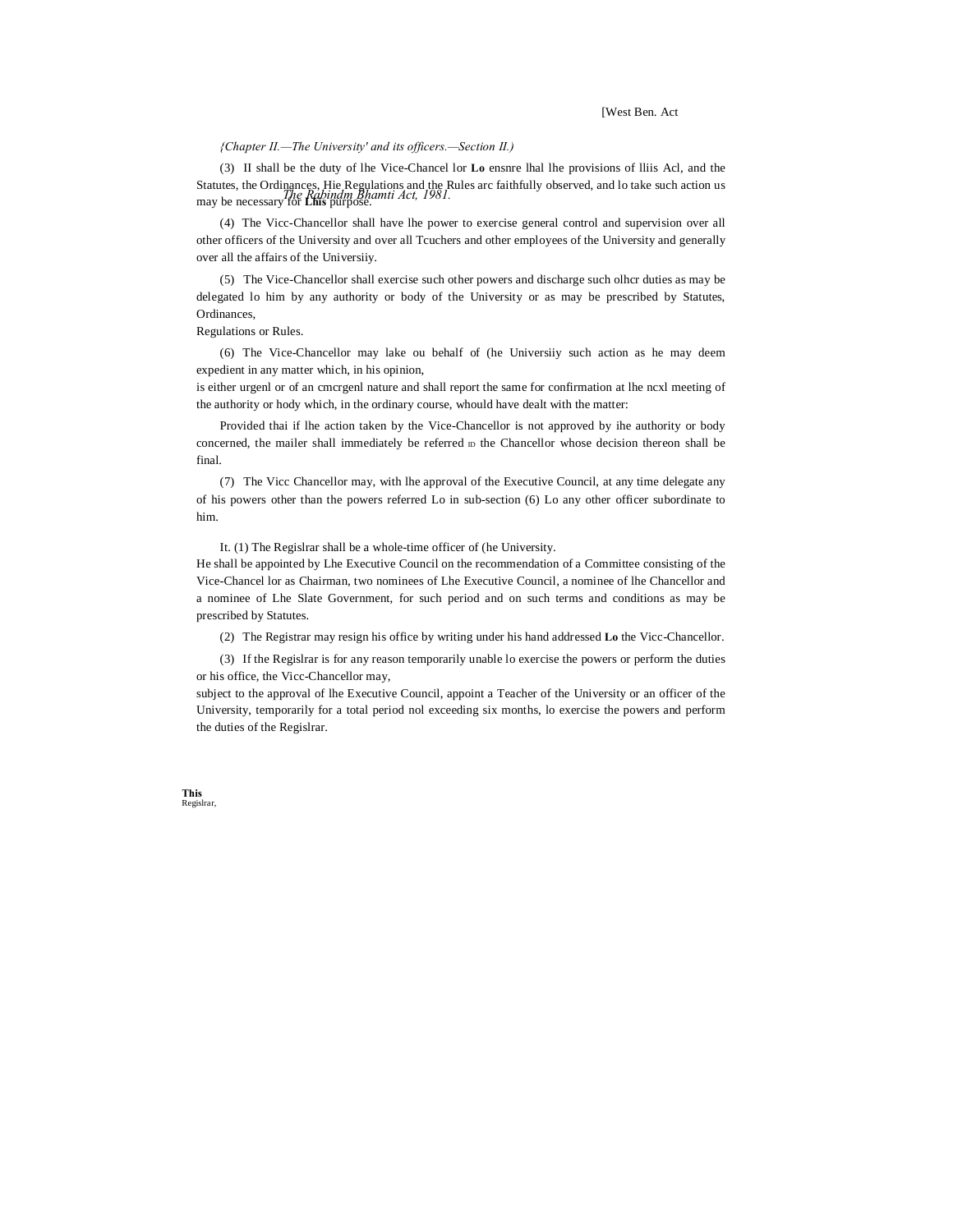# **XXXVI of 1981.]**

*(Chapter 11.—The University and its officers.—Sections J 2-15.)*

Powers .uid dulies uf lhe Registrar. 12. Subject Lo lhe supervision, direction anil general conirol of the É, Vicc-Chan eel lor, the Registrar shall act as lhe Sectary of the Courl as also of Lhe Executive Council and sh.ill exercise such powers and perform such duties as may be prescribed, or delegated lo him by or under this AcL and the StatuLcs, lhe Ordinances or lhe Regulations, as the case may be.

The Finance **Officer** 13. (I) The Finance Officer shall be a whole-time officer or lhe University and shall be appointed by the Executive Council on lhe recommendation of a Committee consisting of the Vicc-Chancellor as Chairman, [wo nominees of the Executive Council, a nominee of the Chancellor and a nominee of the Stale Government, for such period and on such terms and conditions as may be prescribed by Staiuies.

> (2) The Finance Officcr may resign his office by writing under his hand addressed to \hc Vice-Chancellor,

> (3) If the Finance Officer is for any reason temporarily unable lo exercise lhe powers and perform the duties of his officc, lhe Vicc- Chancellor may, subject to the approval of the Execu live Council, appoint a person lemporarily for a LoLal period not exceeding six monihs, to exercise (he powers and perform the dulies of the Finance Officer.

14. (1) Subject to the supervision, direction and general control of the Vice-Chancellor, [he Finance Officcr shall be in charge or (he administration of lhe funds, the finances and the properties and assets of the University and of all trusts and endowments; and he shall take special interest in activities that aim ai raising funds for the purposes of Lhe University and augmenting lhe resources or the University,

> V;i\vi;rs and (2) The Finance Officcr shall exercise such oiher powers and perform such olher dulies as may be prescribed, or delegated lo him by or under this Acl and [he Statutes, Lhe Ordinances or the Regulations, as the case may be.

15. In their respective spheres or duties. Hie Registrar and lhe Finance Officer shall, subject to the provisions of this Acl, have Lhe power of supervision and control over all officers anil employees serving in departments under [heir charge and shall exercise such disciplinary power as may be conferred on them by or under this Acl and lhe Statutes, [he Ordinances or lhe Regulations, as lhe case may be.

dulies itf (he FinJnee Officcr.

Supervisory<br><sup>PO'A III''</sup><br>llie Registrar ;ind rlic nuance Officer.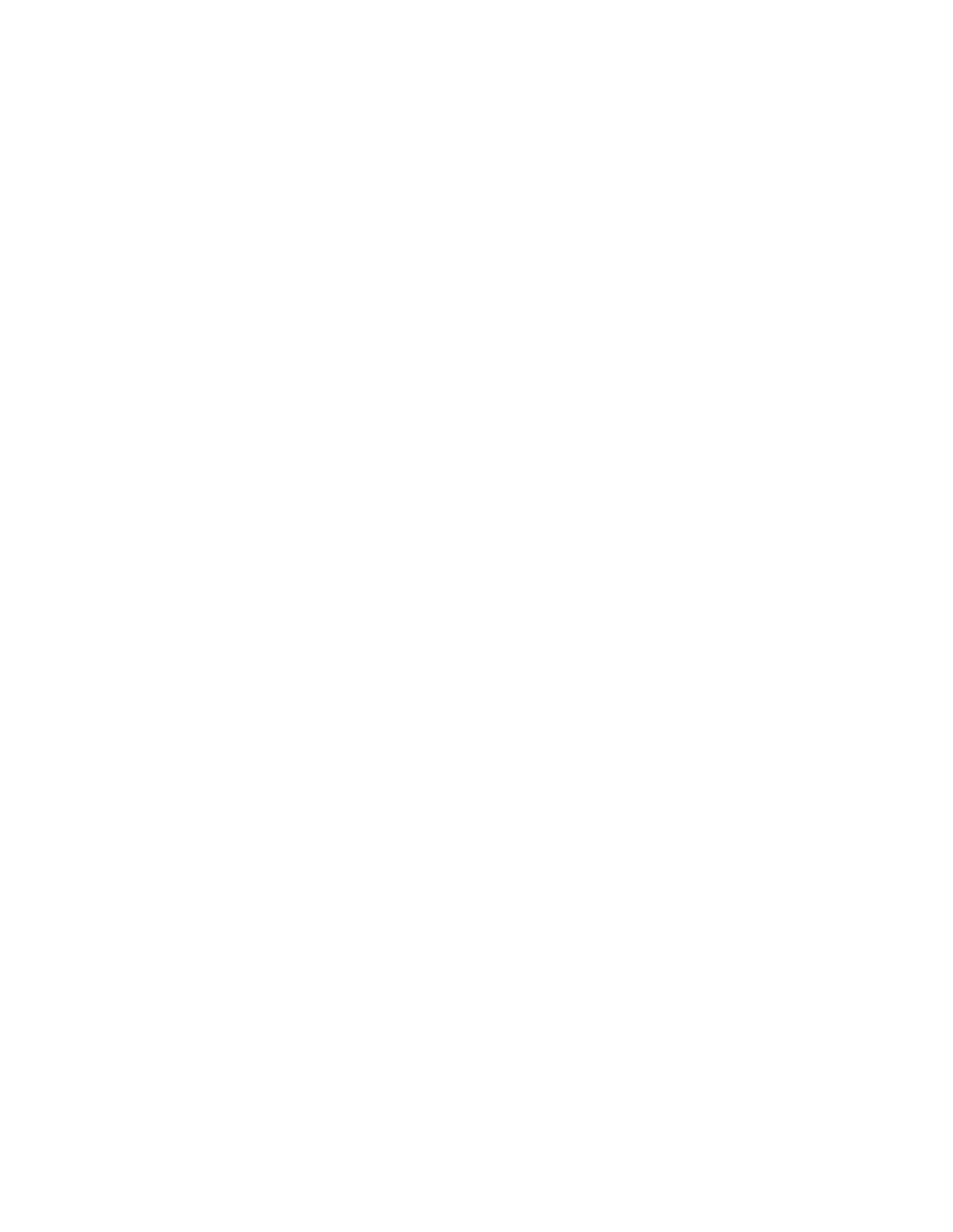# *264 TThe Rabindra Bharaii Act, 19S1. (Chapter III.—Authorities of the University.—Sections 16, 17.)* **[West Ben. Act** CHAPTER III **Authorities or lhe University**

Authorities. 16. The following shall be [he authorities of lhe University: $\hat{o}$ 

- (1) [he Court;
- (2) [he Executive Council;
- (3) [he Faculty Councils;
- (4) [he Boards of Studies;
- (5) [lie Finance Commktee;
- (6) such other authorities as may be established under the Si [Utiles.

# The Court. 17. (i) The Court shall consist of (he following members:  $\hat{o}$

(a) *ex-officio members*

- (i) lhe Chancellor;
- (ii) ihe Vice-Chancellor;
- (iii) [he immediately preceding Vice-Chancellor;
- (iv) ihe Secretary, Education Department, Government of West Bengal <sup>1</sup>[or his nominee not below the rank of Deputy Secretary Lo the Government of West Bengal];
- (v) lhe Secretary, Finance Depanmenl, Government of West Bengal or his nominee not below the rank of Depuly Secretary lo lhe Government of West Bengal;
- (vi) lhe Deans of lhe Faculty Councils;
- (vii) lhe Principal, Indian College of Arts and Draftmanship, -[KolkataJ;
- (viii) the President, West Bengal Council of Higher Secondary Educaiion:
- (ix) [he Presidem, Wesl Bengal Board of Secondary Educaiion;
- (x) the General Secretary, Rabindra Bharaii Society;
- (xi) the President, Bangiya Sahitya Parishad;
- (xii) lhe President, The Asiatic Socieiy;
- (xiii) the President, Academy of Fine Arts, -[KolkataJ;
- (xiv) the Director, Indian Museum,  $^{?}$ (Kolkata];

'The words within the square bruckeLs wore inserted by s. 7(a) of the West L3eng.it University Laws (Amendment) Act, 198G (West Ben. Acl XX of 19Krt)

The words within the square brackets" was substituted for the word "Calcium" by s. 5 or the West Bengal Capital City (Change or Name) Act. 2001 (Wesl Hen. Act XVI11 of 2001). w.c.f. die 1st January, 2001.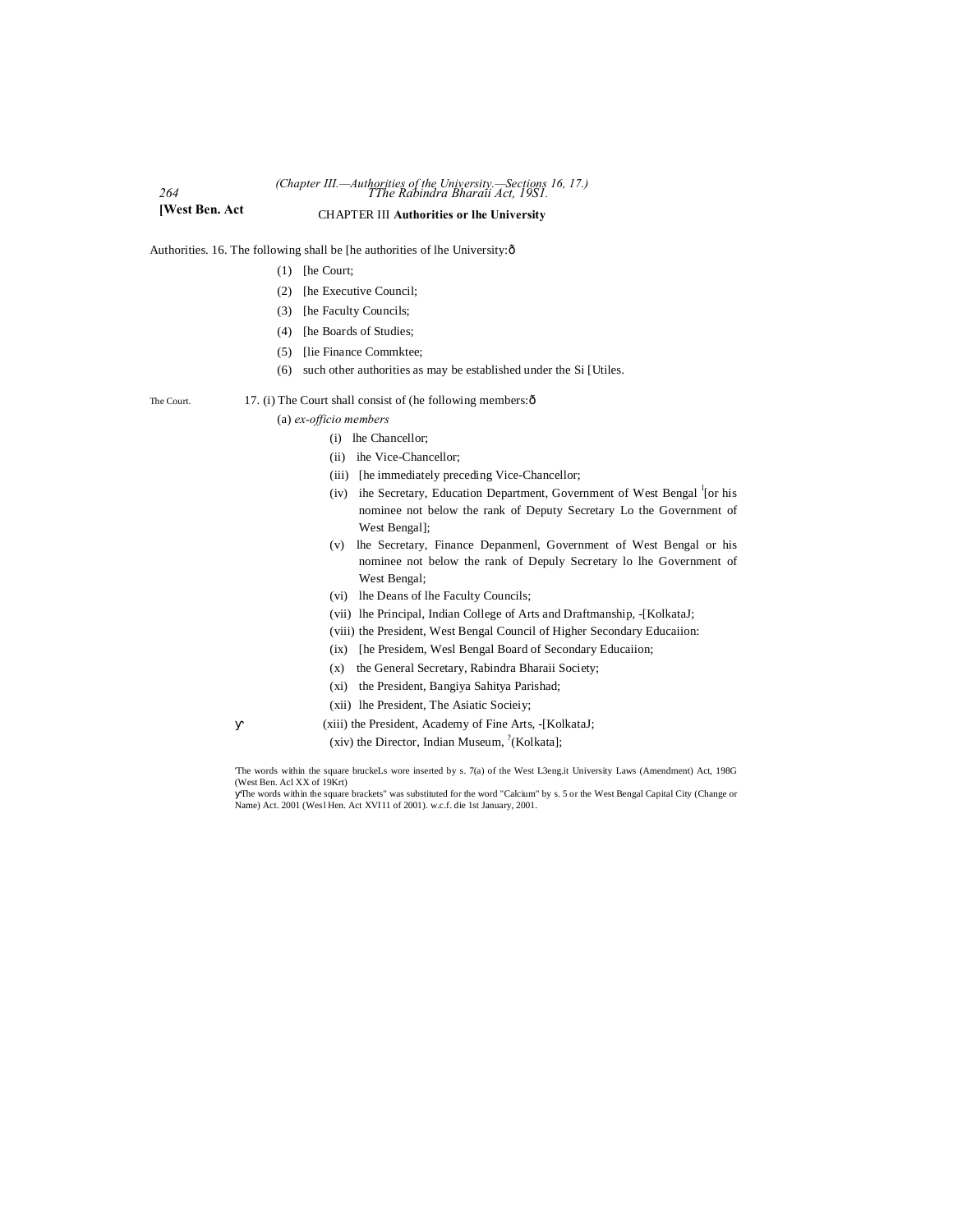# *The Rabindra Bhurali Ac!, 1981.* **265 XXXVI or 1981.]** *(Chapter III.—Authorities of ihe University.—Section 17.)*

(b) *other members*

- (xv) three Professors of Lhe Universiiyô one from each Faculty Council elected jointly by Lhe Professors of Lhe Universiiy;
- (xvi) nine Teachers of the University Departments other than Professors, of whom four shall belong Lo the Departments under the Faculty Council for PostGraduate and Undergraduate Studies in Fine Arts, four shall belong lo the Departmenls under the Faculty Council for Post-Graduale Studies in Arts and one shall belong (O the Department under the faculty Council for Post-Graduate and Undragraduaic Studies in Visual Arts, elected by .such Tcachers from amongst themselves;
- (xvii) one Tcachcr other than principal elected by Teachers of the affiliated college from amongst themselves;
- (xviii) rive persons elected by the registered graduates from amongst themselves; .
- (xix) one person representing Visva Bharati appointed by the Chancellor on lhe recommendation of the Upacharya (Vice-Chanccllor) of Visva Bharati;
- (KK) four regular students; of the Universityô at least one belonging to any of the Departments under such of the Faculty Councilsô clected in the manner prescribed.

*Explanation !.* ô For the purpose of this clause, "regular student" shall mean a student who has been prosecuting his studies in any Post-Graduate or Undergraduate Department of lhe Universiiy under any of Lhe Faculty Councils and who is not in defaull of payment of prescribed Luiiion fees and other dues to the University till such date as may be noiified by lhe University in ihis behalf;

*Explanation II.* ô Notwithstanding anything contained elsewhere in this Act, a member elecied under this clause shall hold office for a period of two years from the dale of his election or till he ceases lo be a regular sludeni, whichever is earlier;

(xxi) one regular sludeni prosecuting his siudies in Lhe affiliated college elecied by such students from amongst themselves.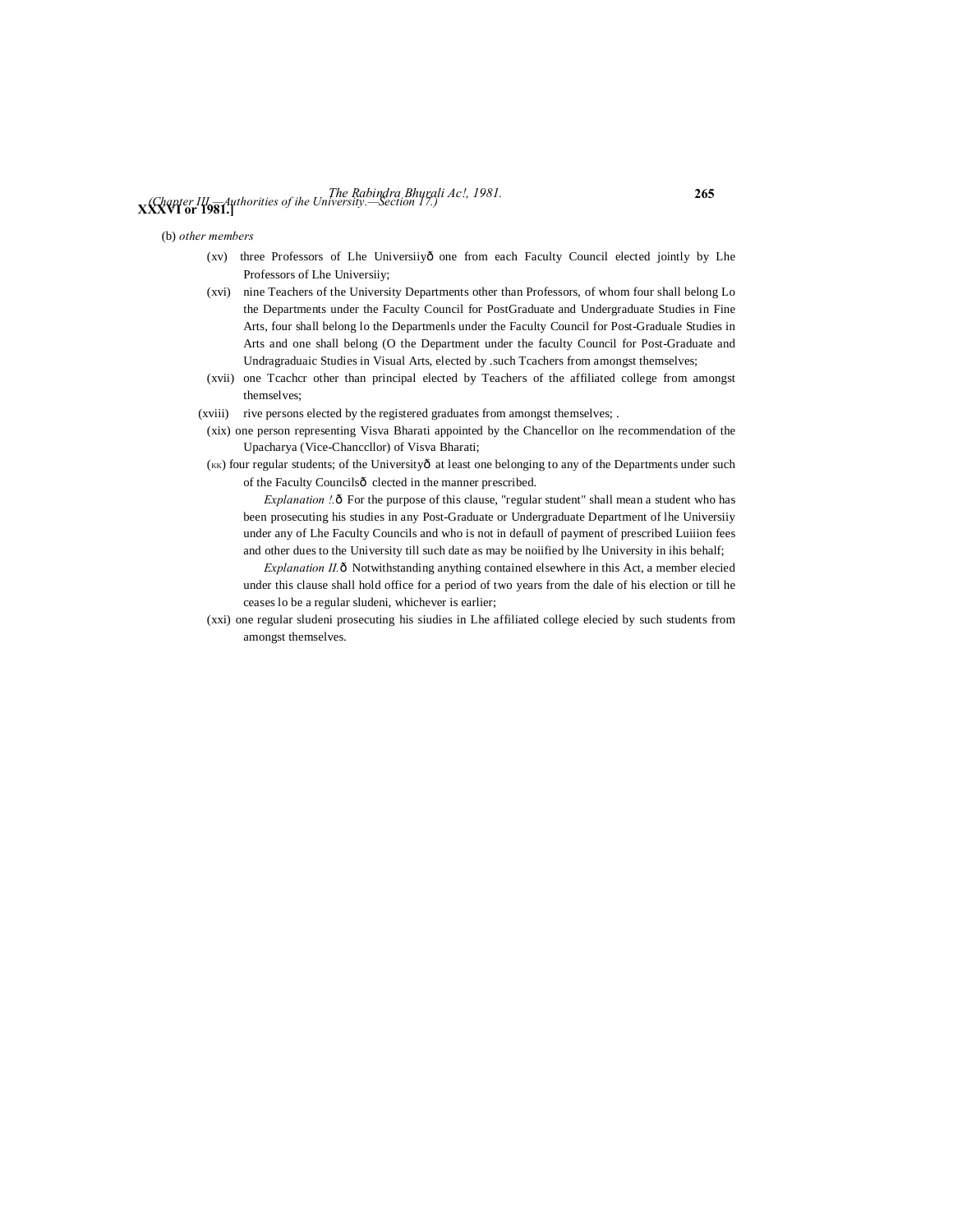**266** *The Rabindra Bharali Acl, 1981.* **(West Ben. Act**

*(Chapter III.—Authorities of the University.—Section 17.)*

*Explanation* /.ô For the purpose of this clause, . "regular student" shall mean a student who has been prosecuting his studies in Lhe affiliated college and who is not in default of payment of prescribed tuition

fees and other dues of such college lill such date as may be notified by the University in this behalf; *Explanation II.* ô Nolwilhslanding anything

contained elsewhere in this Acl, a member elected under this clause shall hold office for a period of three years from lhe date of his election or till he ceases to be a regular student, whichever is earlier;

(xxii) one Research Scholar or Research Fellow of Lhe University elected by such Research Scholars and Rcscarch Fellows. Explanation /.ô "Research Scholar" or "Research Fellow" shall mean a whole-lime Research Scholar or Research Fellow of the University, who receives a slipend from the University;

> *Explanation II.* ô Notwithstanding anything contained el sew here in this Acl, a Research Scholar or a Research Fellow elected under this clause shall cease to hold office on the expiration of the term of Research Scholarship or Research Fellowship, as the case may be;

- (xxiii) three members elected by the members of the nonteaching staff of the University from amongst themselves;
- (xxiv) one member elected by the members of lhe non- teaching si riff of Lhe affiliated college from amongst themselves;
- '(xxv) one member elected by the officers and the supervisory slarr of (he University from amongsl themselves;
- (xxvi) one member of the West Bengal Legislative Assembly elected by Lhe members of the West Bengal Legislative Assembly from amongst Ihcmsclvcs;
- (xxvii) i wo persons having special know ledge or practical experience in respect of one or more of the following subjects, namely, Literature, Philosophy, History, Fine Arts. Dance, Drama and Music, nominaled by the Chancellor;
- (xxviii) one nominee of the Sangeet Natak Academy.

'Clause (xxv) was substituted for originnJ cLiusc by s. 2 of ihe Rubindra Bhaniu (Second Amendment) Act. 1983 [Wot RCMI. ACI XXI of 1983).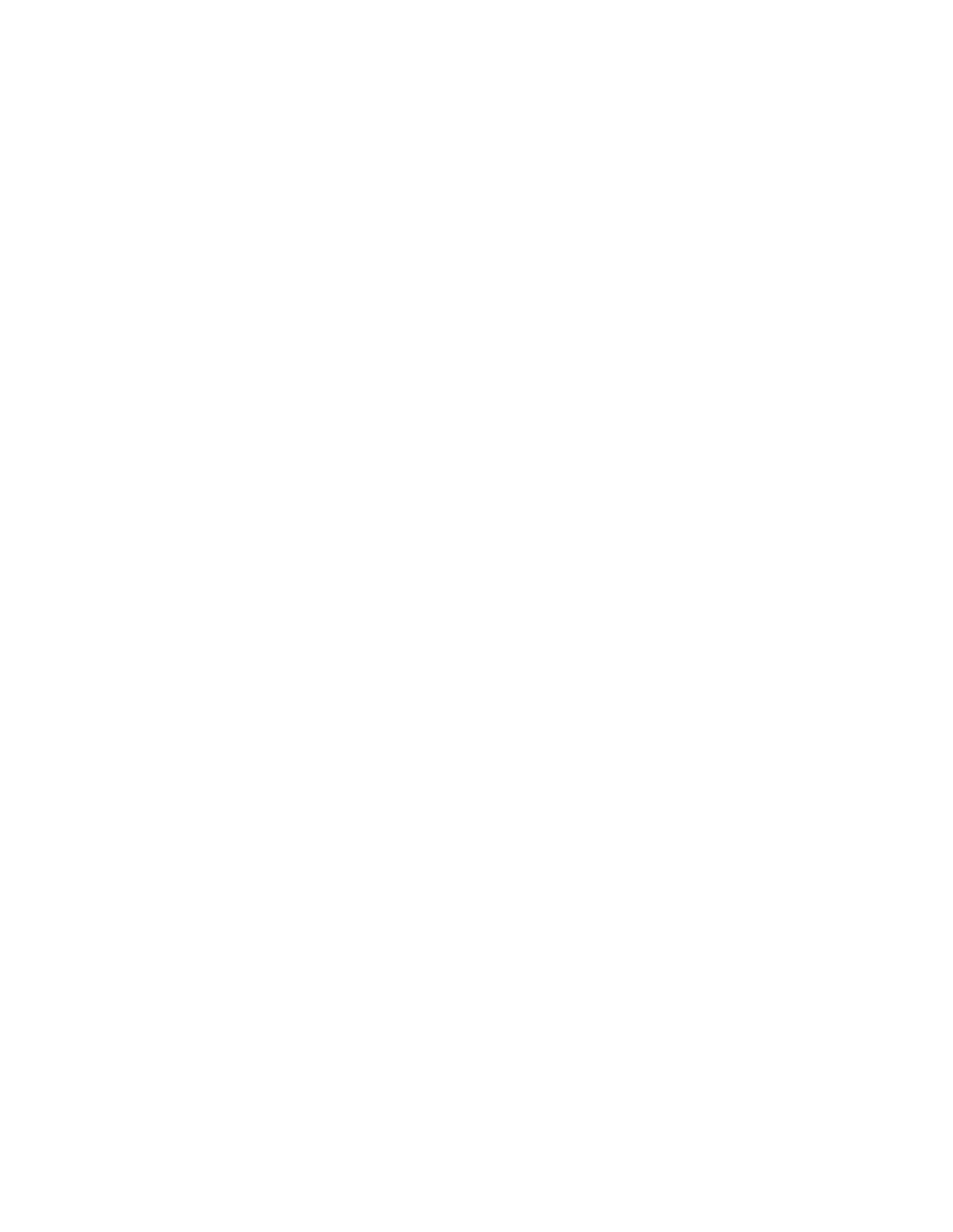The Rabindra Bharati Acr, J9SJ.

# **XXXVI** or 1981.]

(Chapter III.-Authorities of the University,-Section IS.)

(2) All elections to the Court shall be held in the manner prescribed .'; by

Statutes..

18. (1) Subject lo such conditions us may be provided by or under fj^ons'o'r lhe provisions of this Acl, the Court shall exercise the following powers (hc Court, and perform (he following functions:ô

- (o establish University Departments, institutions, institutes,  $(i)$ centres, libraries und museums for study and research;
- (ii) to create and institute, with the approval of the State Government, Professorships, Readerships, Lectureships, and such posts including posts of officers as may be necessary for the establishment of the University Departments, institutions, institutes, centres, libraries and museums referred to in clause (i);
- (iii) to institute degrees, titles, diplomas, certificates and other academic distinctions;
- (i v) Lo institute fellowships, travelling fellowships, scholarships, studentships, stipends, bursaries, exhibitions, medals and prizes lo be awarded out of the University Fund;
- fv) to confer degrees, titles, diplomas, certificates and other academic distinctions on persons whoô
	- (a) have pursued prescribed courses of studies or have been exempted therefrom in Lhe manner prescribed, and have passed such examinations as may be prescribed, or
	- (b) have carried on research in accordance with such . conditions as may be prescribed;
- (vi) to withdraw or Lo cancel degrees, tides, diplomas, certificates or other academic distinctions under such conditions as may be prescribed by Statutes and after giving the person affected a reasonable opportunity to prescni his case;
- (vii) to confer honorary degrees or other academic distinctions;
- (viii) to consider lhe Annual Statement of Accounts, the Audit Report in respect of the Annual Statement of Accounts, the Internal Audit Report and the Annual Budget approved by the Executive Council and to pass such resolutions relating thereto as may be considered necessary;

Provided that for the purpose of passing a resolution adopting, modifying or rejecting the Annual Budget, it shall be necessary for a majority of the total membership of the Court to vote in favour of Lhe resolution:

267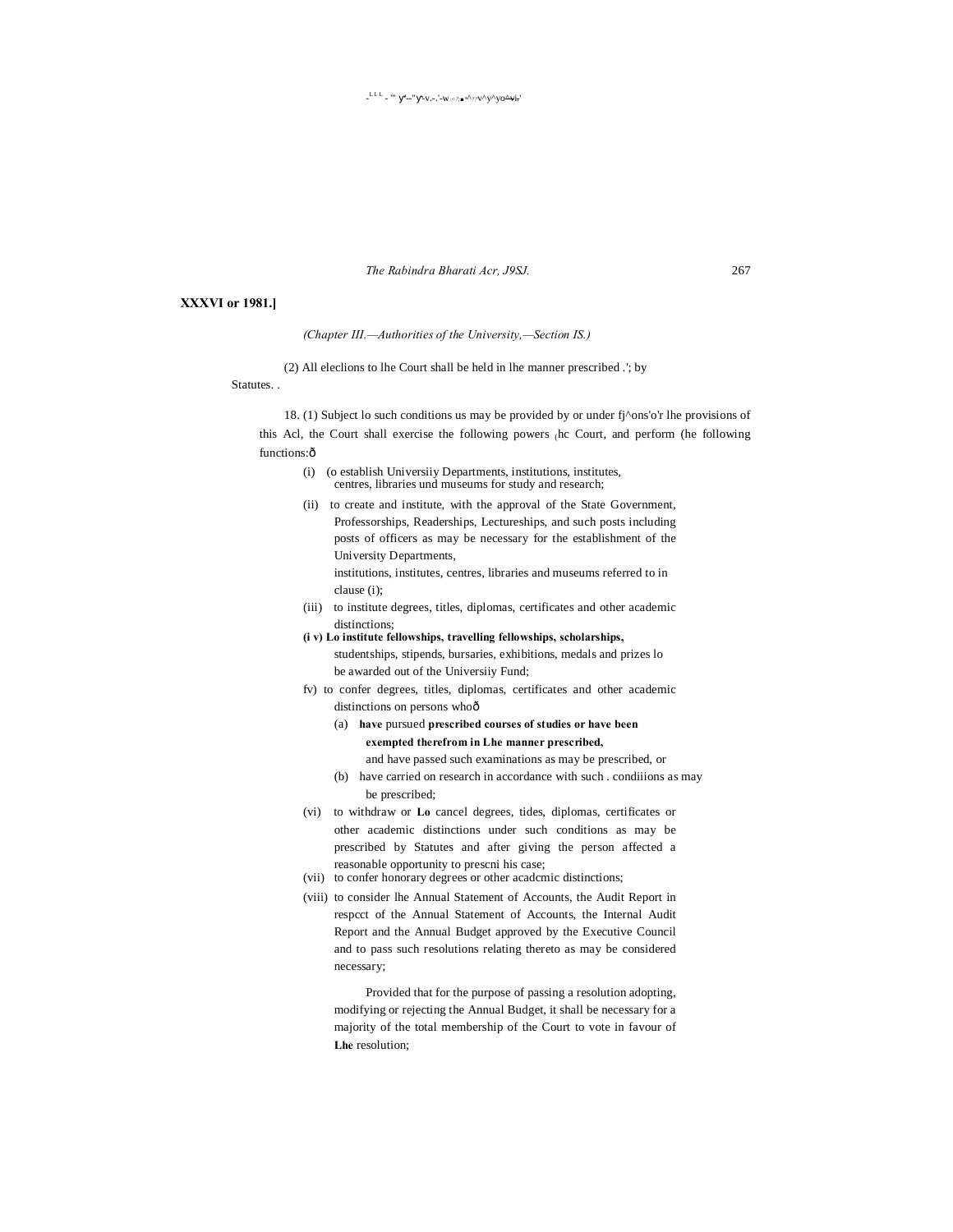**[West** *The Rabindra Bharati Act, 1981.*

*(Chapter III.—Authorities of the University. —Saction 19.)*

- (ix) lo consider lhe Annual Report as prepared by the Executive Council and lo pass such resolutions relating thereto as may be considered necessary;
- (x) lo consider, and advise on, such olher reporis from the Executive Council or any other body as may be made lo it;
- (xi) to consider, and advise on, proposals from lhe Executive Council for enlcring into agreement with the Government or, with lhe approval of the Slale Government, with any person, body or authority  $T_{\text{or}}$  the lakingover by lhe University of lhe management of any affiliated or recognised college, institution or institute oiher lhan a Government College, including ils assets and liabilities, or for any other purpose nol repugnant to [he provisions of ihis Acl;
- (xii) lo consider, and advise on, proposals from lhe Executive Council for co-operation with olher universties, institutions and educational authorities in matters I hat relate to or further lhe educational objeclivcs of lhe University;
- (xiii) lo consider and suggest measures for the improvement oT the administration and finances bf the University, and generally for the furtherance of its objectives;
- (xiv) to make rules for the transaction of ils own business;
- (xv) to exercise all other powers and perform all other functions conferred and imposed on the Coun by or under ihis Acl.

(2) The Couri shal I not exercise lhe powers and perform lhe functions referred to in clauses (i) lo (vii) of sub-section (I) except on lhe recommendation or lhe Executive Council, but may send proposals in respecL thereof lo the Executive Council for its recommendation.

(3) The Courl shall have lhe power lo review the action of the Executive Council, save where the Executive Council has acted in accordance wilh lhe powers conferred on ti by or under this AcL:

Provided that if any question arises as lo whelhur lhe Executive Council has **acLcd** in accordance wilh the powers conferred on ii by or under this **AcL,** [he malter shall be decided by reference to [he Chancellor whose decision shall be final.

19. (1) The Court shall **meet** at Ieasl thrice in a financial year, other ilian for convocalion, on dale lo be fixed by lhe Vicc-Chancelor, One of such meetings shall be held before March and shall be callcd the Annual Meeting, The Courl may also meet at such other times as it may, from **Lime** lo **Lime,** decide.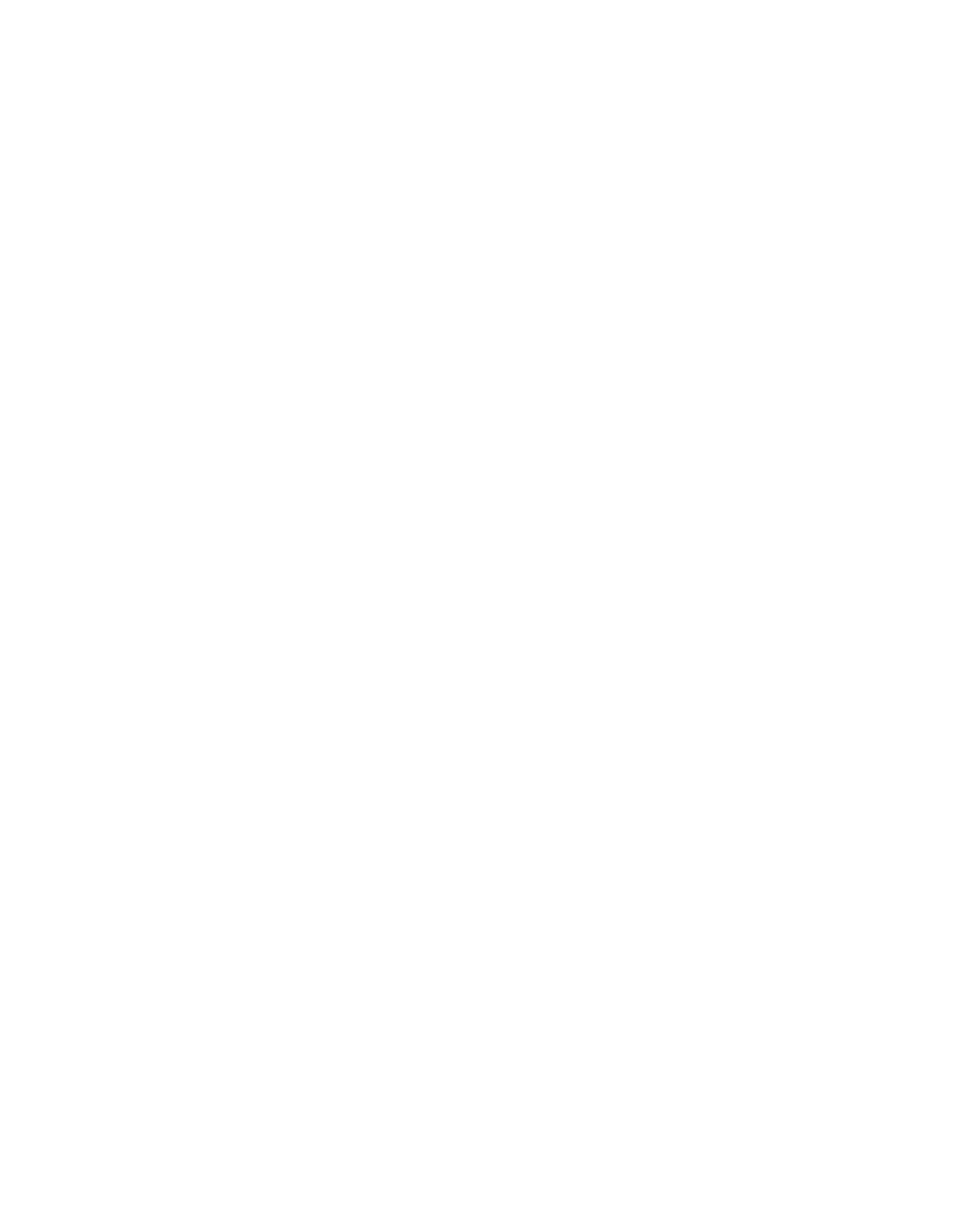*(Chapter Hi—Authorities of the University.—Section 20.)*

(2) One-third of lhe total number of members of the Court *pins* one . shall be a quotum for a meeting of lhe Cotm;

Provided thai such quorum shall aol be required at a convocation.

(3) The Vice-Chancel lor may, whenever he thinks fil, and shall,

upon a requisition in writing signed by not Jess than one-third of the total number of members of the Court, convene a meeting of the Court, A meeting on such requisition shall be held within fifteen days of the receipt of the requisition by the Vice-Chancellor.

20. (I) The Executive Council shall consist of **Lhe** following **The** \_\_\_\_\_ Bxicmivc ... Existence ... The existence of the existence of the existence of the existence of the existence of the existence of the existence of the existence of the existence of the existence of the existence of th  $\mu$  members. $\hat{\text{o}}$  coun[;jl]

- (a) *ex officio members*
	- (i) the Vice-Chancellor,
	- (ii) lhe Deans of the Faculty Councils;
	- (iii) the Secretary, Education Department, Government of West Bengal <sup>'</sup>[or his nominee not below the rank of Deputy Secretary to the Government of West Bengal];
	- (iv) the Secretary, Finance Department, Government of West Bengal or his nominee nol below the rank of Deputy Secretary to the Government of West Bengal;
	- (v) [he President, West Bengal Council of Higher Secondary Education;
	- (vi) the Principal, Indian College of Arts and Draftsmanship, <sup>J</sup>rKolkala];
	- (vii) the Director, Indian Museum, [Kolkaia];
- (b) *other members*
	- (viii) ihrec Professors not belonging to ihe same Faculty Council elected jointly by the Professors of the Faculty councils from amongst themselves;
	- (ix) five post-graduate Tcachers or the University, other than Professors, of whom al leas I one shall be from each of the Faculty Councils elccted jointly by such Teachers as are members of the Faculty Councils from amongst themselves;
	- (x) one Teacher of the University other than Professor elected by such Teachcrs oiher than Professors as are members of the Conn from amongst themselves;

'The words within lhe square brackets were inserted by s. 7(b) of iJio Wcsl bengal University Laws (Amendment) Aci, 1986 (Wcsi Ben, ACL XX or 19H6), *-See* friDi-nole 2 on prtgc *264, awe. <sup>1</sup>*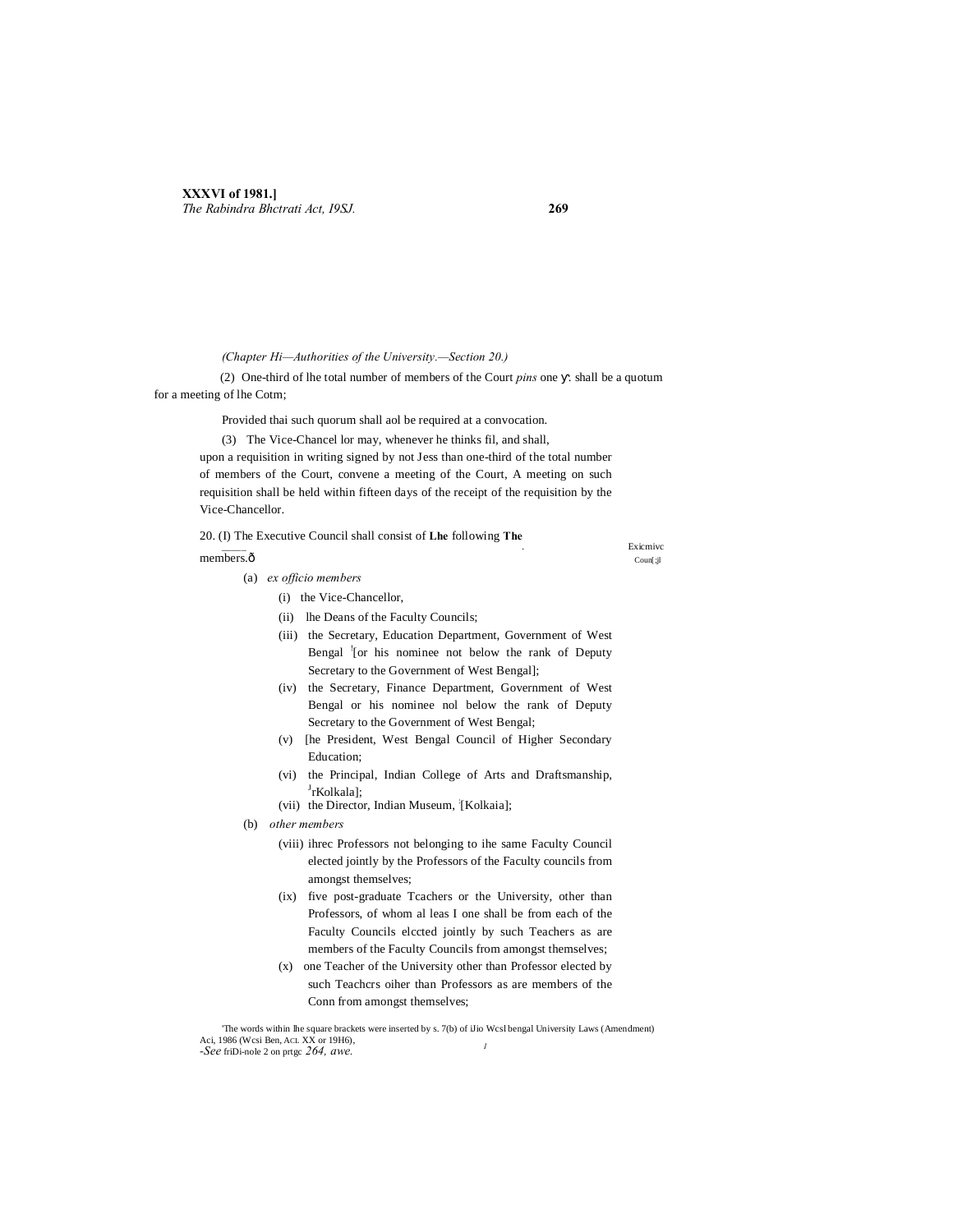[West Ben. Act

*(Chapter ///.—Authorities of ihe University.—Scciion 21.)*

(xi) one person olher than a Teacher or a sludeni or a member or the non-icacliing staff oran officer, elected by the members of the Court from amongst ihemselves;

- (xii) (a) oric posL-gmtluale student elccted by such students as are members of the Court from amongst themselves;
	- (b) one non-teachrng staff of lhe University elecied jointly by such non-leaching staTf of the University and itie affiliated college as are members of lhe Court from amongst themselves;
	- (c) one registered graduate of the University elecied by such registered graduates as are members of the Court from amongst ihemselves;
	- '(d) the member elected under clause (xxv) of subsection (1) of scction 17;
- (xiii) two persons nominated by lhe Chancellor of whom one shall be a re present alive or [he Rabindra Bharaii Society.

(2) All elections lo the Executive Council shall be held in the manner prescribed by Siututes. .

(3) One-third of the tolal number of members of lhe Executive Council *plus* one shall be a quorum for a meeting of the Executive Council.

21. Subject to the provisions of this Act, the Executive Council shall exercise the following powers and perform the following functions: ô

> (i) to initiate proposals for the making of Statutes and Ordinances including proposals for amendment or repeal thereof, in lhe manner hereinafter provided;

Powers anil functions or lhe Executive Council.

- (ii) to recommend to **the** Court, aficrconsulting **Lhe** respective Faculty Councils, **the** establishment of University Departments, institutions, institutes, centres, libraries and museums for study anil research;
- (iii) to maintain University Departments, Universiiy Insiilutions, Universiiy libraries and Universiiy museums;
- (iv) to establish, maintain, manage and recognize halls and hostels;

'Sub-clause (d) was inserted by V 3 of [lie Rub in dm Eh ami (Second Anenclmenl) A c [, 1183 (Wesl Gun. Acl XXI of 1983)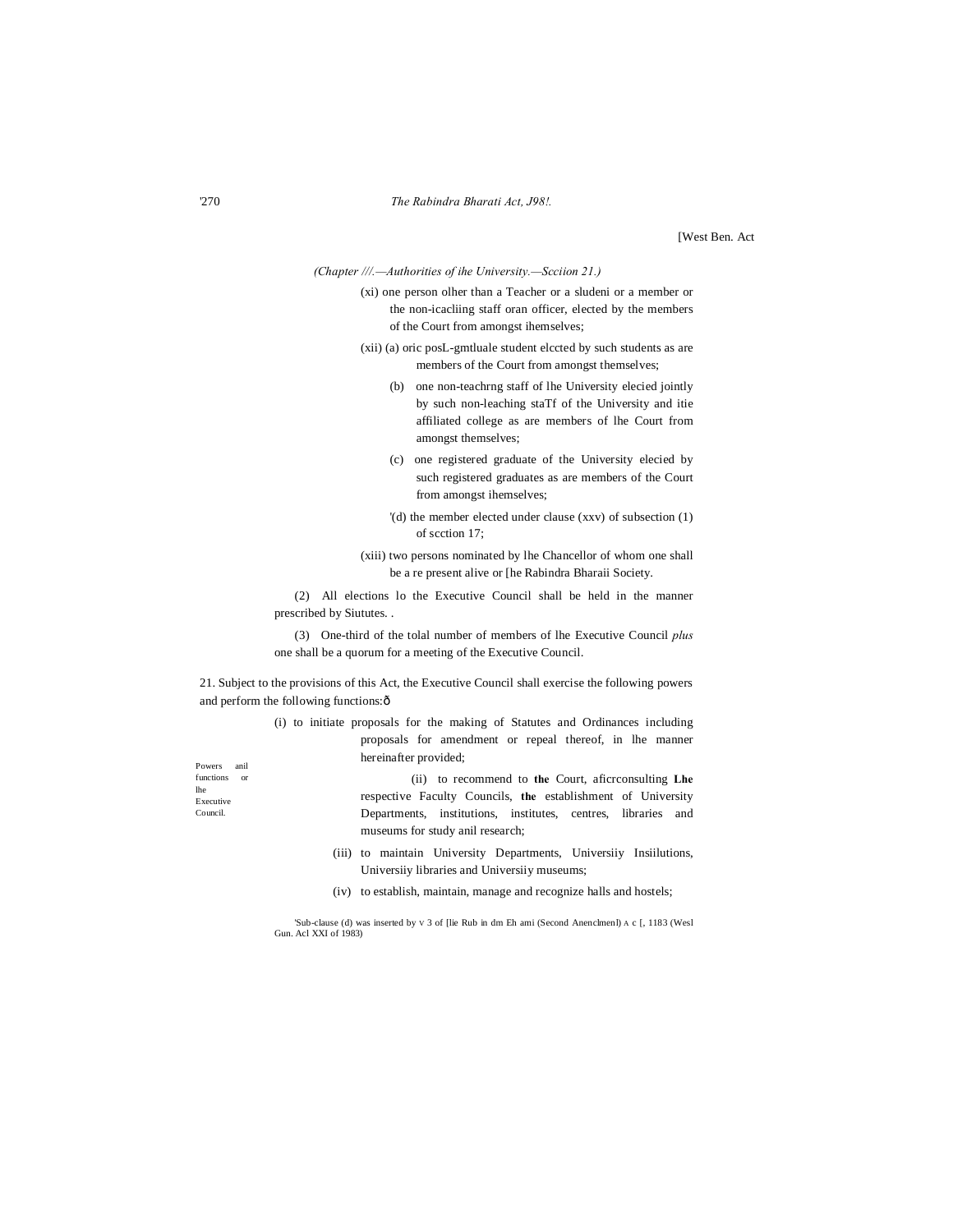# *The Rabindra Bharati Act, J98J.* **<sup>271</sup> XXXVI of 1981.]**

*(Chapter Hi.—Authorities of the University.—Section 21.)*

- (v) lo direct lhe inspection of University libraries, University museums, halls and hosiel.s;
- (vi) to recommend to [he Court, after consulting the respective Faculty Councils, lhe institution of fellowships, travelling fellowships, scholarships, studentships, bursaries, exhibitions, medals and prizes, the expenses of which shall be met from the University Fund, and lo award lhe same after institution thereof by the University:
- (vii) to recommend to lhe Court, after consulting the respective Faculty Councils, **Lhe** creation and instilulion of Professorships, Readerships, Lectureships and such posls as may be necessary for [he eslablishmcnLof [he University Departments, institutions, institutes, centres, libraries and museums referred **Lo** in clause (i) of sub-seciion (!) of seaion 18;
- (viii) [o create, with the approval of the State Govemmeni, pos[s of officers, Teachers and other employees of the University or Lo recommend to Lhe Couri for creation of posls of officers and Teachers of Lhe University;
- (ix) lo prescribe the minimum qualifications for posts of officers. Teachers and other employees of the University;
- (x) to appoint Teachers, officers and other employees of the University and Lo fix their emolumems and define their duties and olher terms and conditions of service in accordance wilh lhe Sialules and Lhe Ordinances and to suspend, discharge or otherwise punish in accordance wilh the Smtules and lhe Ordinances such Teachers, officers and olher employees:
- (xi) Lo pass appropriate orders after considering the recommendation of the respective Faculiy Council regarding affiliation of a college, instilulion, instiluie or centre in one or more subjects or withdrawal of affiliation or recognition or a college, institution, institute or centre or temporary lake over of the management of an affiliated or a recognized collegc, institution, institute or cenlre;
- (xii) **Lo** make draft of Statutes, on **Lhe** recommendaiiou of lhe respeclive Faculty Council, Tor colleges, other than GovemmentColleges, prescribing the constilution, powers and functions of their Governing Bodies;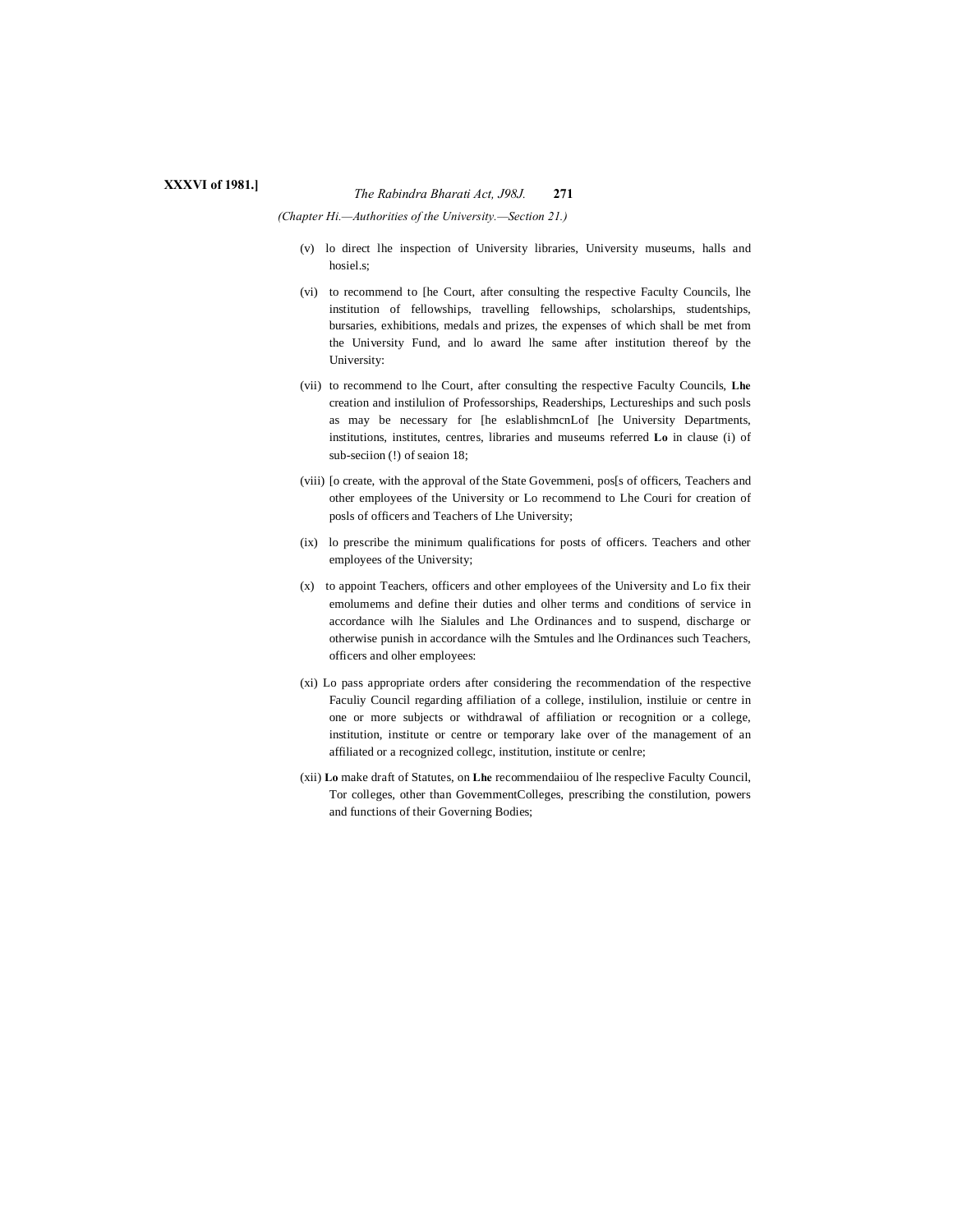# **[Wesl Ben. Act <sup>272</sup>** *The Rabindra Bharaii Act, 1981. (Chapter III.—Authorities of the University.—Section 21.)*

'(xiii) to determine, witli [he approval of lhe Stale Government,

the terms and conditions oTscrvice of Teachers, Librarians and non-ieachi ng staff or colleges other than Government Colleges;

- : (xiv) to make rules for Teachers' Council for colleges and, with the approval of the Slate Government, rules for provident fund Tor colleges other cltan Government Colleges;
- (xv) io prescribe and collect fees or charges for lhe registration of students and iheir admission lo courses of studies organised by lhe Universiiy, for holding examinations, Tor lhe gram of degrees, diplomas and certificates, and for olher like purposes;
- (xvi) to recommend to the Court, aTtcr consulting the respective Faculty Councils, the institution of degrees, titles,

diplomas, certificates and other academic distinctions;

(xvii) Lo recommend lo the Court, on the advice of the appropriate body, the conferment of degrees, titles, diplomas,

certificates and other aeademic distinctions on persons who have pursued the prescribed courscs or studies or have been exempted iherefrom in the prescribed manner,

and have passed such examinations, or have carried on research under such conditions, as may be prescribed;

- (xviii) to recommend lo the Court the conferment or honorary degrees and other academic distinctions;
- (xix) Lo approve the constitution or reconstitulion or Ihe respective department or teaching in the University on the recommendation of the respective Faculty Council;
- (xx) to make regulations regarding the courses of studies and the division or subjecis after obtaining and considering the recommendaiion or the Faculty Councils in this regard;
- (xxi) to make regulaiion regarding the examinations which shall be recogni/cd us the equivalent examinations held by the Universiiy;
- (xxii) lo make regulations regarding the conduct ofexaminulions held by the University and the conditions under which students may be admitted to Lhe di Heron 1 courscs of studies or and the examinations held by the University;

'Chusc- (xiii) were subslitulcd for original clause by s. 7(b)(i) or lhe WcM Ekngal Universiiy Laws (Amendment) At I, 19SS (West lien. Acl V lit of t'JMS), w.c.f, 7,1,1986.

'L'Jaust: (xiv) was substituted for original clause by s. 7<b](ii). *ibid.*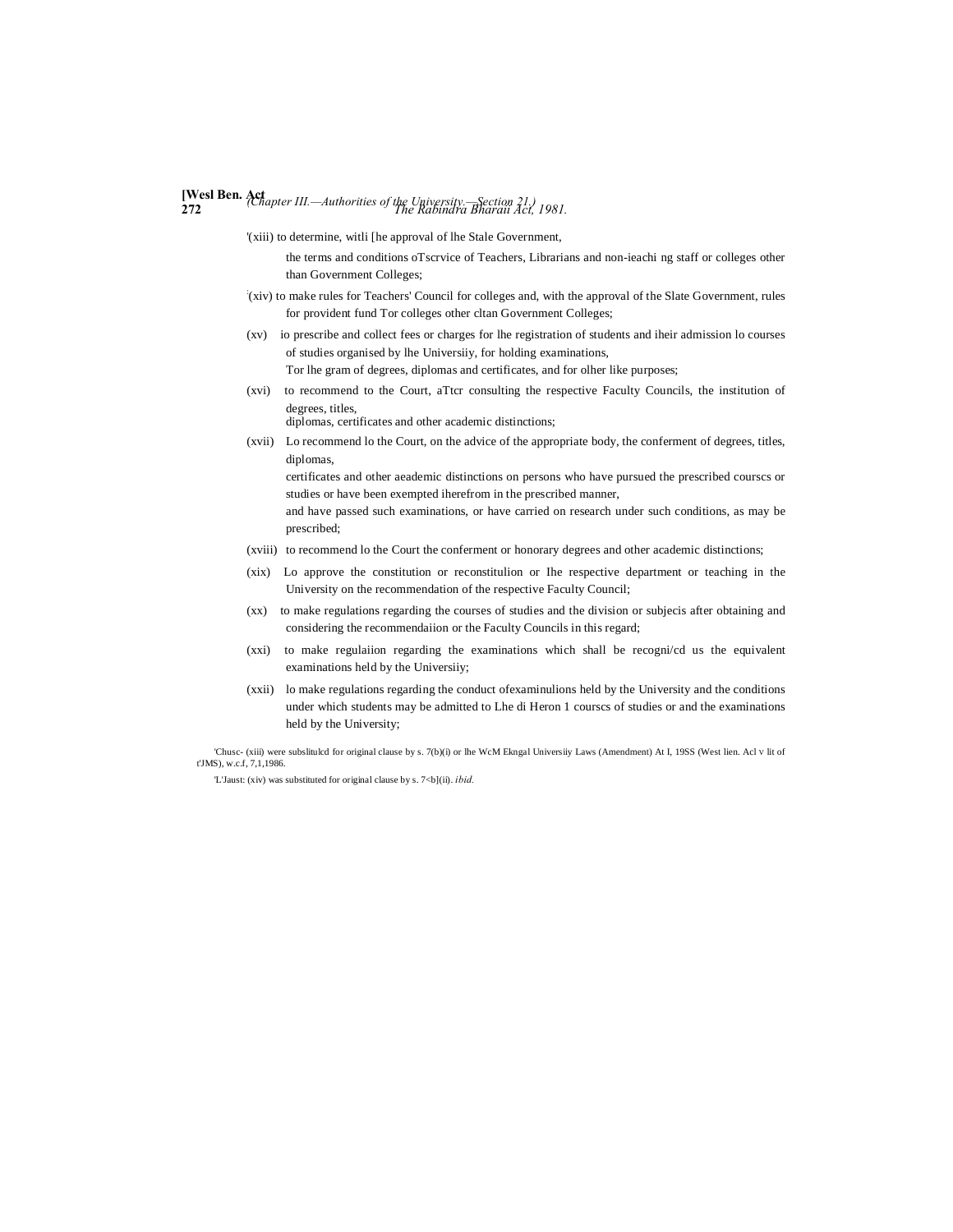# **XXXVI or 1981.]**

*(Chapter HI.—Authorities of the University.—Section 21.)*

(xxiii) to make regulations regarding all olher mailers which - may be or are required lo be prescribed or provided for

# **by regulations:**

- (xxiv) lo provide for co-operation and reciprocity among colleges, institutions, and centres and tfie University so as lo foster the development of academic life and lo ensure the fullest utilisation of lhe teaching resources available on [he recommendation of lhe respective Faculty Council;
- (xxv) lo give directions regarding Lhe form, custody and use of the common seal of the University;
- (xxvi) lo acquire, hold and dispose of property, movable and immovable, and to administer all assels, properties and funds of Lhe University, and to undertake all measures necessary or desirable for lhe conservation or augmentation of the resources of the University:

Provided thai for the purpose of disposing or any property valued at nol less than one lakh of rupees, previous approval of the Court shall be necessary;

- (xxvii) lo accept and administer gifis, endowments and benefactions for the furtherance of the purposes of this Act;
- (xxvii i) Lo accept grants and with the approval of the Slate Government, lo raise or accepl loans on behalf of lhe University and to make grants or advances from lhe University Fund or other special funds maintained by the University;
- (xxix) Lo enler inio an agreement wilh lhe Slate Government or with the approval of the Stale Government wilh any olher Government or wilh any person, body or authority for lhe taking over by lhe University of lhe management of any collcgc, institution, institute or centre, including its assets and liabilities, or for any olher purpose nol repugnant lo lhe provisions of ihis Act on the recommendation of the Faculiy Council concerned;
- (xxx) to manage the Press Establishment, the Publication Bureau and the Employment Bureau of the University, if any, and to exercisc general supervision over Students' Unions, University Extension Boards, University Sports Board and other bodies instituted by the University: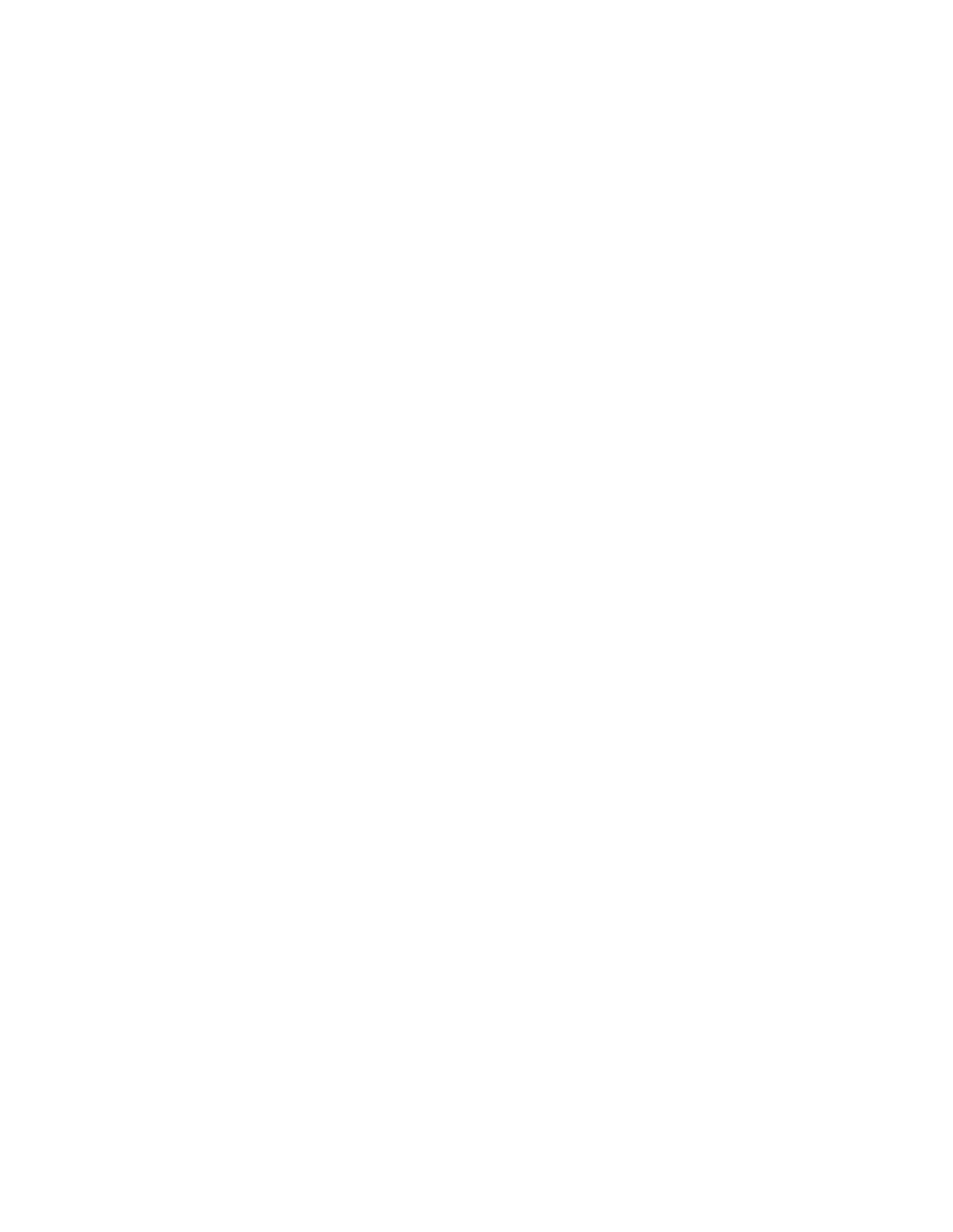# *The Rabindra Bharaii Act, J 981,* **[West**

*(Chapter HI.—Authorities of the University.—Section* 22. J

- (xxxi) Lo approve the Annual Statement of Accounts, ihe Audit Report in respect of Lhe Annual Statement of Accounts the internal Audit Report and the Annual Budget of the University and to submit the same lo lhe Court for consideration;
- (xxxii) lo prepare the annual report and submit the same to lhe Court for consideration;
- (xxxiii) to make due provisions for the health, welfare, residence and discipline of sludenls and their relationship with the University and lo provide for such other training ofsLudcnts as may be considered desirable;
- (xxxiv) Lo co-operate with olher universities, instiiutions, associations, societies or bodies on such terms and For such purposes, not inconsistent with lhe purposes of this Act, as it may determine;
- (xxxv) to make rules Tor Lhe transaction of its own business;
- (xxxvi) to exercise all olher powers and perform all other functions conferred and imposed on the Executive Council by or under this Act; "
- (xxxvii)lo exercise general supervision over lhe Faculty Councils and give such directions lo these Councils for lhe due discharge of Lheir respective duties as il may consider necessary.
- 22. (1) There shall be the following Faculty Councils; $\delta$ 
	- (a) lhe Faculty Council for PosI-Graduate and Undergraduate Studies in Fine Ans;
	- (b) the Faculty Council for Post-Graduale and Undergraduate Studies in Visual Arts;
	- (c) lhe Faculty Council for Pos I-Graduate Sludies in Arts;
- (2) Each Faculty Council shall consist of the following members: $\hat{o}$ 
	- (i) the Vice-Chancellorô Chairman;
	- (ii) the Head or Heads of the Department or Departments concerned;
	- (iii) iheProfessororProfessorsoftheDeparlmentorDepajlmenIs concerned;
	- (iv) one Teacher other than Professor from each of lhe Departments under lhe Faculty Council concerned elected jointly by such Teachers from amongst themselves;
	- (v) two persons having special knowledge in the subject or subjects concerned nominated by the Vicc-Chancellor.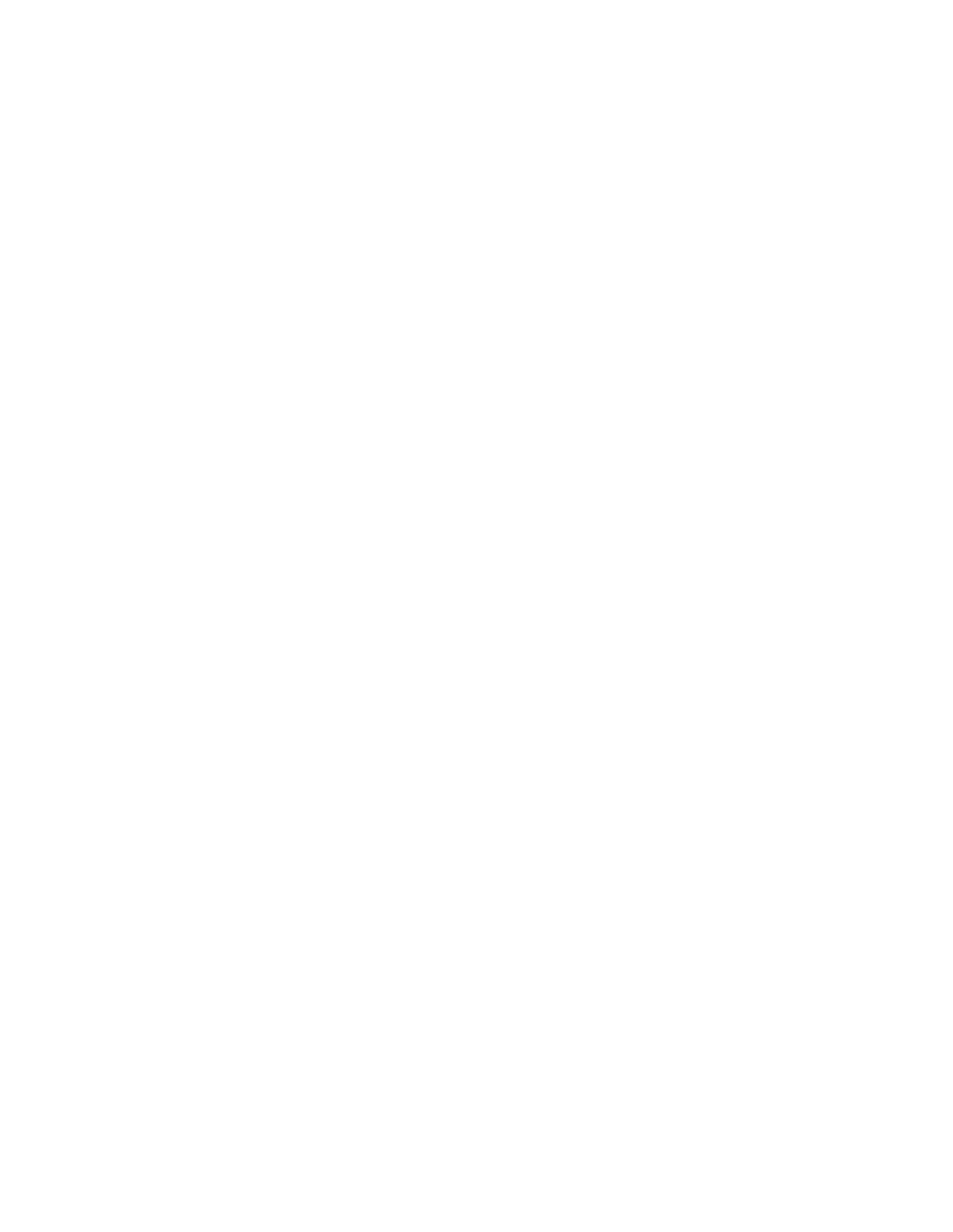*(Chapter HI.*—*Authorities of the University.—Section 23.)*

(3) The Faculty Council for Posi-GraduaLe and Undergraduate Studies . in Visual Arts shall have, in addition, lite following member, namely:—

the Principal. Indian College of Arts and Draftsmanship.

'[Kolkata].

(4) Each Faculty Council shall have a Secretary to be appointed by the Executive Council.

(5) One-third of **Lhe** total number of members of a Faculty Council *plus* one shall be a quorum for a meeting of the Faculty Council,

23. Subject to the provisions of this Act. and the Statutes, the Powers and Ordinances and the Regulations, a Faculty Council shall exercise the [h" Faculty ^ following powers and perform the following functions: $\delta$  Council.

- (i) lo make proposals to the Executive Council for Ihe establishment of the University Departments, institutions, institutes, centres. libraries and museums for study and research to be maintained by the University;
- (ii) lo recommend to the Executive Council the affiliation of a college, institution or institute in one or more subjects;
- (iii) lo recommend lo the Executive Council the creation and institution of Professorships, Readerships, Lectureships and other leaching posts and (he duties and emoluments thereof;
- (iv) to make proposals lo ihe Excculive Council for the promotion of research and through special committees, if any, constituted for the purpose, to call for reports on such research work Trom persons engaged therein, and lo make recommendations lo the Executive Council thereof;
- (v) to recommend to the Executive Council the minimum qualifications for Lhe posts of Teachers of the University;
- (vi) to make proposals lo the Executive Council regarding provisions to be made for enabling the University lo undertake specialisation of studies and for organisation of libraries, museums, institutes of research and other inslituiions or institutes, maintained by lhe Universiiy;
- (vii) lo make proposals to the Executive Council for constituting or reconstituting the departments of teaching in the University;
- (viii) to make provisions for lectures and instructions for students of affiliated colleges, institutions, institutes and University Departments and also for olher persons who are not such students;
	- (ix) lo advise Lhe Executive Council oil the institution of degrees, lilies, diplomas, ceriificaies and other academic distinctions;

*'Sec* Tool-note 2 on page *26A, urUc.*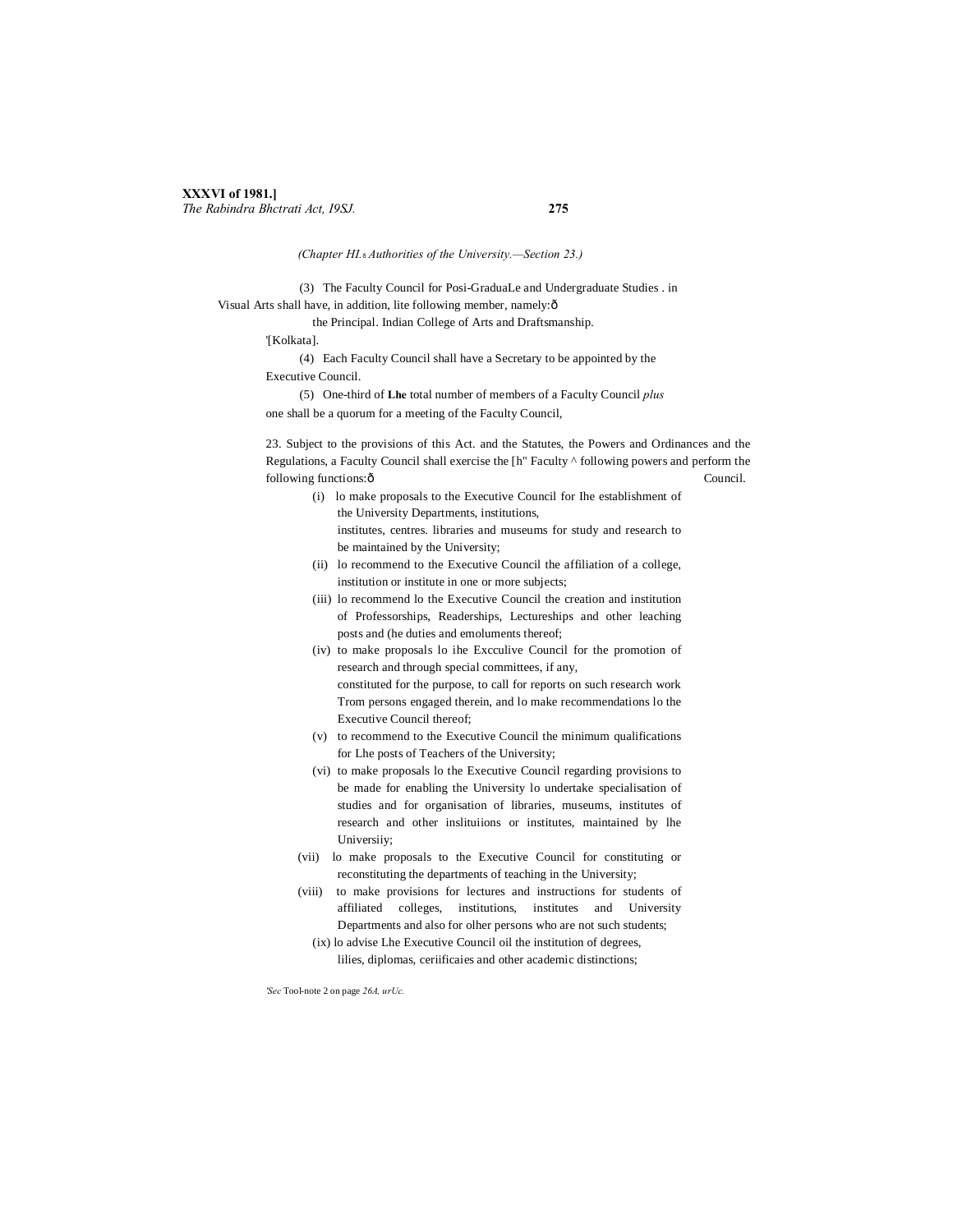**[West Ben. Acl**

*(Chapter III.—Authorities of lhe University'.—Section 23.)*

- (x) to fix the date of commencement of, and lo hold and conduct, subject to general supervision by the Executive Council, University examinations al the post-graduate and undergraduate stages and to approve and publish lhe results thereof in accordance with lhe regulations made in this behalf;
- (xi) to provide for the inspection or lhe investigation into the affairs of University Departments and submit report to the Executive Council;
- (xii) to provide for **lhe** inspection or **lhe** investigation inio **lhe** affairs of Lhe affiliated cot lege, institutions or institutes recognised by the University and submit report lo the Executive Council and lo exercise general supervision and control over them;
- (xiii) Lo have general supervision over the Boards of Studies attached lo ihe Faculty Council;
- (xiv) [o frame rules relating to the courses or post-graduate and undergraduate studies and division "of subjects in regard thereto and to recommend to the Executive Council Lhe making of regulations in this behalf;
- (xv) Lo recommend to the Executive Council the disaffiliation or wilhdrawal of affiliaijon of any college, institution or institute in respect of any subject or subjects, ir on receipt or wriLlen report from a team orinspectors appointed by the University,

the Faculty Council is of opinion thai proper standard of leaching is not maintained or conditions of affiliation are not properly fulfilled or the results of the candidates senl up by lhe collegc, instilulion or institute for any examination arc unsatisfactory or the collegc, institution or institute fails to comply with the directives of Lhe faculty Council;

- (xvi) to recommend to Lhe Executive Council the temporary take over of the management of an affiliated or recognized college, instilulion or institute, other than a Government College, in order to ensure thai proper standard of teaching, training or instruction is maintained therein;
- (xvii) to recommend Lo lhe Executive Council the dissolution of the Governing Body of an affiliated college, institution or institute, other than a Government College, and pending recons Li lulion of lhe Governing Body, die appointment or an Administrator or an ad hoc Governing Body;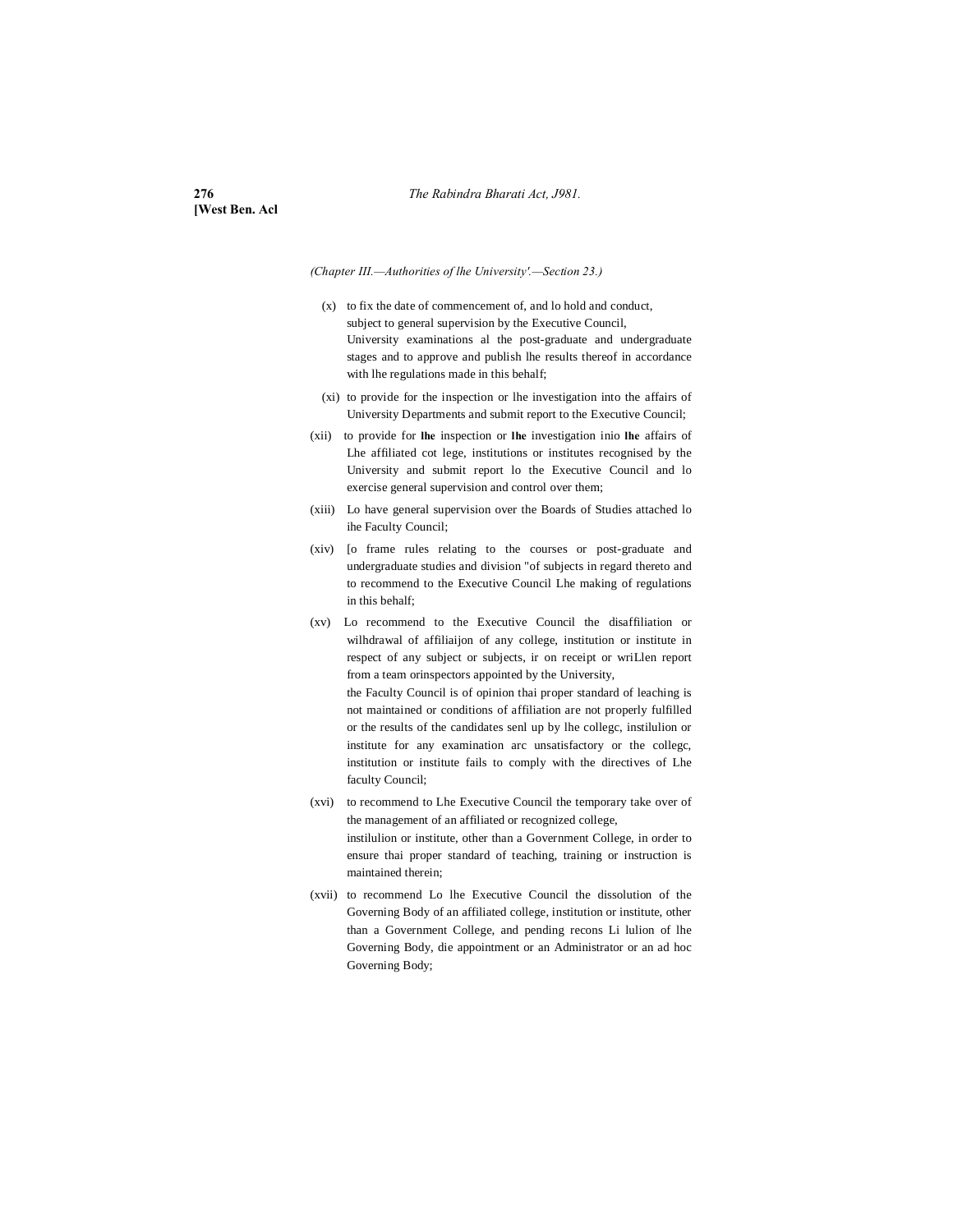# **XXXVI of 1981.]**

*The Rabindra Bhctrati Act, I9SJ.* **277** *(Chapter 11 J.—Authorities of the University—Sections 24, 25.)*

(xviii) **Lo appoint,** if **required** by **Lhe** Executive Council, after considering the **views** of lhe Boards of Studies attached lo **• the** Faculty Council, Boards of Examiners in the **subjecL** or

> **subjects** relaling to post-graduate and undergraduate studies including the subjects for doctoral **thesis and for** prices and **medals;**

- (xix) to call for such reports or information as the Faculty Council may consider necessary for efficient discharge of its duties from the teaching departments, research units or Boards of Studies;
- (xx) to consider any educational matter relating lo the Faculty , Council and to arrive at decisions or make recommendations pertaining thereto to the appropriate authority or officer;
- (xxi) to maintain contact widt olher Faculty Councils for the purpose of sharing ideas and ensuring co-ordination.
- (xxii) lo submit each year its annual report to the Executive Council;
- (xxiii) to make rules for ike transaction of its own business:
- (xxiv) lo exercisc all other powers and perform all other functions conferred and imposed on it by or under this Act;
- (xxv) to delegate to the teaching department, research uniis, and Boards or Studies attached to it the responsibility for such academic matters as respectively concern such departments, units and Boards;

. (xxvi) to recommend lo the Executive Council the conferment of degrees, diplomas and certificates.

24. (1) There shall be a Dean for each Faculty Council who shall Dean, be a Professor of the University.

(2) The Dean shall be electcd by the members of Ihe Faculty Council and shall act as Vice-Chairman of the Faculty Council:

Provided that where there is only one Professor under any Faculty Council, such Professor shall be the Dean for such Faculty Council.

(3) The Dean shall hold office for such term, and shall exercise such powers and perform such functions, as may be prescribed by Statutes.

25. There shall be Boards of Studies attached **Lo** every Faculty **The Hoards** Council. The constitution of the Boards oT Studies shall be prescribed <sup>ofStudies</sup>- by Statutes and the powers and functions of the Boards shall be prescribed by Regulations.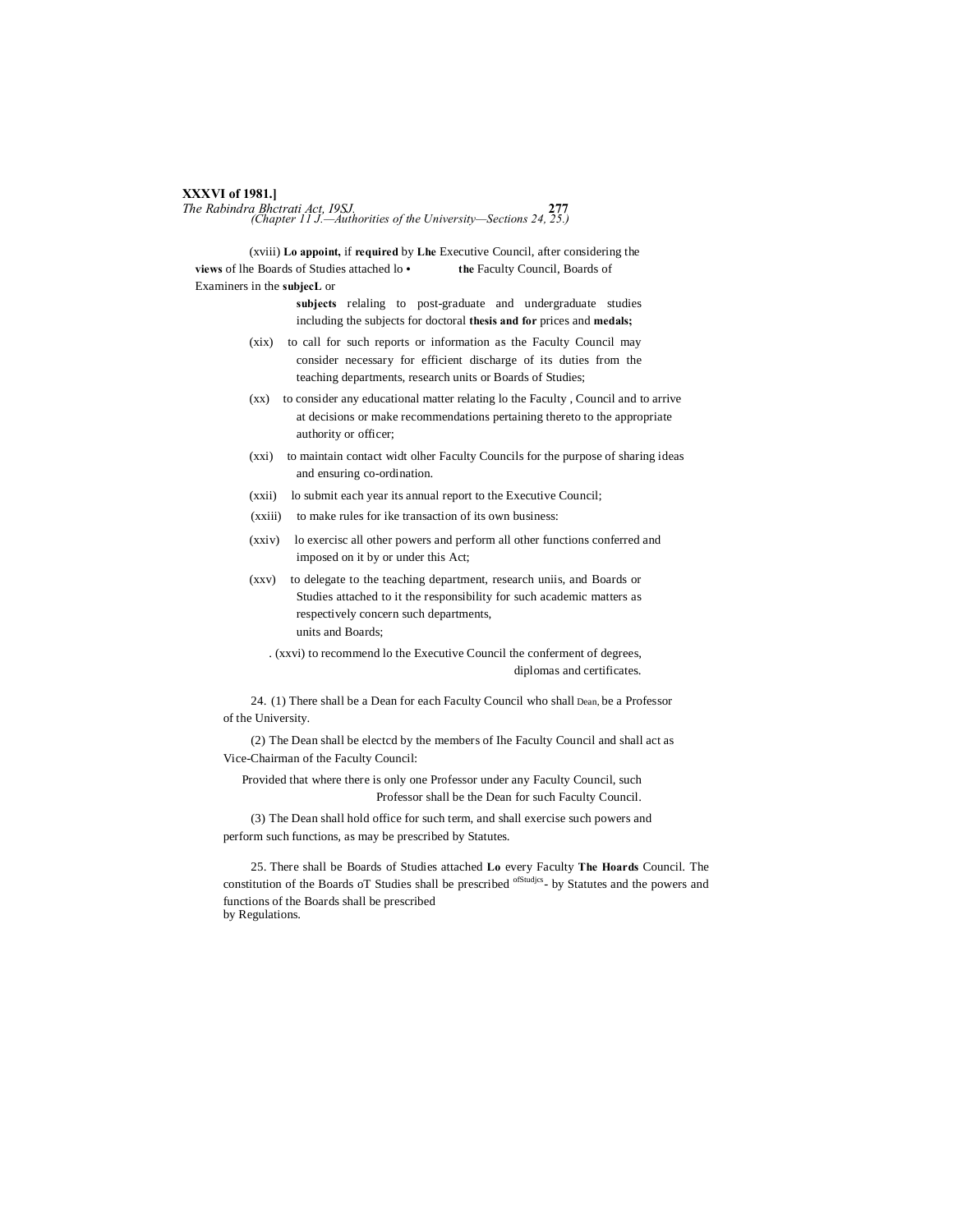**278** *The Rab'mdm Bharati Act, 198J.*

**[West Ben. Ael** *(Chapter III.—Authorities of the University.*  $\hat{\text{o}}$  Stc/Jon.t 2*6-28.*)

The Flnnncc 26. There shnll be a Finance Committee with the Vice-Chancellor as Lhe Chairman. The constitution, powers and functions of the Finance Committee shall be prescribed by Statutes and its procedure in financial matters, including the delegation of its powers, shall be prescribed by Ordinance?.

Committee.

Sclcclion Cammiuce

pons,

27. (1) A University Professor shall be appointed by the Executive Council on the recommendation of a Selection Committee consisting of—

- (i) the Vice-Chancellor as Chairman;
- (ii) the Dean of the Faculty Council concerned;

Tor [caching (iii) a person, riot holding any office of profit under the University and having special knowledge of the subject which the Professor- will leach, nominated by the Chancellor;

> (iv) two persons, not holding any office of profit under lhe University and having special knowledge of the subject which the Professor will leach, nominated by the Executive Council.

(2) A University Reader or a University Lccturer shall be appointed by the Executive Council on the recommendation of a Selection Committee consisting of—

- (i) the Vice-Chancellor as Chairman;
- (ii) the Dean of the Faculty Council concerned;
- (iii) the Head of the Department conccmed, if any;
- (iii) a person, not holding any office orprofii under the University and having special knowledge'or the subject which the Reader or the Lecturer will teach, nominated by lhe Chancellor;
- (iv) two persons, nol holding any office of profit under the University and having special knowledge of the subject which the Reader or the Lecturer will teach, nominated by the Executive Council.

28. (1) Three members of whom at least two shall be persons having spccial knowledge in the subjccL concerned, shall be a quorum for a meeting of a Selection Committee.

Procedure Tor holding meetings of iclcclion Coinmiucc,

(2) If the Executive Council does not accept the recommendation of a Selection Committee, it shall refer the recommendation back to the Selection Committee with reasons for reconsideration and if the Executive Council does not accept the reconsidered views of the Selection Committee, the matter shall be referred to the Chancellor wilh reasons and the

decision of the Chancellor shall be final.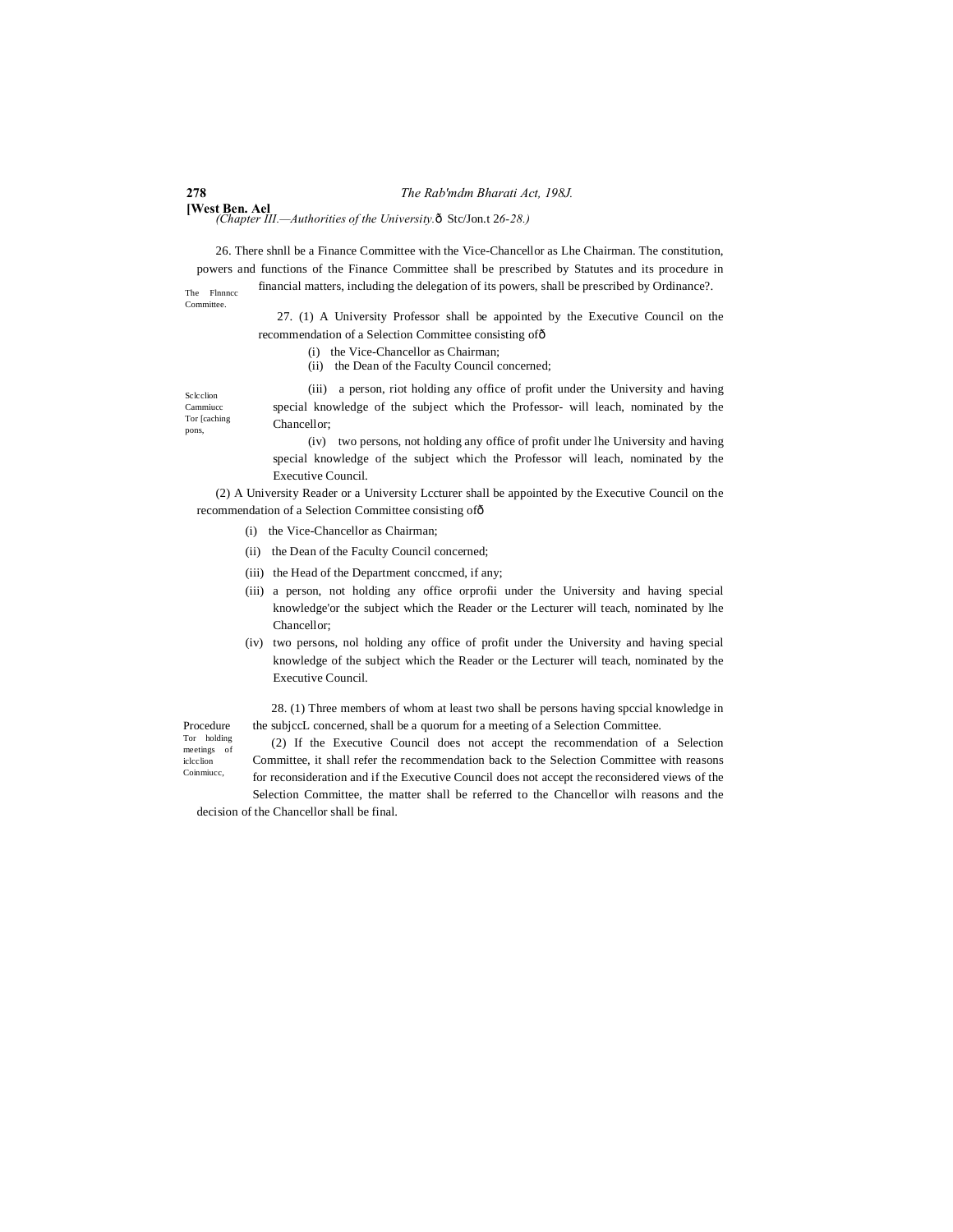# **of 1981.]**

*(Chapter ///.—Amhoiuic; of the University.—Sections 29-32.)*

Lciicr of appointment of officers and 29. (1) Every Teacher, every officcr and every employee of the University shall, on appointment as such, be provided with a letter of appointment containing -such lerms and conditions of appointment as may be prescribed by Ordinances.

employees. (2) A Teachcr or an officer or an employee nppointed against a permanent vacancy shall be on probation ordinarily for a period of one year from Lhe date of such appointment and such period of probation may, at the discretion of lhe appropriate authority of the University, be extended for a further period ttol exceeding one year.

(3) If, at any lime during lhe period of probation, the probationer's work is not considered satisfaciory, the probationer shall he discharged by the authority eoncerncd.

(4) On satisfactory completion of the period of probation, a Teachcr or an officer or an employee, as lite case may be, shall be confirmed wilh effect from Lhe dale of his appoiniment on probation by an order in writing made by the University in this behalf and the fact of such confirmation shall be communicated to Lhe person concerned:

Provided thai if, on completion of Lhe period of probation, no such order of confirmation is made and communicated to lhe person conccmed within a period of two months or the completion of the period of probation, the person concerned shall be deemed lo have been confirmed with effect from the date of his appointment on probation.

30. The seviccs of a temporary Teacher or officcr or employee shall not be terminated before the expiration or the period for which he is appointed except after serving one month's notice or paying him one month's salary in lieu thereof.

of service pf temporary Teachcr, tinker or

'31. The Executive Council may, subject to the provisions of this Act, prescribe by Ordinances the constitution or a slanding committee or slanding committees for selection of persons for appointment to the posts of officers and LO lhe other non-teaching posLs of Lhe University and the procedure and the method of such selection.

32. (I) If in lhe case or any dispute between the Universiiy and any Teacher, officer or employee or the Universiiy no final order has been passed by Lhe University within a period of one year from Lhe date on which thedispule was referred to the University by such Teacher, officer or employee, such dispuie shall, on the request or such Teachcr, officer or employee, be referred lo a Tribunal consisting or the following members, namely: ô

'Scaion 3! w;is substituted Tor original scclion by s. 7(c) of the West Ucngal University Laws (Amendment) Act, 1988 (Wcsi Den. Act VJU of 19SS).

Tmrin U'IOI: employee,

Standing commillcc for selection of officeÎ and r.fintcaching employees.

Tribunal.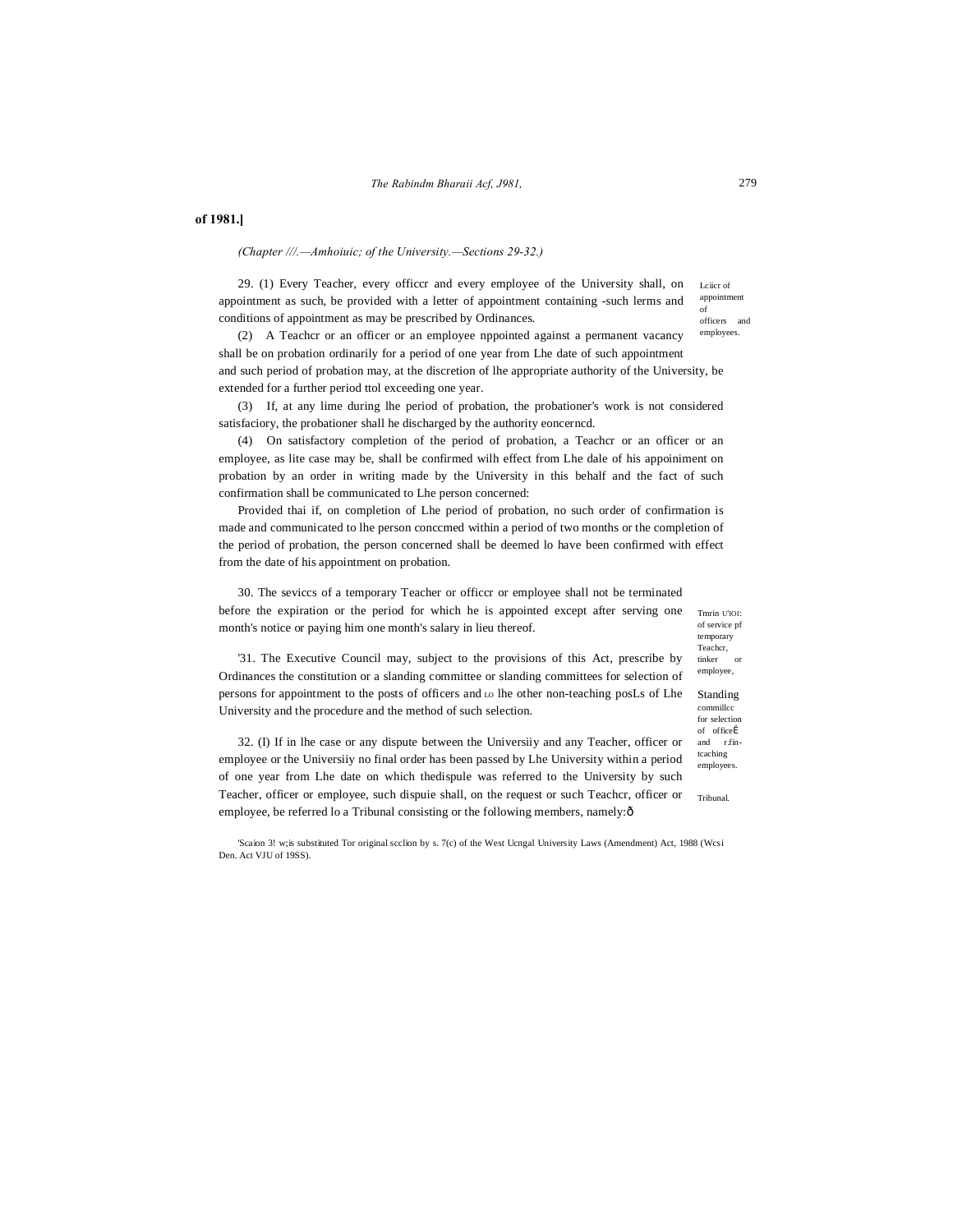# **[Wesl Ben. Act**

**280** *The Rabindra Bharaii Act, 1981. (Chapter IV.—General provisions governing all authorities or other bodies of the University,—Section 33.)*

(i) a Chairman, who shall **be** nominated **by** [he Chancellor in '

consulLation with the Minisler;

(ii) one person [o be nominated by the Executive Council;

(iii) one person to be nominated by die Teacher, officer or employee concerned.

(2) Any appeal Tram an employee of the University in disciplinary matter shall be referred to lhe Tribunal and shall be decided and disposed of by the Tribunal.

(3) The Tribunal may call for any record, report or other information from the University if, in its opinion, such record, report or other information is necessary for efficient discharge of its functions, and the University shall furnish such record, report or other information lo the Tribunal.

(4) The decision of [he Tribunal shall be final and no suit or proceeding shall lie in any civil court in respect of the matters decided by the Tribunal.

(5) Every request under sub-section (1) shall be deemed **Lo** be a submission lo arbitration upon the terms of Ihis section, within **Lhe** meaning of lhe Arbitration Act, 1940, ."mil all **the** provisions **or** that Act 10 of 1940. wilh lhe exception of section 2 thereof shall apply accordingly.

### CHAPTER IV

# **General provisions governing all authorities or other bodies or lhe University,**

Disqualified-33. (1) No person shall be qualified for election or nomination as lions' a member of any authority or body of lhe University or shall continue

as such member if heô

- (i) is of unsound mind or a deaf-mule, or
- (ii) is an undischarged insolvent, or
- (iii) has been convicted by a coon of law for an offence involving moral turpilude.

(2) Incascofany doubl or dispute, the Chancellor's decision whether a person is disqualified under the provisions of sub-section (1) shall be final.

(3) No person shall be entitled lo stand as a candidate for election to any authority or body of the University from more than one constituency.

(4) No person shall be entitled to be enrolled as a voter for, or to cast his vote at, an election LO any authority or body of the University from more than one constituency: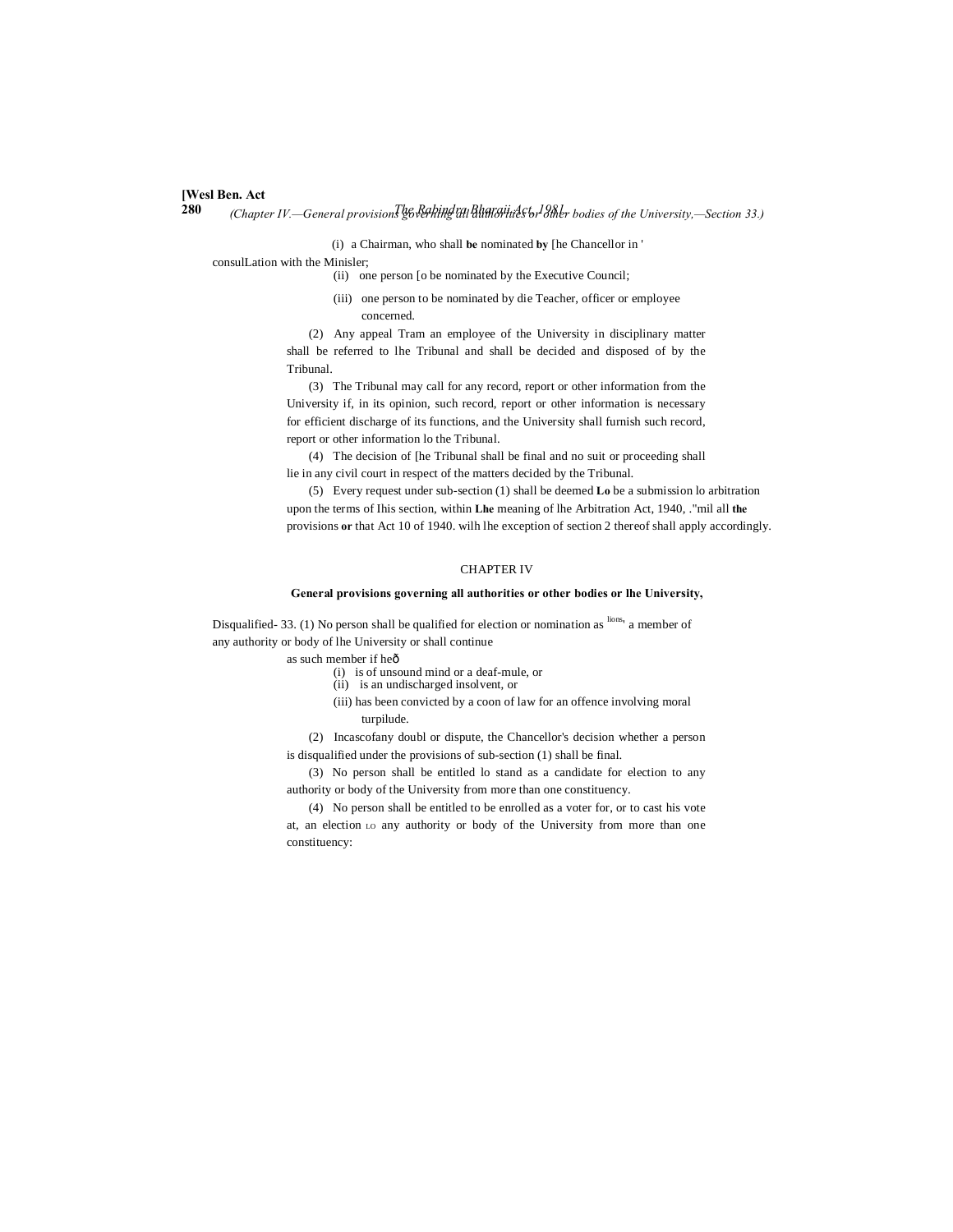The Rabindra Bharaii Act, J98J.

# **XXXVI of 1981.1**

# (Chapter IV.—General provisions governing all authorities or olher bodies of the University.-Sections 33A, 34.)

Provided lhai this sub-sec Li on shall not apply in lhe ease of an election of members of the Court lo the Executive Council, and (he Faculty Councils.

<sup>1</sup>33A. (1) Notwithstanding anything contained elsewhere in this Act, no person shall,-ô

- (a) if he is a Teacher, not holding any whole-lime leaching post, or appointed for a specified period, or
- (b) if he is a member oT the non-Leaching staff, not appointed on a regular scale of pay, or not holding any whole-lime non-leaching posl,

be entitled lo be enrolled as a voter for, or lo cast his vote at, an election to any authority or body of the University or or any college or insiiLuiion affiliated lo the University or lo be nominated Lo any such authority or body.

Explanation.ô "Regular scale of pay" shall mean pay which, subject to any conditions prescribed by lhe University, rises by periodical increments from a minimum lo a maximum.

34. (1) Save as otherwise provided in sub-section (4), an elected or Terms of nominated member of any authority or body of the University shall hold °^ibcK office for a period of four years from the date of his election or nomination, as lhe case may be:

Provided thai in respect of the first elections and nominations under this Act, the said period of four years shall commence from the date of the firsl meeting of the authority or body held after such elections and nominations.

(2) The term of office of members other than t\x officio members of any authority or body of Ihe University shall be held to include any period which may elapse between lhe expiry of the said term and the date of election of new members Lo such authority or body to fill vacancies arising by efflux of time.

(3) When elections are held on more than one date, the last of such dates shall

Pan-lime Tearhers or part-lime M on **Icaching** staff no no be entitled lo be enrolled as vol era or lo be nominated.

28.1

 $I:$ 

Ì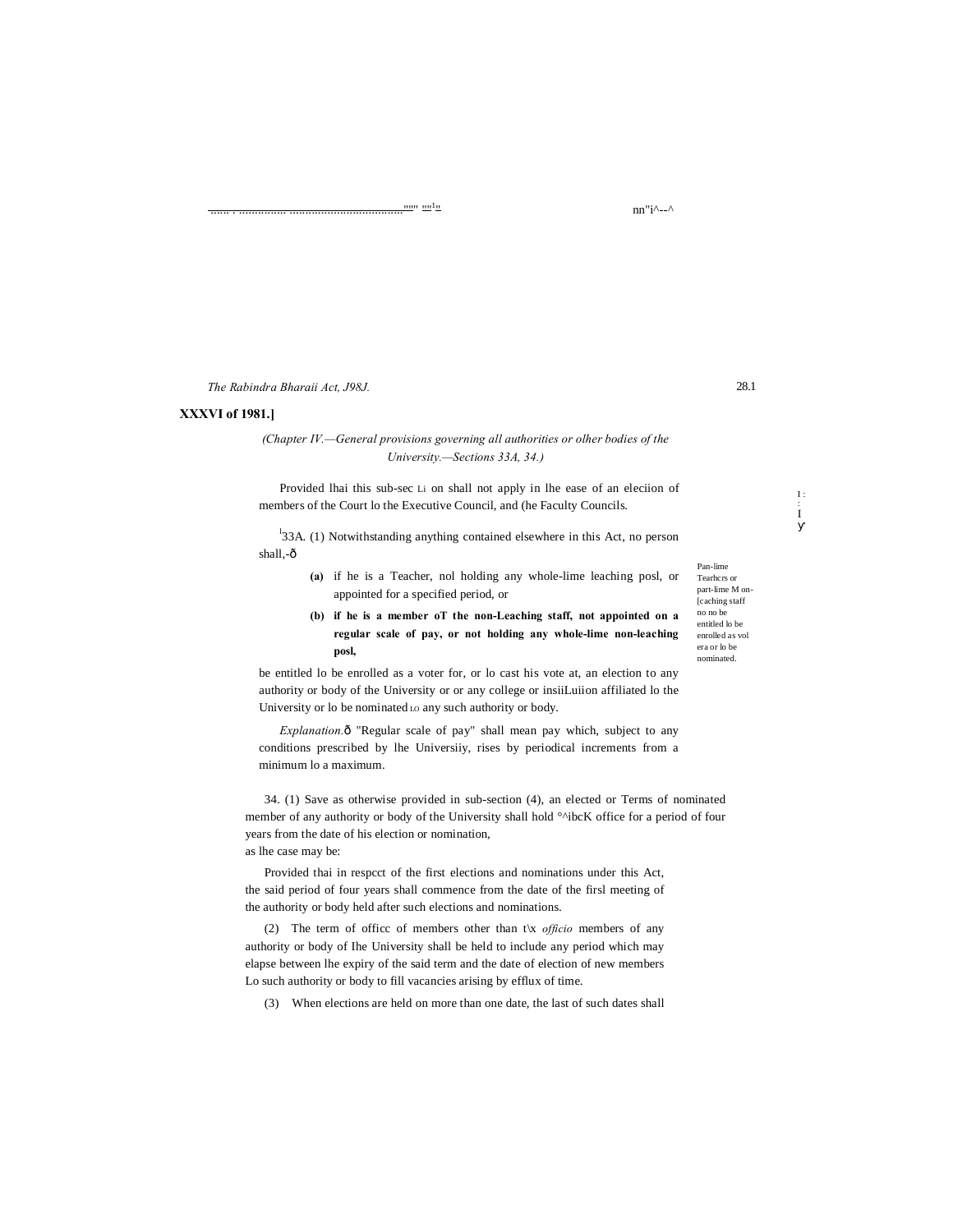**[Wesl Ben. Act**

**282** *The Rabindra Bharaii Act, 1981.*

be laken to be the dale of eleciion for Che purposes of this section.

(4) Any member elected or nominated to fill casual vacancy shall hold office for the unexpired portion of the term.of office of the member in whose scat he is so elected or nominated.

'Section 33A was inserted by s. 7(c) of the Wesl Bengal University Laws (Amendment) Ad. 1986 (Wcit Ben. Act XX of 1986).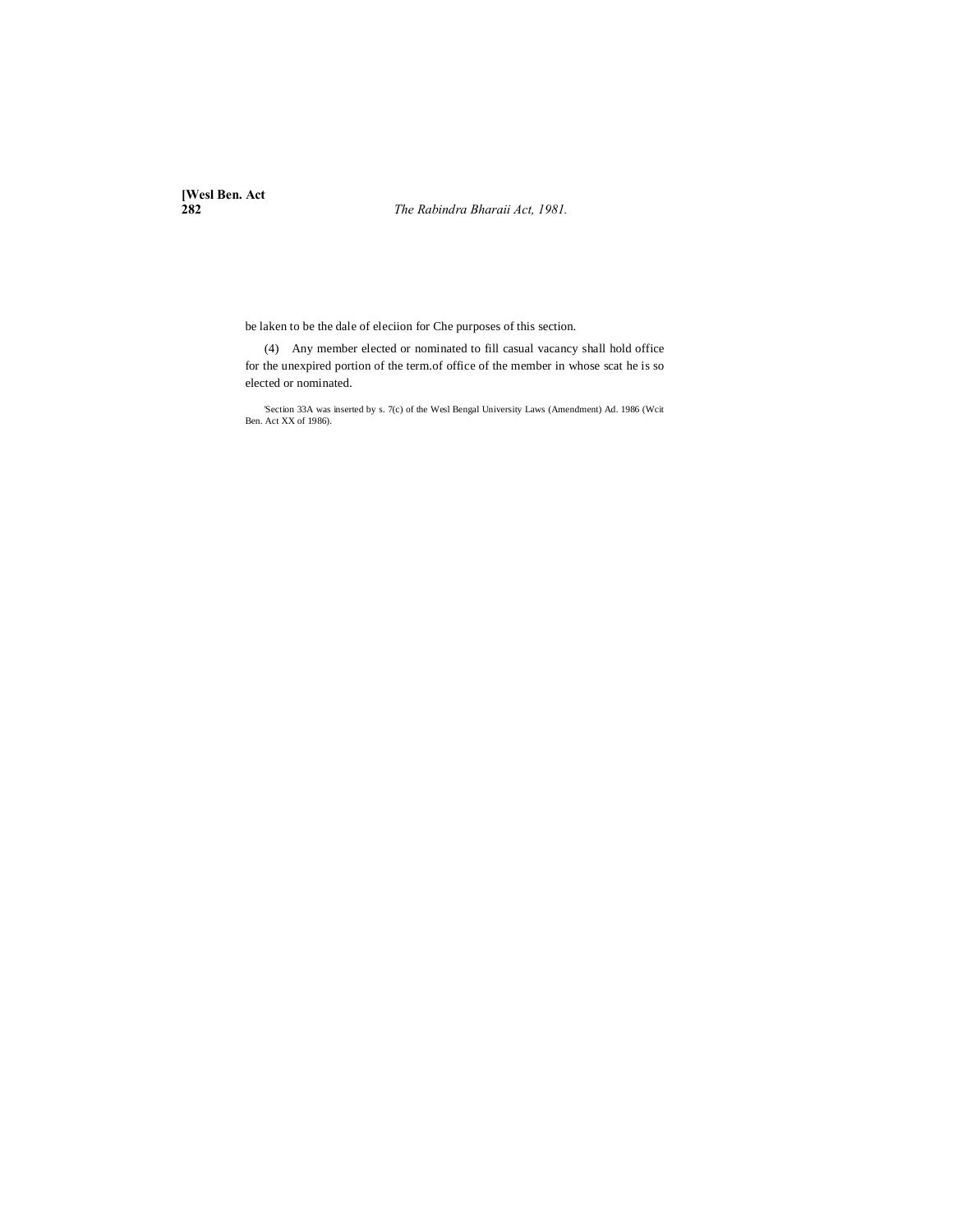# **283** *The Rabindra B ha rati Act, 198 J.*

# *(Chapter IV.—General provisions governing all authorities or other bodies of she University.— Sections 35-38.)*

membership 35. (I) When a person is qualified Lo be a member of any authority or body of lhe University by virtue of bis membership of any oiher auihority or body, he shall cease in be a member of [he authority or body of **Lhe** University when he ceases LO be a member of the oLhcr.

> (2) When **a person** is **elcclcd** or **nominuLcd** as a member of any aulhoriiy or body of **Lhe** Universiiy from any constituency, he **shall** ccu.sc to be **such** a member **when he** ceases lo **belong** lo that constituency.

rilling of vacancies.

Cessation or

in eennin casts.

**[West Ben. AcL**

36. (1) Any casual vacancy among Lhe elcclcd members of any authority or body of the Universiiy shall be filled, in .such manner and wiLhin such lime as may be prescribed, by election by such auihority or body of a person representing the inLeresi which Lhe member, whose seal has become vacant, represented.

**(2)** Any vacancy among Lhe nominated members of any auihority or body of lhe University shall be filled, within such time as may be prescribed, by nomination by lhe person or aulhoriiy lhai nominated lhe member whose scat has become vacant.

**(3)** Vacancies arising by efflux of lime in lhe seats orclccied members of any authority or body or the University shall be filled by election lo be held on such dale or dales, not later lhan six monihs or such extended period as the Chancellor may, by order made in this behalf, specify so however that the aggregate period shall not exceed one year, from Lhe dale on which the vacancies arise, as lhe Vice-Chancellor may fix.

37. No acL or proceedings of lhe University or of any authority or body of the University shall be deemed lo be invalid merely by reason of lhe existence of a vacancy or vacancies among its members or the invalidity or lhe election of any or lhe members.

*Explanation.* $\hat{o}$  For the avoidance of doubt it is hereby declared ihat where lhe office of any member of any authority or body of the Universiiy cannot be filled up, when such authority or body is constituted for the first Lime, on account of any election or appointment nol being for any reason feasible, there shall be deemed to be a vacancy in the office of such member until suuh election lakes place or such appointment is made.

38. (1) There shall be an Election Tribunal lo which shall be referred any question as lo whether any person is eligible under this AcL for election or nomination or has been duly elecled or nominated as, or is enliiled to be, a member of any authority or body of the University, and lhe decision of llie Election Tribunal on such question shall be final.

**(2)** The constitution of the Election Tribunal shall be prescribed by Statutes.

**(3)** If. during the progress of any election of members lo any auihority or body of the Universiiy, lhe Election Tribunal is satisfied thai such election is vitiated by fraud or corrupt practice, the Election Tribunal

Proceedings of lhe University or lhe authorities or bodies of the University nol invn lidaicd by vacancies.

E lee lion Tribunal,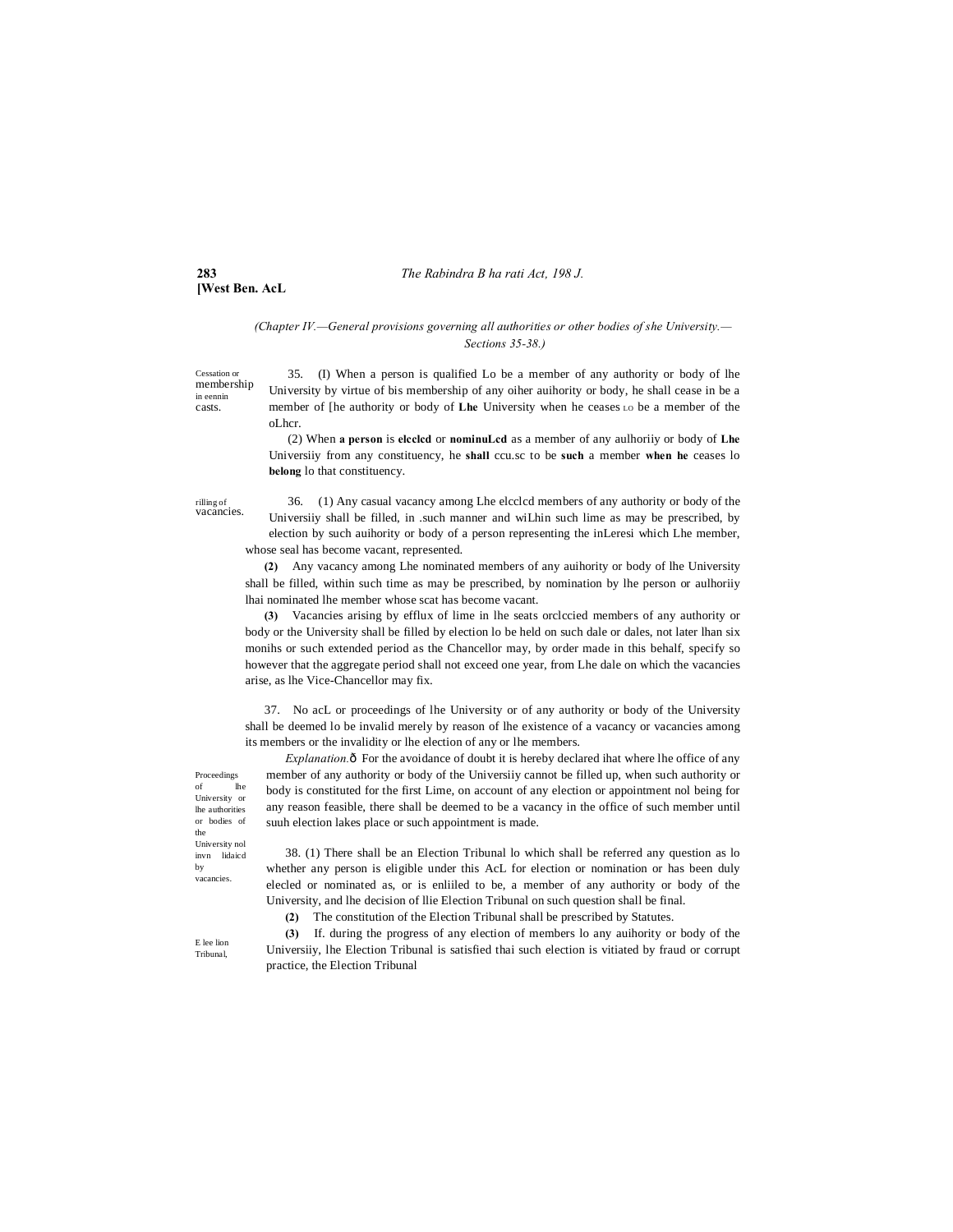# **XXXVI of 1981.]**

*The Rabindra Bhctrati Act, I9SJ. isons governing ail authorities or other* 284 *bodies of the University.—Section 39.—Chapter V.— Funds of the Universiiy, Accounts, Audit and Inspection.— Sections 40, 41.) .*

may make an order annulling Lhe proceedings in respect of such election or any posl thereof and directing fresh proceedings Lo be staricd, in accordance wilh the provisions of ihis Act and the Statutes, the Ordinances and the Regulations, from such stage as may be specified in the order and such order of the Election Tribunal shall be final,

(4) No suit or proceeding shall lie in any civil court against a decision or an order or lhe Election Tribunal under sub-section (I) or sub-section (3), as **Lhe** case may be.

39. Al a meeting of the Court, Lhe Executive Council, lhe Faculty Casting voie Councils or any other aulhoriiy or body of Lhe University, the person Chairman presiding at lhe meeting shall not vole in lhe first instance, bui shall have and exercise a casting voic in Lhe case of an equaliLy of voles.

# **CHAPTER V**

### **Funds of the University, Accounts, Audit and Inspection.**

40. The University shall have a fund lo be known as lhe University **The** Fund to which shall be credited all ils income from fees, fines, contributions, grants, donations, loans and advances and from any other source whatsoever. The University may also create, by Ordinances made

in this behalf, separate special funds for Lhe administration of endowments, trusts or specific grani or grams for other special purposes.

41. **(1)** The budget of the University showing the receipt and General expenditure of the University on different accounts for a financial year n^nc'iaT shall be submitted to the Slate Government for approval at least four powers of monihs before the begining of such financial year in such form as may university be specified by the State Government.

(2) The Stale Government shall, within fifteen days of commencement of the financial year lo which lhe budgei relates, communicate ils approval or otherwise of Lhe budget lo the University:

Provided that lhe State Government shall, from time lo lime, release grants to the Universiiy to incur expenditure till lhe budgeL is approved.

(3) Notwithstanding anything Lo Lhe contrary contained in this Acl, the University shall nol, except wilh Lhe prior approval of the Slate Government, incur any expenditure on any account in excess of the amount specified in the budgei on thai account.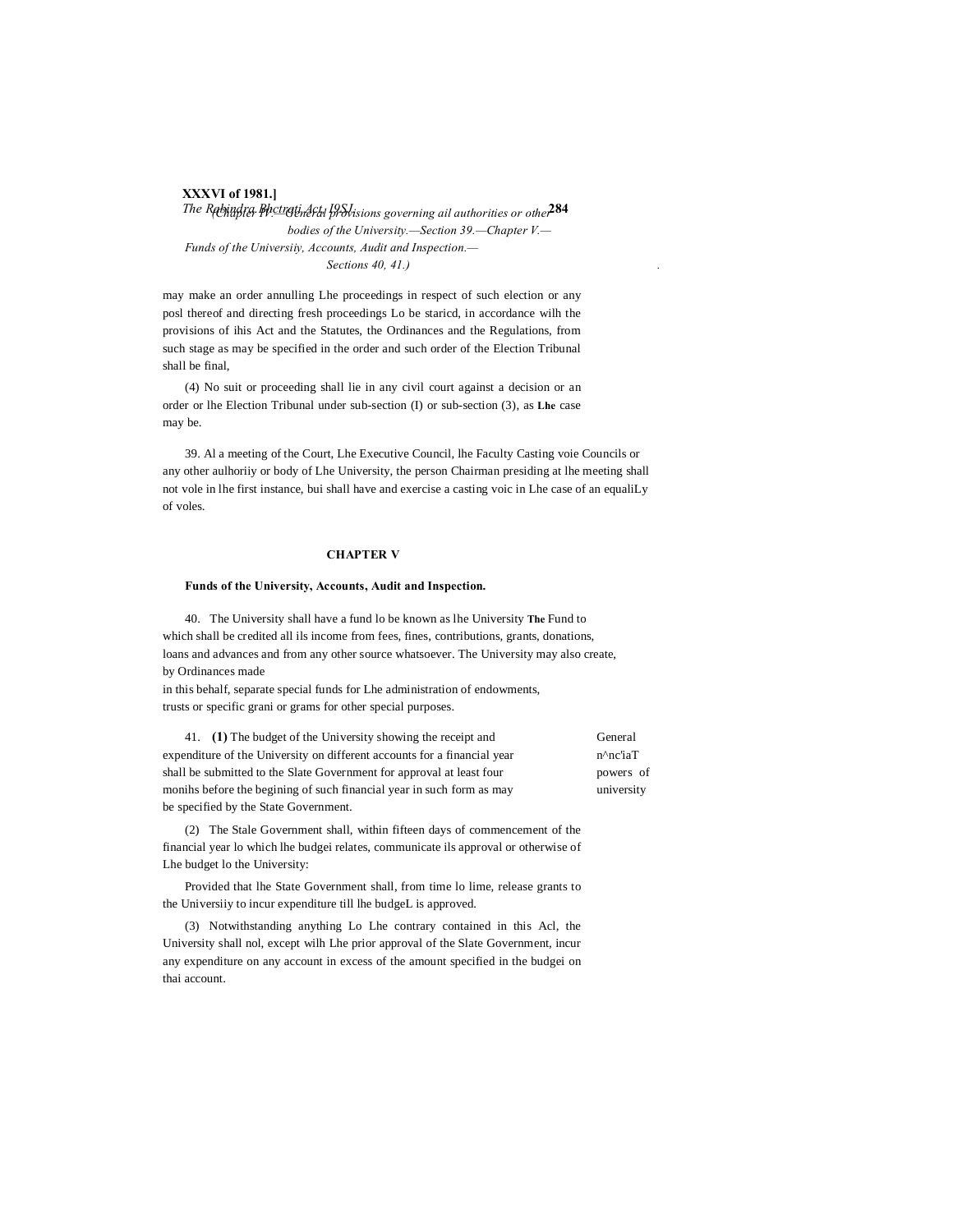284 *The Rabindra Bharati Act, I9SJ.*

## **[West Ben. Act**

*(Chapter V.—Funds of the University, Accounts, Audit and Inspection.—Sections 42-44.)*

Providcnl Fund. 42. Any providem fund instituted by the University for lhe benefit of its employees shall be governed by [he provisions of the Provident 19 or 1925, Funds Act, 1925, as if such fund were a Government Provident Fund and the Executive Council shall have power to frame Ordinances, not inconsistent wilh the provisions of thaL Act, for the administration of the **rund.**

43. (1) The Annual Statement of Accounts of the University shall,<br>Audii<sup>nd 11</sup> and  $\sim$ <sup>ler</sup> examination by the Executive Council, be subjected to such audit

as Ihe State Government may direct.

(2) Such Annual Statement of Accounts shall, together wilh copics of the audit report, thereon be submitted to the Court and to the Slate Government and shall thereupon be published by the Court. The Court shall consider the audited annual accounts at a meeting and may lake such action thereon as it Lhinks fit.

(3) The University shall have a continuous internal audiL, and the report of such audit shall be submilted to the State Government as soon as passible after the end of every financial year.

(4) The Slate Government may require the University to supply to it any information in regard to the accounts and the budget and the University shall comply with such requisition.

irwpccuon. 44. (I) The State Government shall have the rightô

- (a) to cause an inspection to be made, by such person or persons as iL may direct, $\hat{o}$ 
	- (i) of the University, its buildings, laboratories, libraries,
	- museums, press establishment, workshops, and equipments,
	- (ii) of the college affiliated to the University, and
	- (iii) into all affairs of the University and of such college including examination and olher work conducted or done by the University or such college, and
- (b) to cause an enquiry lo be made into the income, expenditure, properties, assets and liabilities of the University and of the college affiliated to the University.
- (2) The Slate Government shall, in every such case of inspection or enquiry,

Annual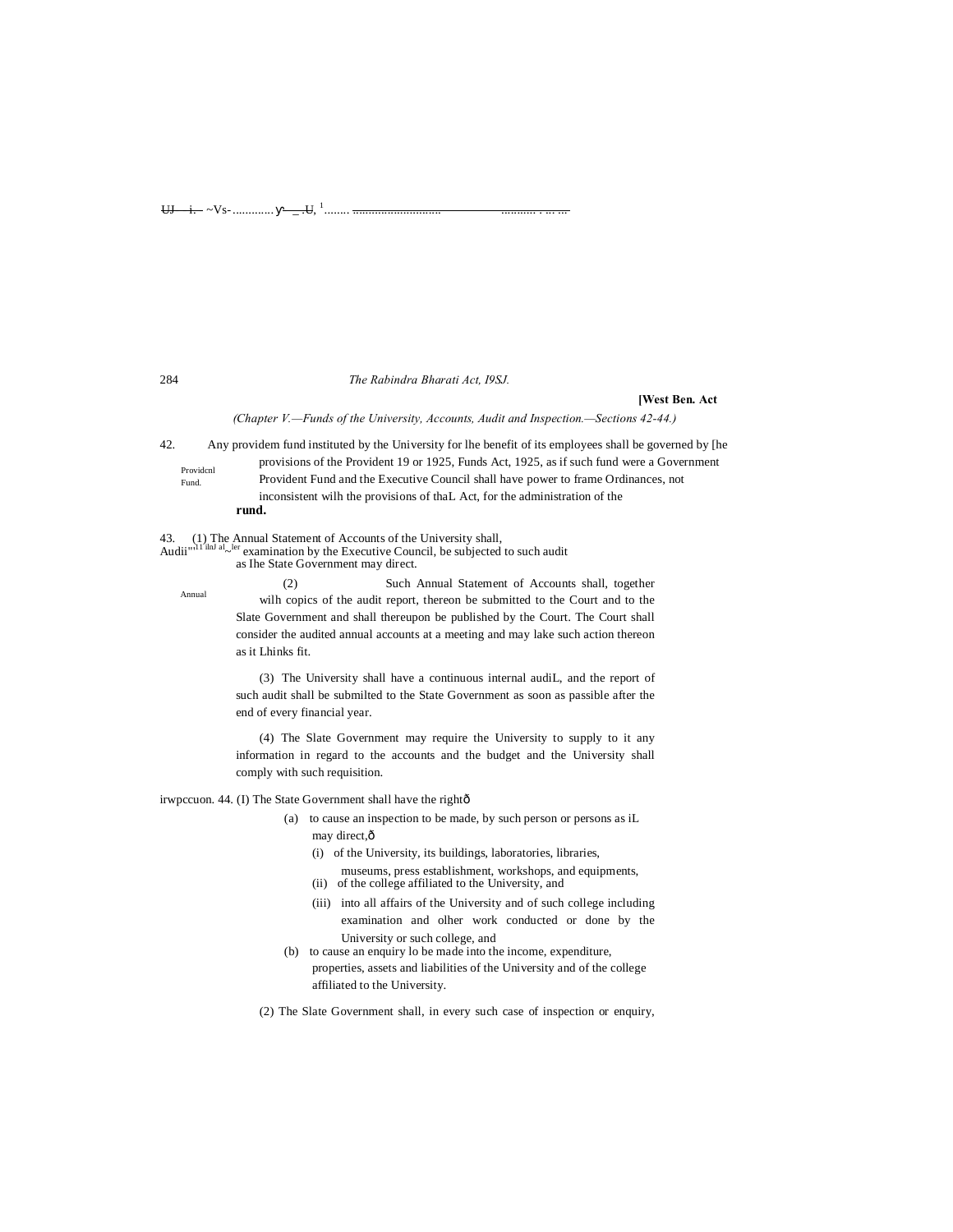*The Rabindra Bharati Acl, J 981.* **255** give notice to the University, and if the inspection or enquiry relates to the college affiliated to the University, both lo Lhe University and the college, of its intention to 'jause such inspection or enquiry.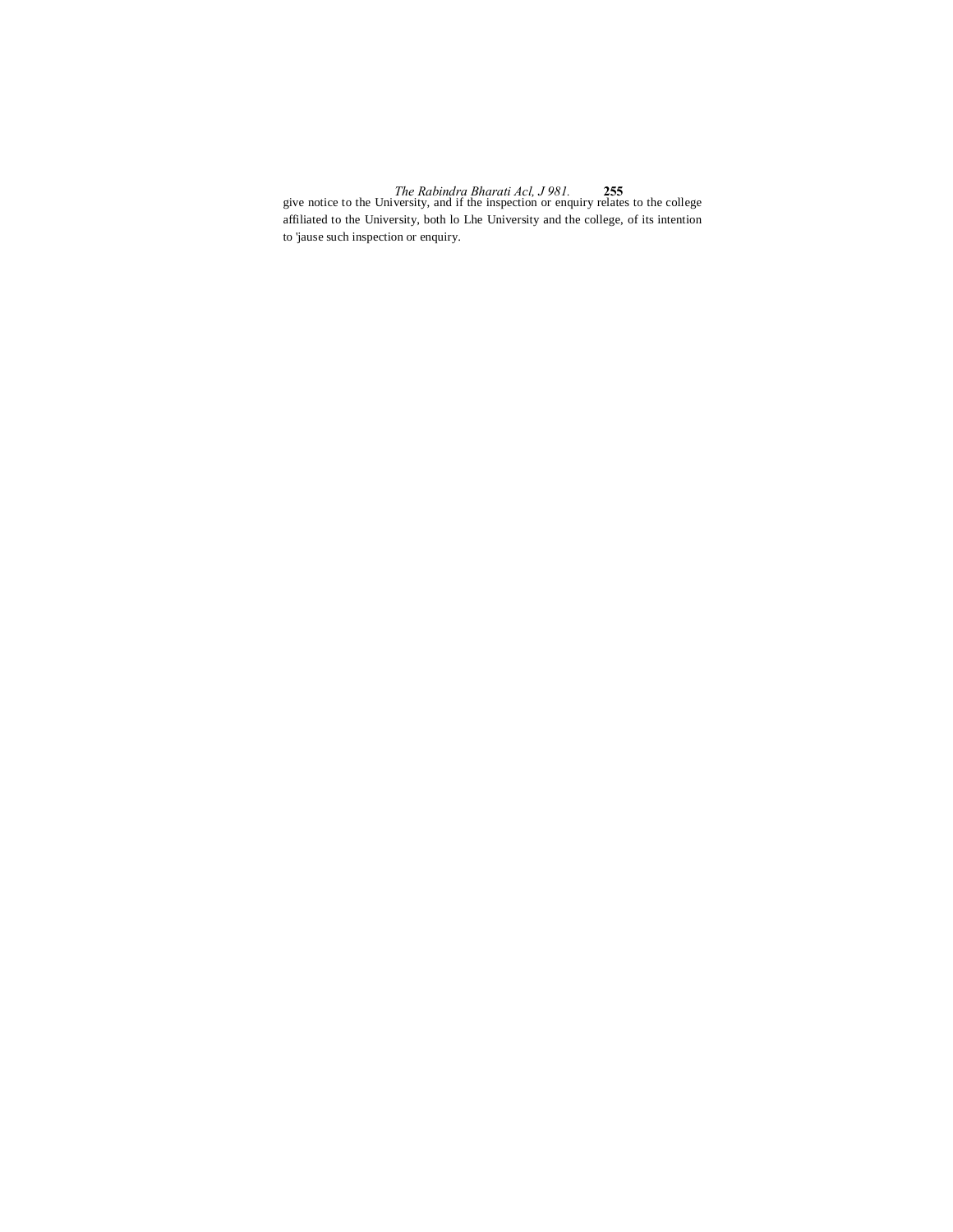# **XXXVI of 1981.]** *The Rabindm Bhamti Act, 1981.*

*(Chapter VI.*—*Slot Hies, Ordinances, Regulations and Rules.—Section 45.)*

(3) The Siaie Government shall communicate to the Court and (he Executive Council or to such college as ihe case may be. its views on

> [he results of such inspection or enquiry and may, after considering the opinion of lhe CourL and the Executive Council or of such collcgc ihercon, advise lhe University or such college regarding lhe action which the Slate Government considers fit lo be laken by the University or by such collcgc in the mailers concerned and lhe University or such college shall report lo Lhe State Government, within such time as lhe State Government may direct, Ihe action which is proposed to be laken or has been laken by the University or by such college to give effect Lo such advice of the Stale Government.

> (4) The Slate Government may, after considering Lhe report referred lo in subsection (3). advise the University or such college, as lhe case may be, to take such further action in the mailers concerned as may, in the opinion of the Stale Government, be necessary, and the University oriuch college shall lake or cause to be taken such further action within such time as may be specified in that behalf by Lhe Stale Government.

## CHAFFER VI

### **Statutes, Ordinances, Regulations and Rules**

45. Subject to the provisions of Lhis Act, Statutes may be made to Simuics. provide for all or any of lhe following matters: $\hat{o}$ 

- (a) the declaration of posts as posts of officers or the University referred to in clause (4) of section 7;
- (b) the establishment of authorities of the Universiiy referred to in clause (6) of secLion 16;
- (c) the appointment, powers, dulies, and terms and conditions of service of the officers or Lhe University in so far as these have not been specifically provided for in this Act,
- (d) the appointment of teachers and oiher employees of the Universiiy, iheir emoluments, dulies and terms and conditions of service;
- (e) the constitution, powers and duties or the authorities of the University in so far as these have not been specifically provided for in this Act;
- (f) the rules and procedure for holding eleciions to the Court lhe Executive Council and other authorities and bodies of lhe University;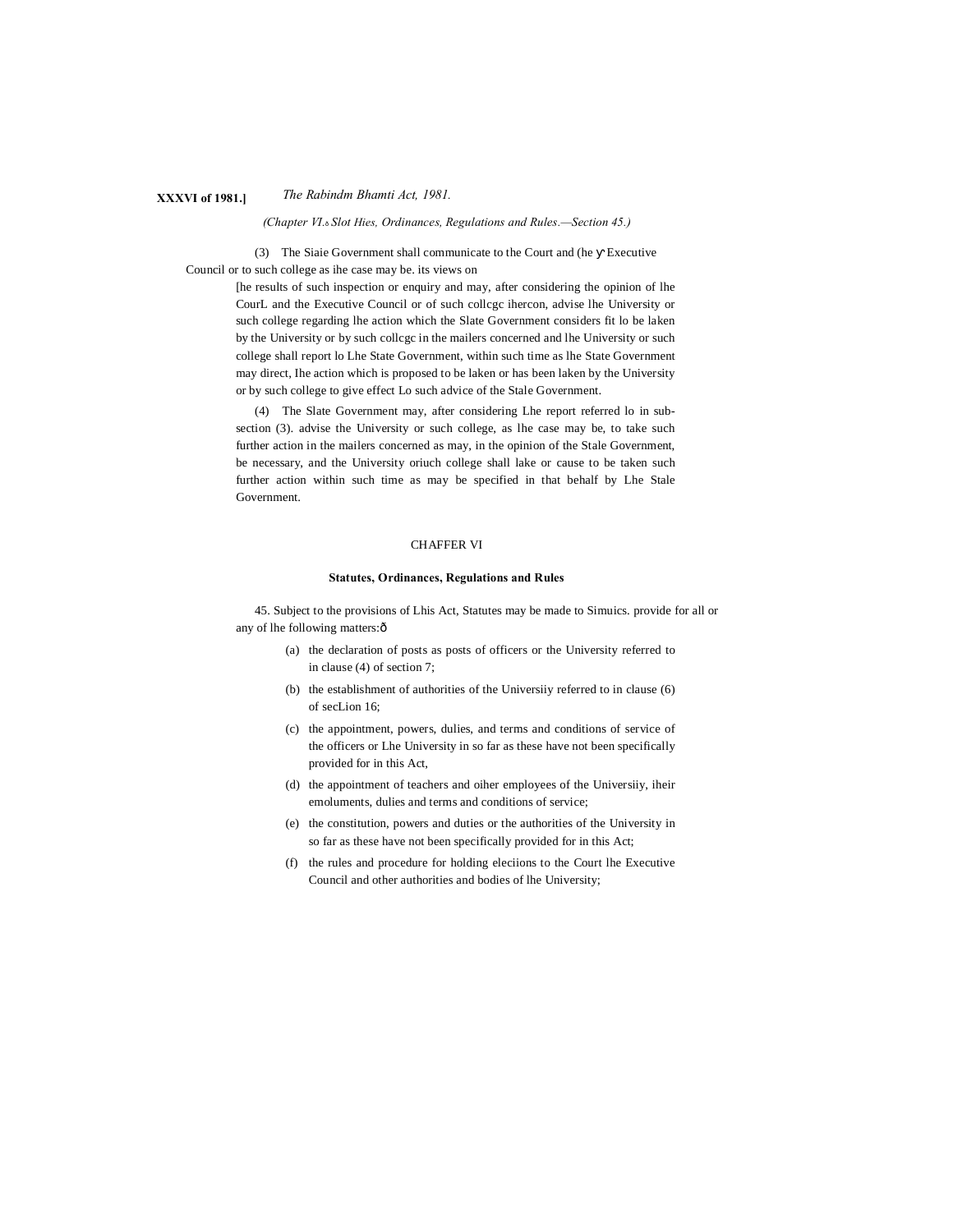*(Chapter VI.—Statutes, Ordinances. Regulations and Rules.—Section 46.)*

- (g) the terms and conditions of affiliation or recognition of colleges or institutions, including terms and conditions for conlinuancc of such affiliation or recognition and rules for disaffiliation or withdrawal of recognition of such colleges or institutions;
- (h) lhe constitution, powers and functions of the Governing Bodies of colleges, other than Government Colleges;
- (i) the terms and conditions of service and Uie minimum emoluments for posts of Principals, Teachers and such other employees as thy University may deem fit, of all affiliated colleges, olher than Government Colleges;
- (j) the rules Tor Pro vident Funds for Teachcrs of col leges, olher than Government Colleges;
- (k) the rules for the institution of Provident Fund, pension fund and gratuity for the benefit of the Teachers, officers and other employees of the Universiiy;
- (I) lhe holding of convocations to confer degrees, titles, diplomas, certificates and other academic distinctions, including honorary degrees and distinctions;
- (m) the conditions for the registration of graduates of Lhe University and for the maintenance of a Register for registered graduates;

(n) the minimum qualifications for Principals, Teachers and Teachers of lhe Universiiy;

(o) all other matters which under this Act are required to be or may be prescribed by Statutes.

*46.* (1) The Executive Council may of its own motion, and shall, when required by the Court, make a draft of any Statute and submit the same lo the Court. The draft so submitted shall be considered by the Court aL a meeting or meetings to be held within a period of six weeks from the date of such submission (hereinafter referred to as the said period), and the draft so submitled shall, unless rejected or amended by lhe Court before the expiry of the said period by a majority of the total number of its members existing at the time, be deemed to have been passed by the Court. If the Court so rejects or amends lhe draft of any Statute, it shall be sent back to the Executive Council with the views of the Court for reconsideration. Thereupon, Ihe Excculi ve Council shall, reconsider the draft and resubmiL it Lo the Court with such changes as it may deem necessary. On such resubmission of lhe draft, it shall again be considered by the Court at a meeting or meetings lo be held within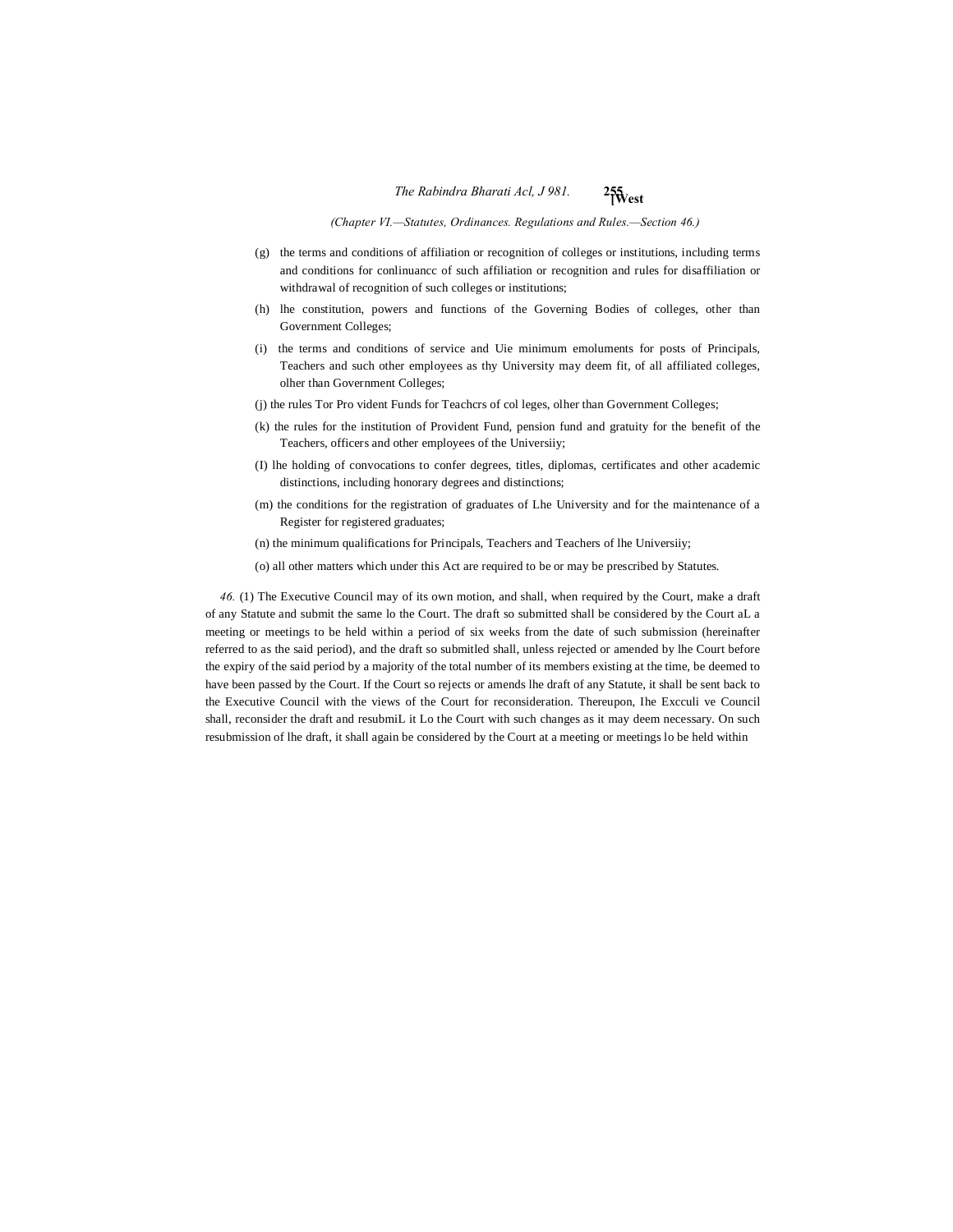# *The Rabindra Bharati Act, 1981.* 287

# **XXXVI of 1981.)**

## *(Chapter VI.—Stain it's, Ordinances, Regulations and Rules,—Section 47.)*

a period of six weeks from the dale of such submission {hereinafter .

referred lo as (he biter period) and the drafi so resubmitted shall, unless rejected by lhe Court before the expiry of (he latter period by a majority of the total number of ils members existing ai the time, be deemed to have been passed by the Coun

without any amendment, or be passed by the Court with such amendments ns it may deem fit lo make therein - within lhe latter period and by the same majority as aforesaid.

(2) A Statute, passed in the manner provided in sub-section (1), shall be presented to the Chancellor Tor assent and shall come into force on being assented to by the Chancellor in consuliation with lhe Minister.

(3) A Slalule shall remain in force until repealed or amended by a new Statute similarly passed and assented to by the Chancellor.

47. Subject to lhe provisions of ihis Acl and lhe Statutes, Ordinances Ordinances, may be made lo provide for all or any oT the following mailers: $\hat{o}$ 

- (a) lhe admission of students lo the Universiiy and the colleges affiliated to or recognized by hand their enrolment as such;
	- (b) the levy of Tees in University Laboratories;
	- (c) the;-conditions of residence and rules of discipline of the students of lhe Universiiy, including students of lhe colleges affiliated to or recognized by it, and the levy of fees for residence in halls;
	- (d) rules Tor lhe establishment, maintenance and management of University Libraries, University Museums, halls and other University Institutions for study, research and residence;
	- (e) rules for the recognition of libraries, laboratories, museums, hostels, and institutions for study, research and residence, other than those established, maintained and managed by the University;
	- (f) rules for the taking over of the management of an affiliated or a recognised college or institution, other than a Government College or institution, in order to ensure that proper standards of leaching, training and instruction are maintained therein;
	- (g) rules for the exercise of general supervision and control over affiliated or recognized colleges or institutions and for the giving of financial aid to lliem;
	- (h) rules for the inspection or investigation inio the affairs of colleges or olher institutions, affiliated lo or recognised by the University, to ensure that proper standards of leaching,

training and research are maintained therein;

(i) rules for Ihe imposition and collection of fees, fines and other dues payable Lo Lhe University;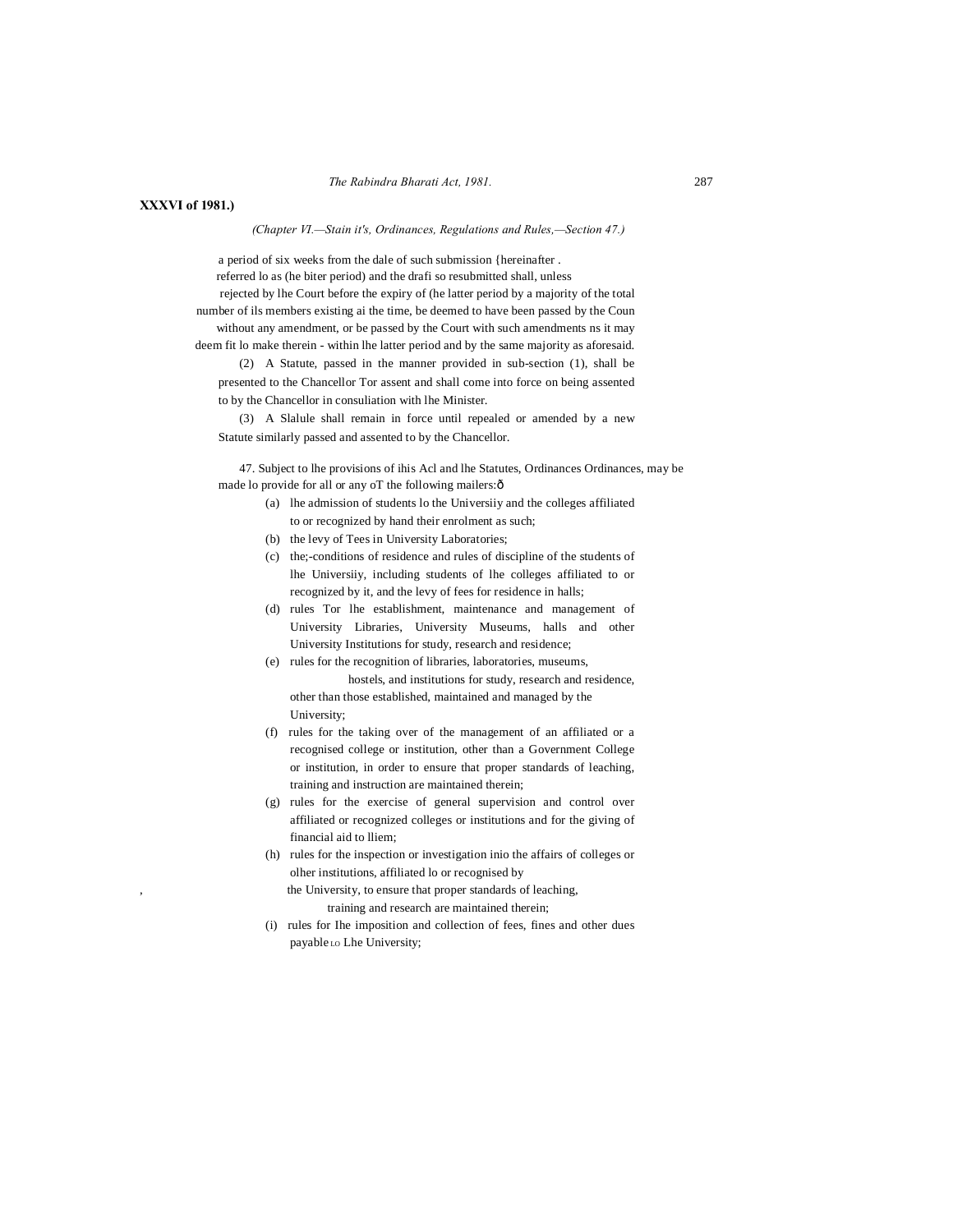# **288** *The Rabindm Bharati Act, 198 L (Chapter VI.—Slanttes, Ordinances, Regulations and Rides.—Sections 48, 49,}*

**[West Ben. Act**

(j) the duties and functions of lhe Teachers of ihe UniversiLy including lhe Heads of Departments;

(k) rules for [lie registration of students:

- (I) lhe appointment, duties and remuneration of examiners;
- (m) rules for (he administration of gifts, endowments and benefications, and for the institution and award of fellowships, scholarships, studentships, stipends, bursaries,

exhibitions, medals and prizes;

(n) rules and procedure for accepting grants and for raising or accepting loans other than loans from lhe Central or any Stale Government or lhe University Grants Commission;

(o) all other ma Hers which under this Act or lhe Statutes are ' required lo be or may be prescribed by Ordinances.

How to 48. (i) The Executive Council shall lake into consideration drafts

Ordinances. °f Ordinances proposed to be passed, after notice thereof has been given lo lhe members of the Executive Cotmcil al least three weeks in advance of the dale fixed Tor consideration of the same by Lhe Executive Council. The Vice-Chancellor may direct a shorter notice in a mailer which in his opinion is of an emergent naitirc.

> (2) An Ordinance shall be deemed to be passed by lhe Executive Council if it is agreed lo by a majority of the total number of members of lhe Executive Council existing at lhe lime.

(3) An Ordinance passed by. the Executive Council in lhe manner ,

provided hereinbefore in this scclion shall be submitted lo the Chancellor for assent and shall come into force on being assented toby the Chancellor and shall be reported to the Court at its next meeting.

(4) The Chancellor may direct that the operation of any Ordinance shall be suspended until such time as the Court has had an opponuniiy or considering lhe same.

(5) An Ordinance shall, unless cancelled or modified by the Chancellor, remain in force until repealed or amended by a new Ordinance similarly passed and brought into force.

Regulations. 4'J. Subject to the -provisions of this Act and lhe Statutes and the Ordinances, Regulations may be made to provide for all or any of the following mailers: ô

(a) the powers and functions of the Boards of Studies;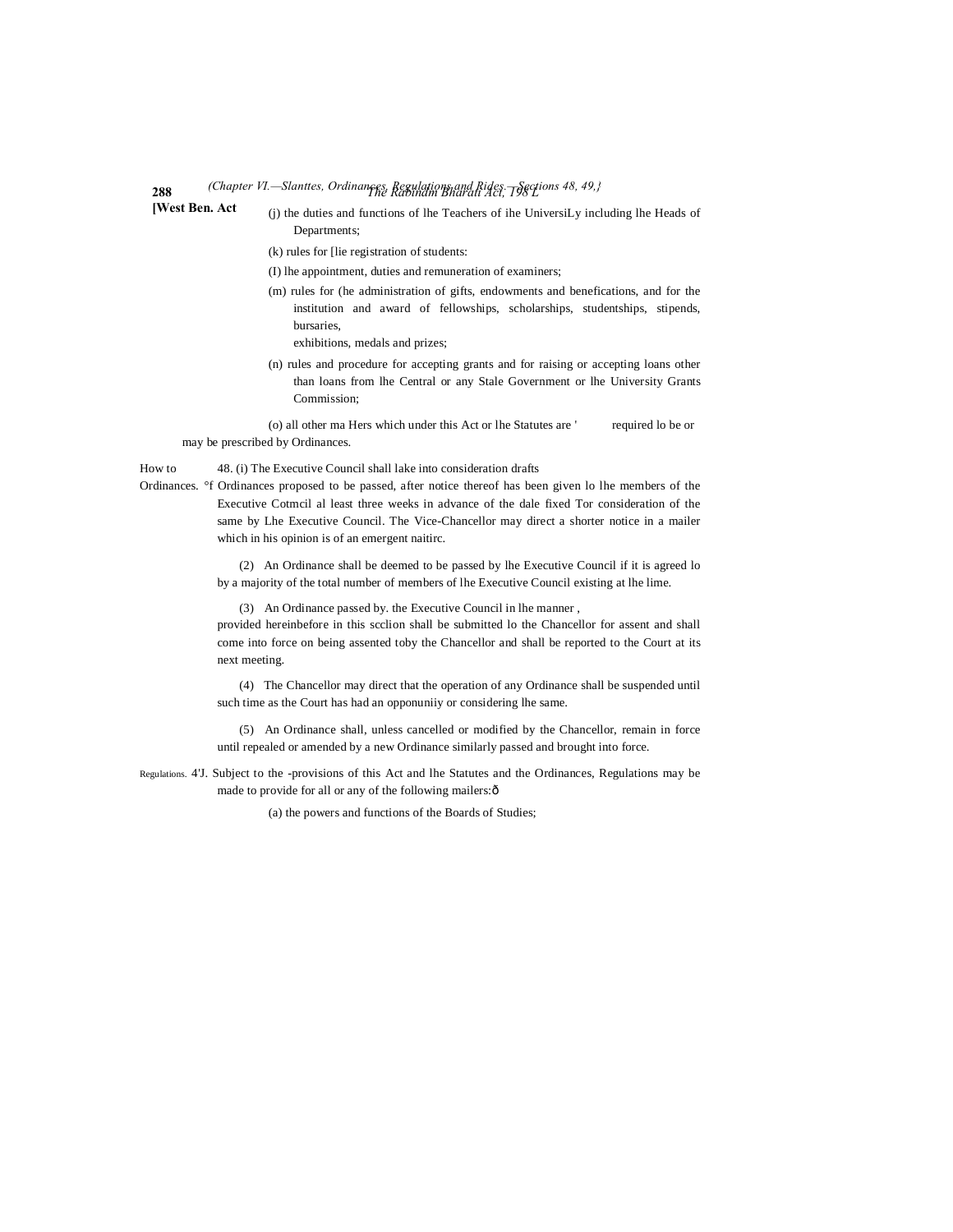289

**XXXVI of 1981.]**

*(Chapter VI.—Statutes, Ordinances, Regulations and Rules.—Sections 50, 51.)*

- (b) lhe functions and duties of Teachers' Councils in Universities and in colleges and institutions other than Government Colleges and institutions;
- (c) lhe conditions for admission of students ca the different courses of study and examinations;
- (d) the rules for the conduct of University examinations;
- (e) the courses of study and the division of subjects upon the recommendations of the Faculty Council concerned;
- (f) all other maLlers which under this Act or the Statutes or (he Ordinances are required to be or may be prescribed by Regulations.

50. (I) The Executive Council or a Committee appointed by it shall Howio lake into consideration drafts of Regulations, consistent wilh this Acl and Regulations, the Statutes and the Ordinances after notice of the proposed Regulation

has been given to Lhe members of the Executive Council at least three weeks in advance of the date fixed for consideration of Ihe same by the Executi ve Council or Lhe Committee appointed by it. The Vice-Chancel lor may direct a shorter notice in a matter which in his opinion is of an emergent nature.

(2) A Regulation shall be deemed to be passed by Lhe Executive Council if it is agreed to at a meeting of the Executive Council by a majority of the total number of members of the Executive Council existing at the time, A Regulation shall come into force immediately on being passed unless olherwise directed by the Chancellor.

(3) The Court shall have the powers, by a resolution passed by the majority of its total number of members existing at the lime, to cancel or modify any RcguIaLion.

(4) A Regulation shall, unless cancel led or modified by the Courl under sub-seciion (3), remain in force until repealed or amended by a new Regulation similarly passed and brought into force.

51. Subject to the provisions of this Act and the Statutes, the Rules. Ordinances and the Regulations, Rules may be made for the purpose of

duly carrying oui the provisions of, or exercising the powers conferred by, this AcL or to provide for matters which, by the Statutes, the Ordinances or the Regulations, are required to be prescribed by Rules.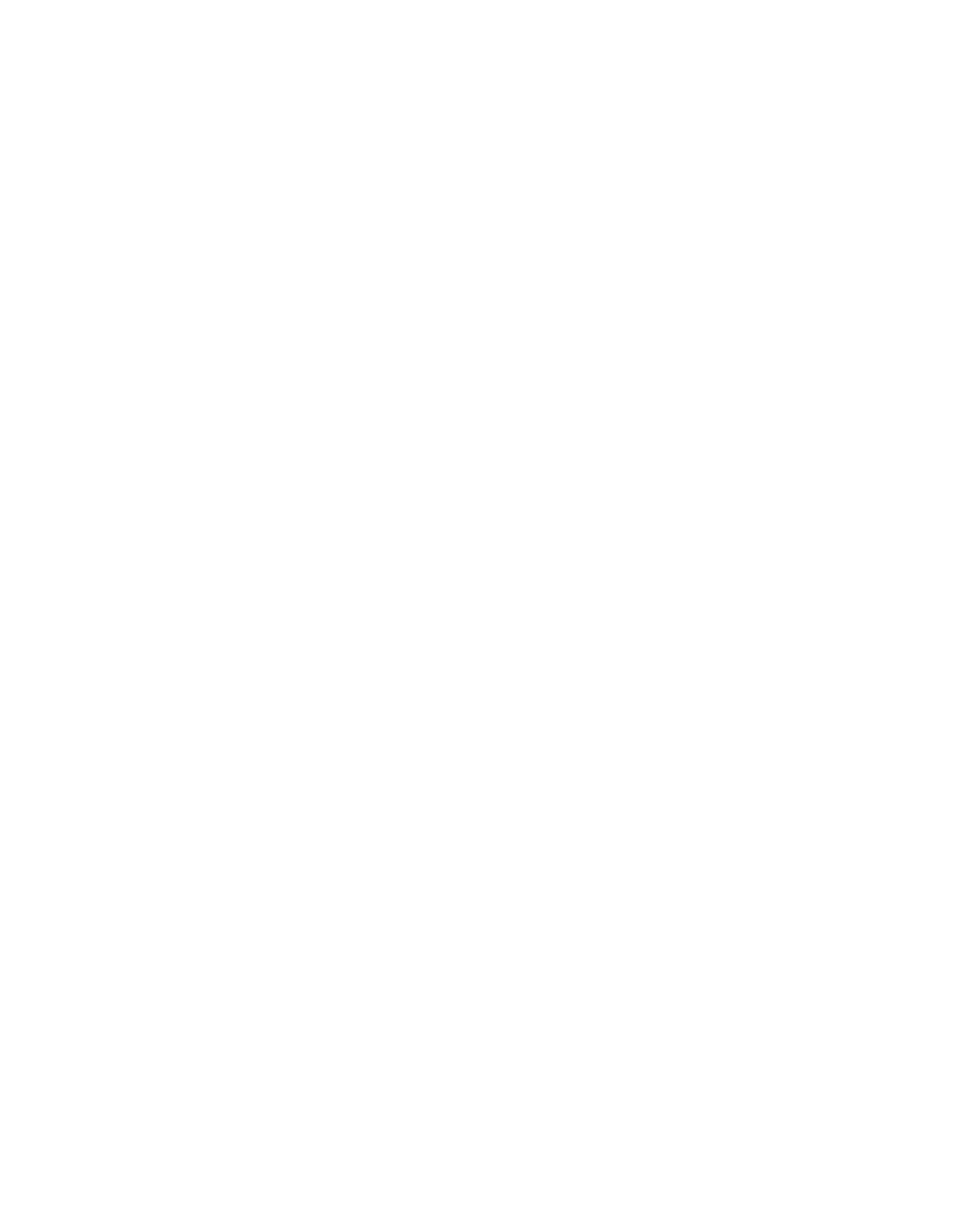# *The Rabindm Bhamti Act, 1981. (Chapter VII.—Miscellaneous and Transitory provisions.— Sections 52, 53,)*

# CHAPTER VII Miscellaneous and Transitory provisions

*5 2,* (i) The Vice-Chancellor or, wilh the approval or Lhe Vice- Chancellor, the Registrar, may, subject to the provisions of Lhis Act, delegaLe such of his powers or duties conferred or imposed by or under Lhis Acl as may be prescribed by the SlaiuLes Lo an officer of lhe University under his direct administnitive control. (2) Subject to the provisions of this Act, $\hat{\text{o}}$ 

- - (a) the Court may delegate any of its powers or duties, conferred or imposed by or under lhis Acl,
		- **Lo—**
		- (i) the Vice-Chancellor,
		- (ii) Lhe Executive Council,
		- (iii) a committee constituted from among ils own members,
			- or
		- (jv) a committee appointed in accordance with the Statutes;
	- (b) the Executive Council may delegate any of its powers or duties conferred or imposed by or under this Acl, toô
		- (i) the Vice-Chancellor,
		- (ii) a committee constituted from among its own members,
		- (iii) a committee constituted in accordance with lhe SlaLules or the Ordinances,
		- (iv) any of the Faculty Councils, or
		- (v) lhe Finance Committee;
	- (c) the Faculty Council may delegate any of ils powers or duties, conferred or imposed by or under Lhis Act, **Lo—**

(t) **Lhe** Vice-Chanccllor,

- (ii) a committee constituted from among ils own members,
- (iii) a committee constituted in accordance with lhe Regulations, or
- (iv) any of the Boards of Studies;
- (d) the Finance Committee may delegate any of ils powers or duties, conferred or imposed by or under this Act, toô
	- (i) the Vice-Chancellor,
	- (ii) a committee constituted from among ils own members.

53, All properties and all rights of whatever kind used, enjoyed or possessed by, and all inleresls of whatever kind owned by or vesied in or held in trust by or for, the University known as Rabindra Bharaii as constituted prior to the appointed day (hereinafter referred to as the former University) as well as all liabilities legally subsisting againsi the former University shall pass to lhe University as constituted under this Act.

# **[West**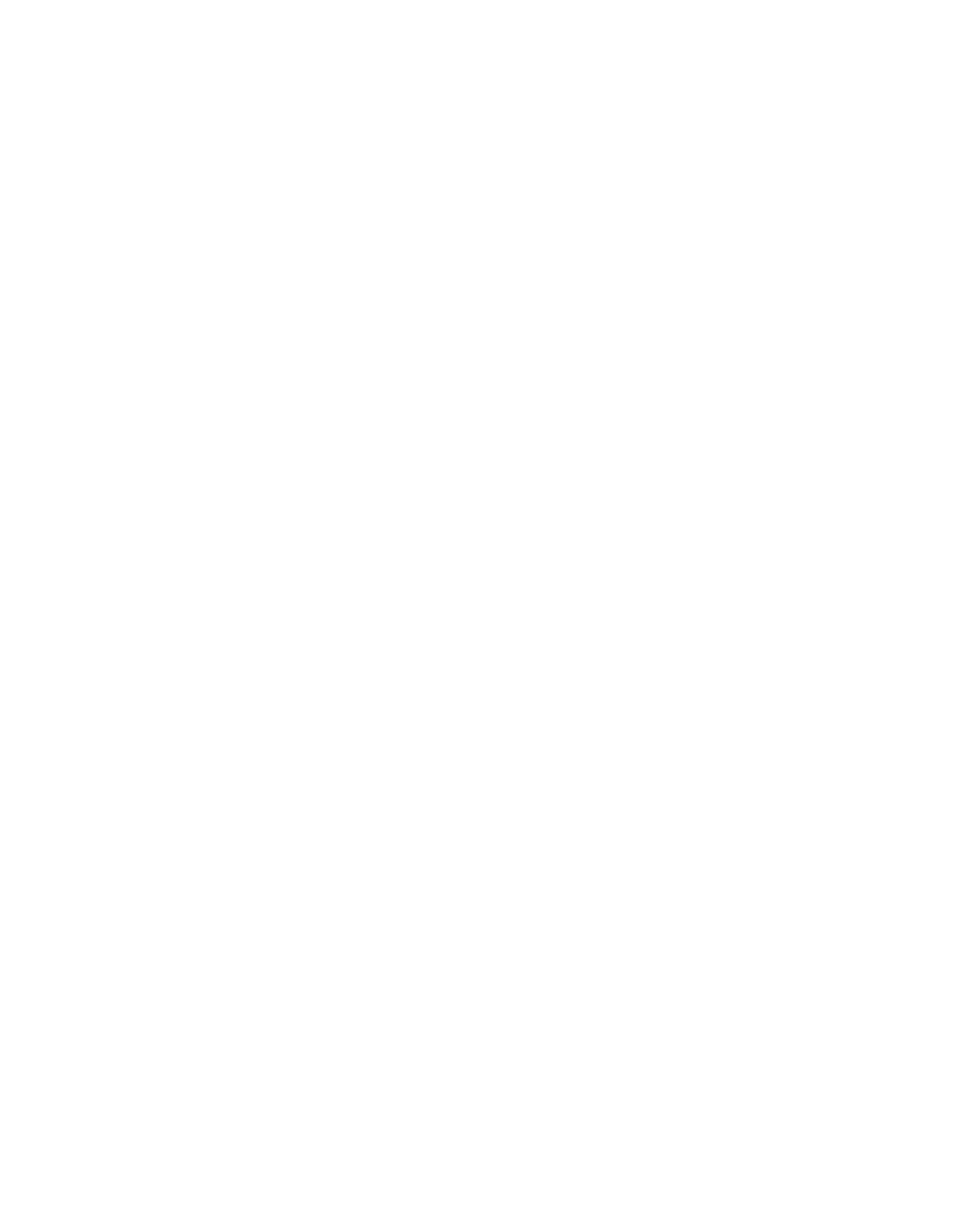# **XXXVI of 1981.]** *(Chapter* V//.—*Miscellaneous and Transitory Provisions.- Seciions 54,* **55J**

*The Rabindra Bharaii Act, 1981.* **291** 54. Notwithstanding anything contained in this Acl, lhe Statutes, [he Ordinances and lhe Regulations, :iny sludeni of a callegc affiliated lo the former Universiiy, who was studying for any examination of the former University, shall be permitted to compieie his course in preparation (herefor and the University shall hold, for such siudenls, examinations in accordance wilh ihe curricula of sitidy in force in [he former University for such period as may be prescribed.

55. (1) The Vice-Chancellor holding office a[ ihe dale of publicariort of this Act in the *Official Gazette* shall be lhe first Vice-Chancellor of lhe Universiiy and shall be deemed to have been appointed under this Acl and .shall hold office for a period or two years from lhe date of publication of lhis Act in liie *Official Gazette* or lill he attains lhe age of 65 years, whichever is earlier.

(2) The first Vice-Chancellor shall, with [he approval of the Chancellor and wilh the assistance of a Committee consisting or noi less lhan nine members nominated by the Slaic Government, cause the Statutes, the Ordinances and the Regulations of the former University to be revised and, if he considers ii necessary, cause them (o be amended.

provisions and repeal. '(3) The first Vice-Chancel lor shall, within six months from the dale of publicanon or [his Acl in the *Official Gazette or* within such longer period as the Slate Government may, from lime to [ime, Jby

notification direct, cause arrangements to be made so as to complete, within the period of his office as the first Vicc-Chancellor appointed under subsection (1), [he constiuuion of the Court, lhe Executive Council, the Faculty Councils and [he Boards or Studies in accordancc wi[h [he provisions of [he Statutes, the Ordinances and the Regulations or the former University as reviewed or amended under sub-section (2), as ir I hey had already come into force.  $(4)$  If, for any reason, $\hat{\text{o}}$ 

(a) the constitution or the Court, the Executive Council and other bodies referred to in sub-section (3) cannot **be** completed within the period of office of the first Vice- Cliancellor appointed under sub-sec lion (L), then, on lhe expiry or such period, **lhe** Chancellor may, in consultation with **Lhe** Minister, on such lerms and conditions as he thinks fit, appoint the first Vice-Chancellor whose period of office has expired or another person to be the Vice-Chancel lor for **Lhe** purposes of this section for such period : [not cxccding two years and three months] as [he Chancellor thinks fit, or

'Sub-section (3) was substituted Tor original sub-ieclien by s, 2(1) or the Rabindra Bhjrali {Amendment) Acl, 1583 (Wesl Ben. Acl V] of 1983). The words "nol exceeding two years" were firsl stibsliluled Tor lhe words "not exceeding one year" by s. 2{2)(a) of lhe Rabindm Bharati (Amendment) Acl, 1987(Wtsi Ben. Acl VI of 1963). Thereafter, the words wiihin lhe squan: brackets were substiiuwd for lhe words "nol cxcceding two yon" by s. 2(a) of lhe Rabindra Bharaii (Amendmenl) Acl, 1986 (Wesl Ben. Act VI of I0BS),

Completion of courses studies in college affiliated to lhe former University.

**Transitory**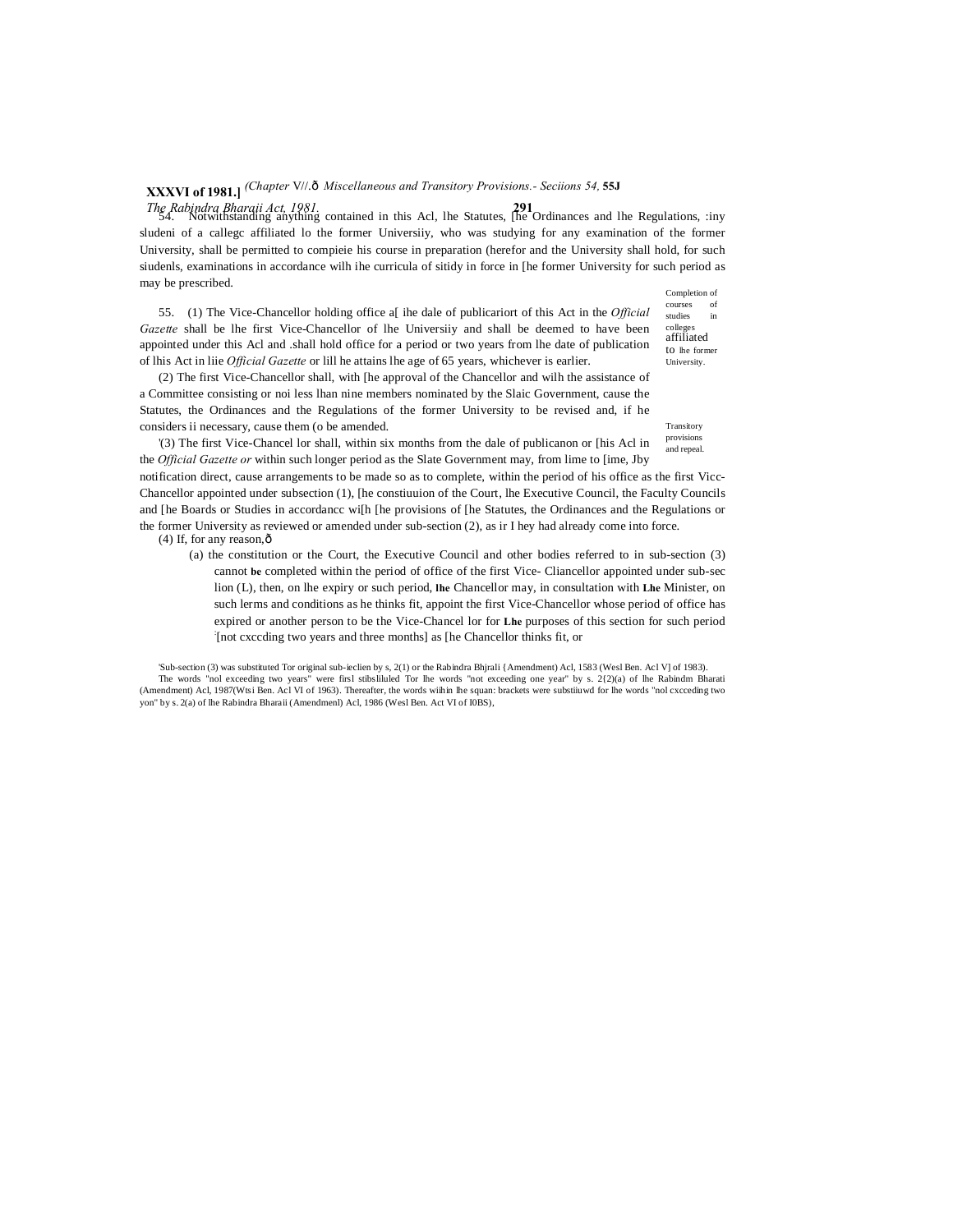### **25G** *The Rabindra Bharati Act, 1981.*

### *(Chapter VII.—Miscellaneous and Transitory Provisions.— Section 55.)*

(b) a vacancy occurs in the office of lhe first Vice-Chancellor before ihe expiry of lhe period of his office, then, the Chancellor may. in consuliation with die Minister, on such terms and conditions as he thinks fit, appoint another person lo be the Vicc-Chancellor for Ihe purposes of (his section for the unexpired portion of such period or such further period '[not exceeding two years and three months] as the Chancellor thinks fil, and references in this Act lo lhe first Vicc-Chancellor shall be deemed vo include references lo the Vice-Chancellor appointed under this sub-section.

(5) The State Government shall, by noti ficaiion in the *Official Gazette,*

appoint a dale and on and from such dale the Court, the Executive Council, the Faculty Councils and the Boards of Studies shall commence lo exercise their respective functions and lhe Statutes, the Ordinances and the Regulations of lhe former University as revised or amended under sub-seciion (2) shall come inlo force [and shall be lhe first Statutes, lhe first Ordinances and lhe first Regulations of the Universiiy.]

(6)  $\vec{E}$ (The first Statutes, the first Ordinances and lhe firsl Regulations] of lhe University shall remain in force until new Statuics, new Ordinances and new Regulations are made under the provisions of this Act.

(7) (a) The Rabindra Bharati (Temporary Supersession) Act, 1975 WOM Hen. (hereinafter referred to in this sub-seclion as the said Acl) shall stand  $|g^C\{5^{\text{XL}}\}|\}$  repealed wilh effect front lhe date of publication of ihis Acl in lhe ' *Official Gazelle.*

(b) Notwithstanding such repeal, $\hat{o}$ 

- (i) until the appointed day, lhe Rabindra Bharati University Council, referred lo in clausc (b) of section 4 of lhe said Acl, shall continue lo exercise all lhe powers and perform all the dulies in the manner and on the Icrms and conditions provided in lhe said Acl, and
- (ii) anything done or any aclion taken under the said Acl shall be deemed to have been validly done or taken under this Act.

(8) The firsl Vice-Chancellor may, subject lo lhe approval of the Chancellor, appoint such administrative, clerical and olher staff as he deems necessary for giving effect lo the provisions of this section.

'The words "noi exceeding iwo years" were firsl substituted fur the words "nol exceeding one year" by s. 2(2)(b) of lhe Rabindra Bharati (Amendment) Acl. 1983 (West I3en. Acl VI o/1983), Thereafter, ihe words within the square brackets were substituted Tor lhe words "not exceeding two yean," by s. 2(b) or lhe Rabindra Bharati (Amendment) Act. 1986 (West Ben. Acl VI of 1986). .

The words within the square brackets were substituted for lhe words "and be lhe Statutes, lhe Ordinances anil ihe Regulations of lhe Universiiy." by s. 4(a) of the Rabindra Bharaii (Second Amendment) Acl, 1983 (West Ben. Acl XXI of 1983)..

'The words within ihe square brackets were substituted for lhe words "The Statutes, ihe Ordinances and llie Regulations" by s. -1(b), *ibid..*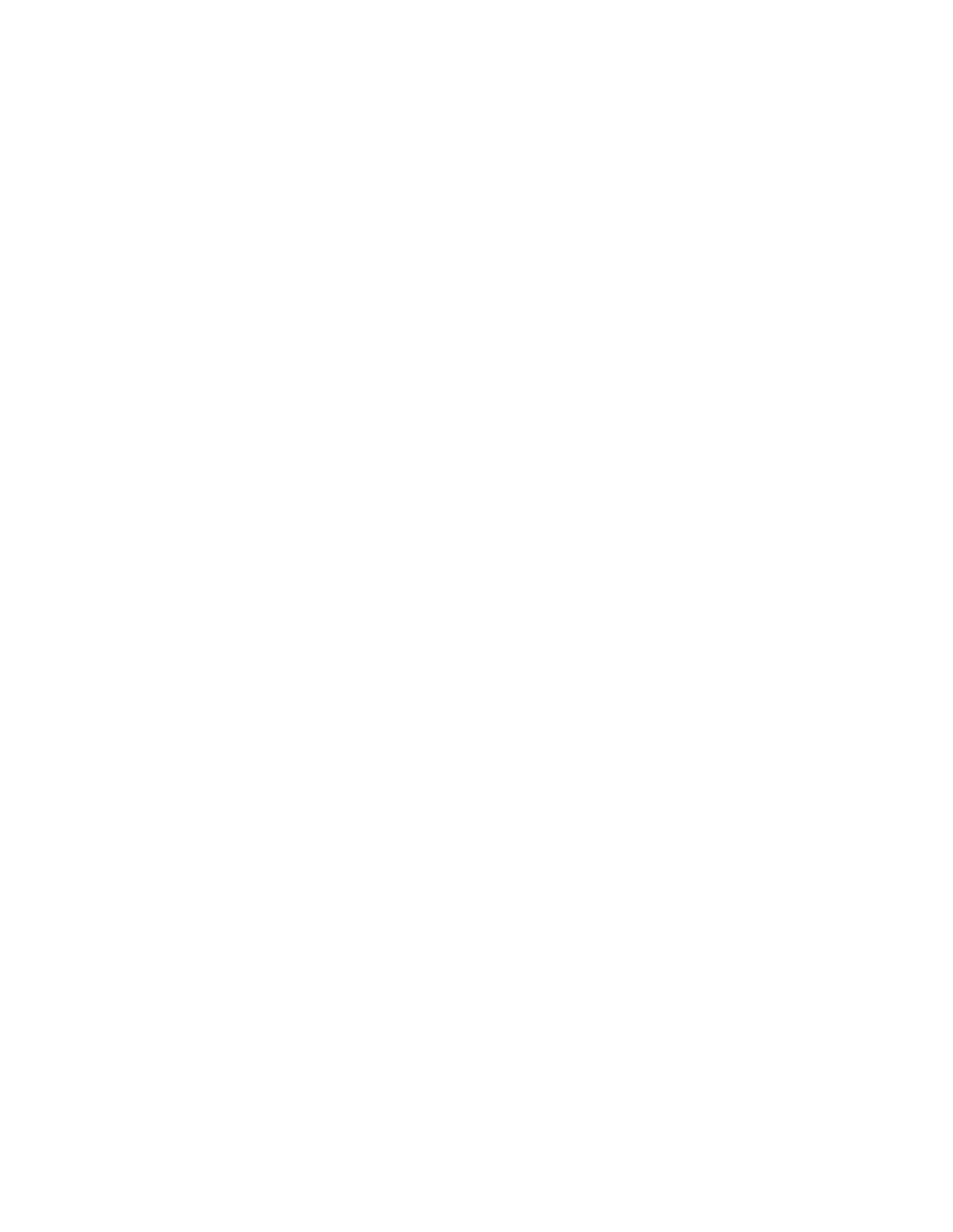# **of 1981.]** *The Rabindra Bharati Act, 1981.*

*(Chapter VII.—Miscellaneous und Transitory Provisions.— Section 55.)*

(9) On and from lhe appointed day ihe Rabindra Bharati Act, 1961 shall stand repealed and thereuponô

(a) the Statutes, ihe Ordinance\* and ihe Regulations of lhe ' former Universiiy shall, subject to the provisions of subsection (5), stand repealed and all authorities or hadies or lhe former Universiiy shall cense  $D$  function;

- (b) all colleges and institutions affiliated to or recognised by the former University and continuing as such immediately before the appointed day shall be deemed Lo be affiliated to, or recognised by, the Universiiy;
- (c) all colleges or institutions of whatever kind established, maintained or managed by llie former University prior Lo the appointed day shall be deemed to be colleges or institutions established, maintained or managed by the Universiiy under (his Act;
- (d) all affairs, functions or activities of the former University, including studies and examinations, commenced and in progress before tiie appointed day, shall be deemed to be in progress as if they had been commenced by the University under this Act;
- (e) all tilings done or deemed to have been done, and all actions taken or deemed to have been Laken and all appointments made by the former University under the Rabindra Bharati Act, 1961 shall be deemed lo be things done or actions taken or appointments made by the University under this Act as if this Act had been in force when such things were done or such actions were laken or such appointments were made:

Provided that until such repeal, references lo lhe Vice- Chancellor under the said Act shall be deemed 10 be references lo the first Vicc-Chancellor under lliis Act.

(10) In construing the provisions or section 17, section 20 and section 22 and in constniing the provisions of the Statutes, Ihe Ordinances anil [he Regulations of the University in relation to the constitution, under Ihis section, of Ihe Court, the Executive Council, the Faculty Councils and the Boards of Studies, references lo the heads of departments of teaching of the Universiiy, the University Professors, University Readers and Universiiy Lecturers, and Teachers of the Universiiy shall be deemed to be references to the persons holding offices respectively as the heads of departments of teaching. Professors, Readers, Lecturers and Teachers of the Universiiy known as Rabindra Bharati, immediately